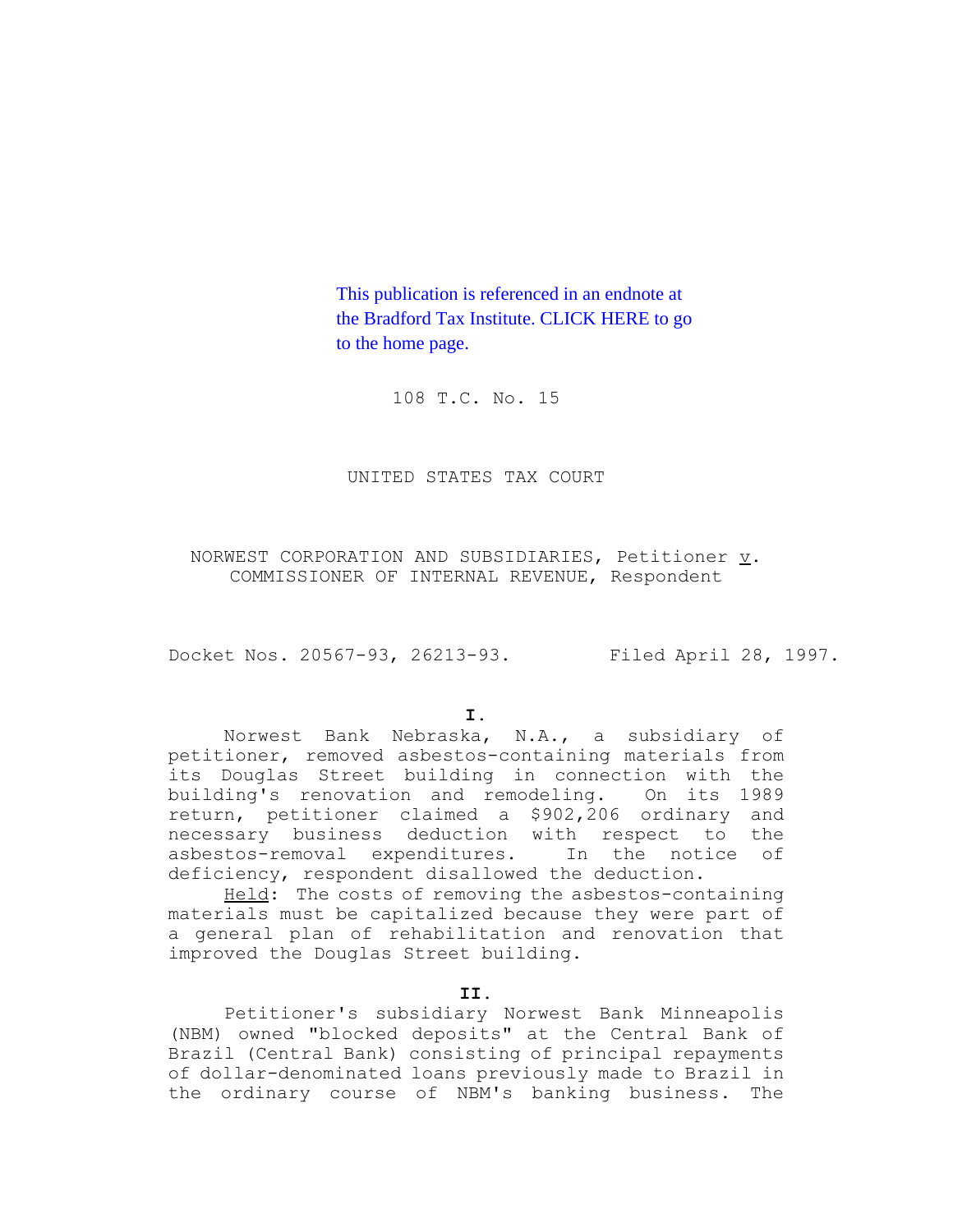Central Bank prevented petitioner from repatriating these deposits because Brazil had insufficient hard currency (U.S. dollars) to make payments on the loans. In order to reduce petitioner's blocked deposit holdings and decrease its foreign debt exposure, petitioner entered into a debt-equity conversion transaction in 1987 as follows: \$12,577,136 of petitioner's blocked deposits was exchanged for a 14.361-percent interest in a Brazilian company. Petitioner agreed to maintain the invested funds in Brazil for 12 years.

On its consolidated 1987 return, P claimed a \$4,577,136 loss with regard to the debt-equity conversion transaction. In the notice of deficiency, respondent disallowed petitioner's claimed loss on the grounds that petitioner did not establish that any deductible loss was sustained in 1987.

1. Held: The step transaction doctrine is not applicable. The Central Bank converted the full face value of petitioner's blocked deposits, plus accrued interest, at the official exchange rate without diminution or discount into cruzados, which were used to pay a third party in exchange for its 14.361-percent interest in the Brazilian company. The exchange of the blocked deposits for the cruzados and the conversion of the cruzados into stock was not a transitory step but rather a substantive and significant element of the conversion. Petitioner's loss, if any, is measured by the difference between its basis in the blocked deposits and the fair market value of the cruzados it received. G.M. Trading Corp. v. Commissioner, 103 T.C. 59 (1994), supplemented by 106 T.C. 257 (1996), on appeal (5th Cir., Oct. 4, 1996), followed. Petitioner did not realize a loss because the basis of the blocked deposits and the fair market value of the cruzados were identical on the date of the transaction.

2. Held, further: The 12-year repatriation restriction imposed on petitioner's invested funds warrants a 15-percent discount on the fair market value of the cruzados P received, rendering a \$1,886,570 loss for petitioner's 1987 tax year.

### **III.**

In 1989, Norwest Financial Resources, one of petitioner's affiliates, acquired the lease portfolio and other assets of Financial Investment Associates, Inc., for \$141,456,620. On its 1989 return, petitioner allocated \$131,513,038 of the \$141,456,620 purchase price to the lease portfolio. The purchase agreement provided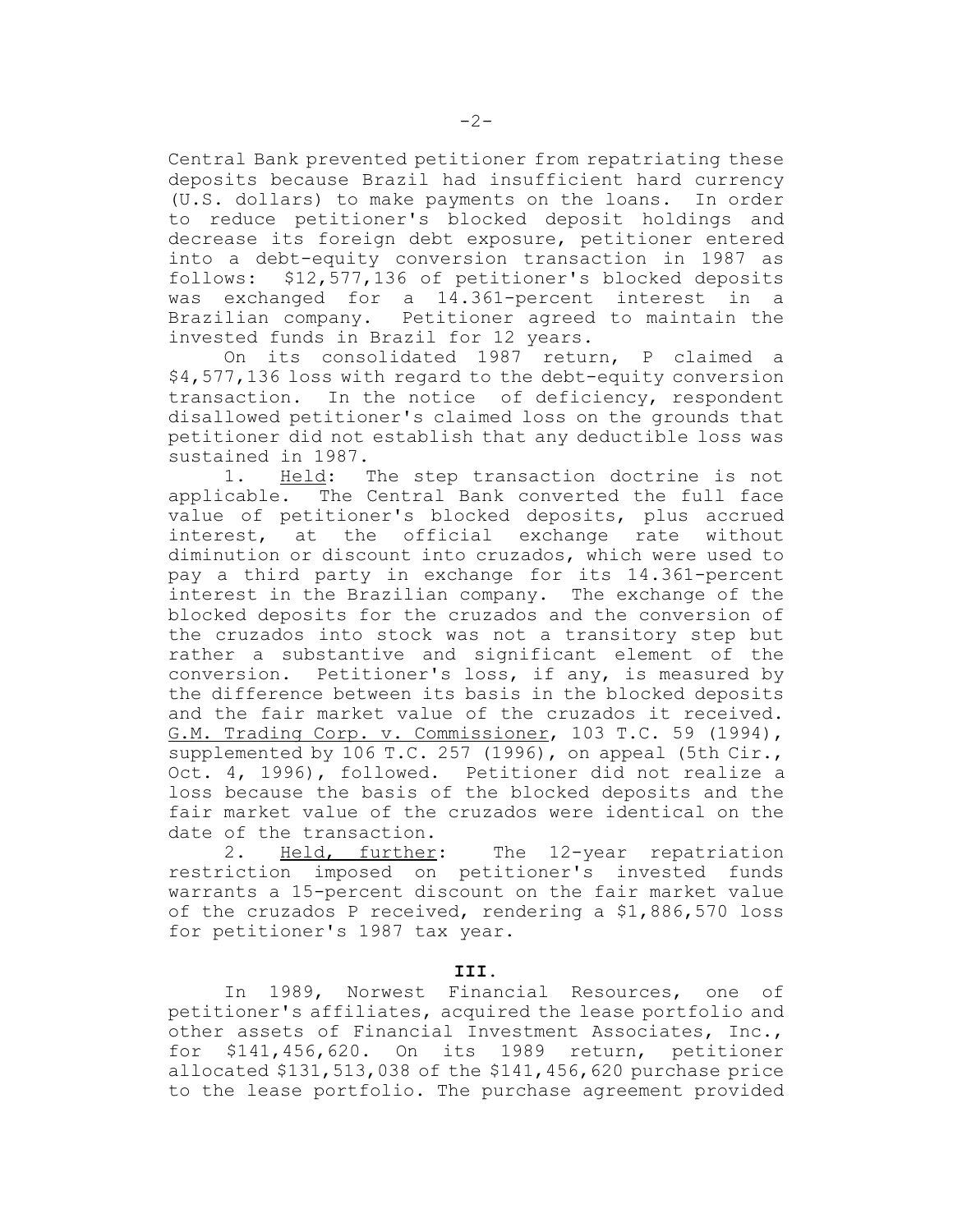that no part of the purchase price is attributable to goodwill. In the notice of deficiency, respondent determined that petitioner overstated the fair market value of the lease portfolio by \$1,328,618, which amount should be allocated to goodwill, going-concern value, or other nonamortizable intangible assets.

The parties presented experts who valued petitioner's lease portfolio. The difference between the experts' valuations centers around the different discount rates they used (respondent's expert used a 15.6-percent discount rate, while petitioner's expert used an 11.5 percent discount rate).

Held: Giving consideration to all the evidence presented, 13 percent is determined to be the appropriate discount rate.

Mark Alan Hager, Joseph Robert Goeke, Thomas C. Durham, David Farrington Abbott, William Albert Schmalzl, Glenn A. Graff, Daniel A. Dumezich, and Scott Gerald Husaby, for petitioner.

Lawrence C. Letkewicz, Dana Hundrieser, and Gary J. Merken,

for respondent.

### CONTENTS

## Page

| Issue I. | Removal of Asbestos-Containing Materials  6<br>A. The Douglas Street Building  7                                                                                                                             |  |
|----------|--------------------------------------------------------------------------------------------------------------------------------------------------------------------------------------------------------------|--|
|          | C. Use of Asbestos-Containing Materials in<br>the Douglas Street Building  8<br>D. Federal Asbestos Guidelines  8<br>E. Testing at the Douglas Street Building and<br>Decision To Remove Asbestos-Containing |  |
|          | Materials  10<br>F. Contractors and Work Performed  13<br>G. Health Concerns  15                                                                                                                             |  |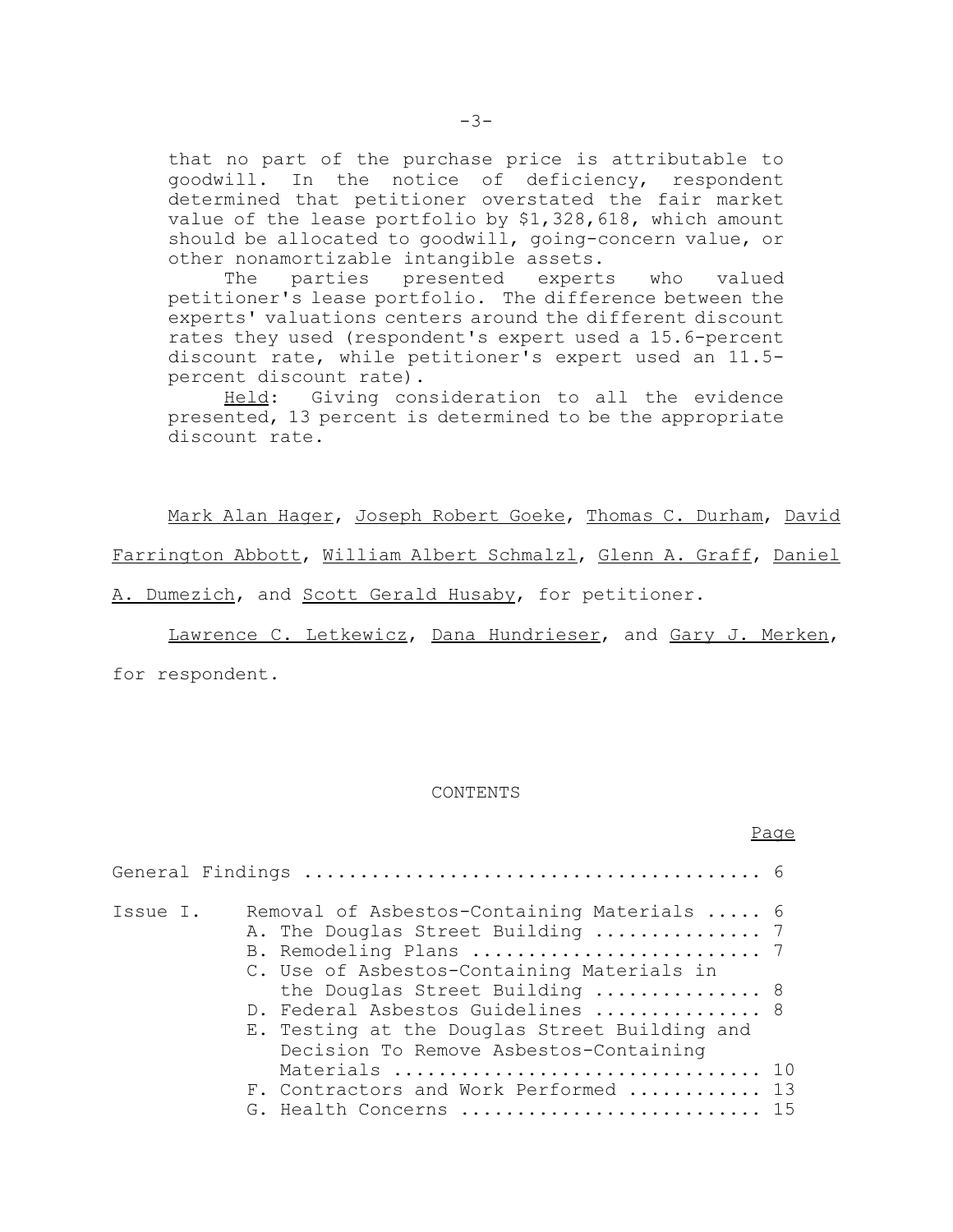|           | H. Liability Issues  16<br>Tax and Accounting Matters<br>17<br>Ι.<br>Petitioner's Returns and Petitions<br>18<br><b>.T.</b><br>Notice of Deficiency<br>19<br>Κ.<br>19<br>Capital Expenditures vs. Current<br>L.<br>Deductions<br>19<br>General Plan of Rehabilitation Doctrine  21<br>М.<br>The Parties' Arguments  23<br>Ν.<br>0. Analysis  27 |
|-----------|-------------------------------------------------------------------------------------------------------------------------------------------------------------------------------------------------------------------------------------------------------------------------------------------------------------------------------------------------|
| Issue II. | Brazilian Debt-Equity Conversion  29<br>The Brazilian Debt Crisis  31<br>Α.<br>1. Deposit Facility Agreements and                                                                                                                                                                                                                               |
|           | Blocked Deposits  31<br>2. The Cruzado Plan  33<br>3. Moratorium on Interest  34<br>B. Petitioner's Blocked Deposits  34<br>C. Papel e Celulose Catarinense, S.A.  36<br>38<br>1. PCC's Expansion Plans                                                                                                                                         |
|           | 2. Petitioner's Internal Analysis of a PCC<br>39<br>Investment<br>3. Petitioner's Conclusions About the PCC<br>Investment<br>40<br>Steps Leading Up to the Conversion<br>41<br>D.                                                                                                                                                               |
|           | E. The Conversion Transaction<br>42<br>F. Petitioner's Tax and Accounting Treatment                                                                                                                                                                                                                                                             |
|           | of the Conversion<br>45<br>46<br>Petitioner's Return and Petition<br>G.<br>47<br>Notice of Deficiency<br>H.<br>47<br>Subsequent Events<br>Ι.<br>Discussion<br>47<br>J. Respondent's Arguments<br>47<br>K. Petitioner's Arguments<br>50<br>52<br>L. Law and Analysis                                                                             |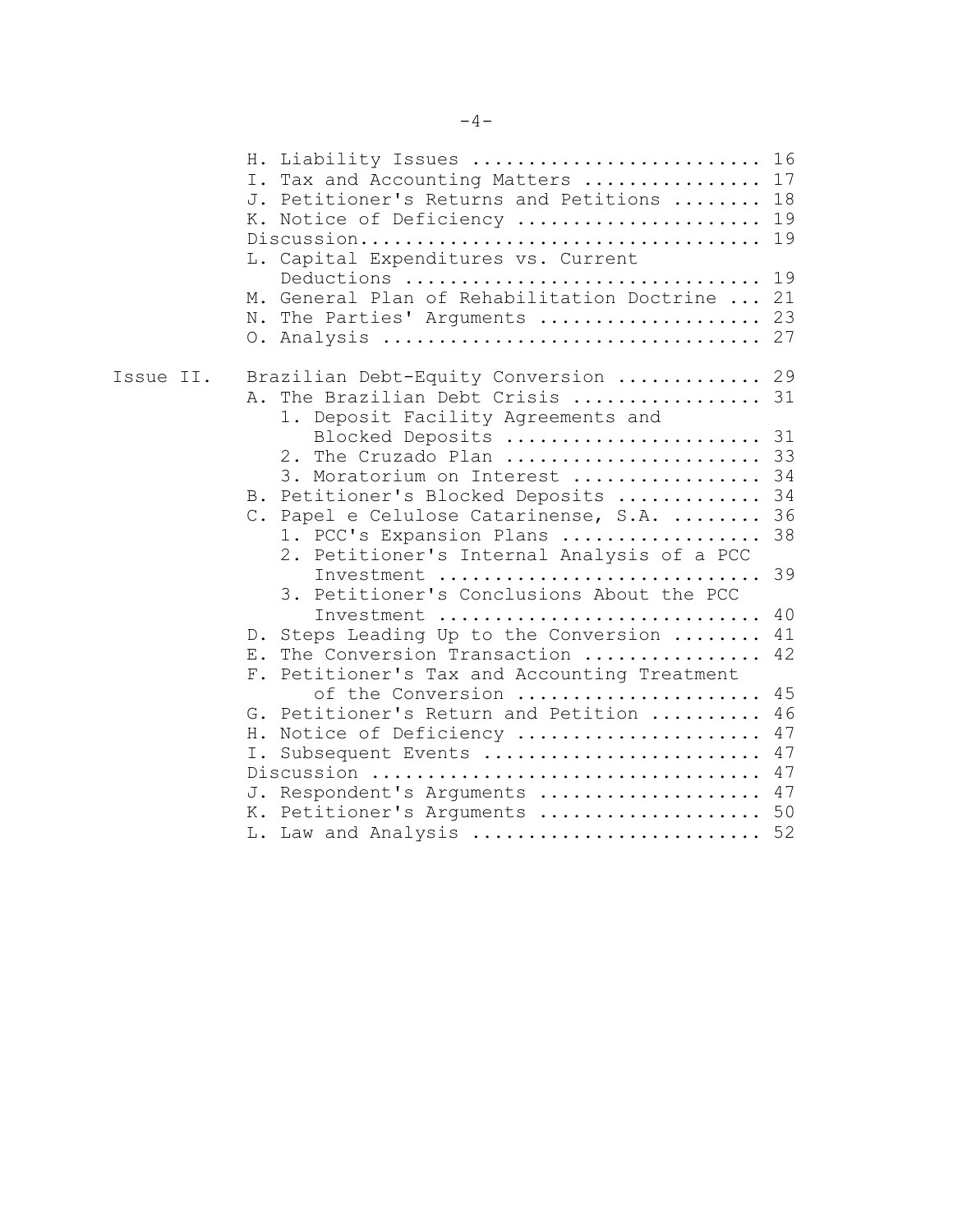|  | Issue III. Allocation of Purchase Price  64 |  |
|--|---------------------------------------------|--|
|  |                                             |  |
|  | B. Federal's Acquisition of FIA  66         |  |
|  | C. Petitioner's Acquisition of FIA  67      |  |
|  | D. Petitioner's 1989 Return  71             |  |
|  | E. Notice of Deficiency  71                 |  |
|  |                                             |  |
|  | F. Residual Value  72                       |  |
|  | G. Expert Witnesses  73                     |  |
|  | 1. Petitioner's Expert  74                  |  |
|  | 2. Respondent's Expert  75                  |  |
|  | 3. Critique of Experts  77                  |  |
|  | H. Conclusion  80                           |  |
|  |                                             |  |

#### OPINION

JACOBS, Judge: In docket No. 20567-93, respondent determined deficiencies in petitioner's 1987 and 1988 Federal income taxes in the respective amounts of \$93,413 and \$3,999,398, as well as additional interest under section 6621(c) for 1988. Pursuant to an amended answer filed on September 23, 1994, respondent increased the amount of the 1988 deficiency to \$4,644,201.

In docket No. 26213-93, respondent determined a deficiency in petitioner's 1989 Federal income tax in the amount of \$10,532,064. Respondent increased the amount of the 1989 deficiency to \$22,757,717 pursuant to an answer filed on February 14, 1994, and further increased the deficiency amount to \$22,791,923 pursuant to a September 22, 1994, amendment to answer.

These cases were consolidated for trial, briefing, and opinion.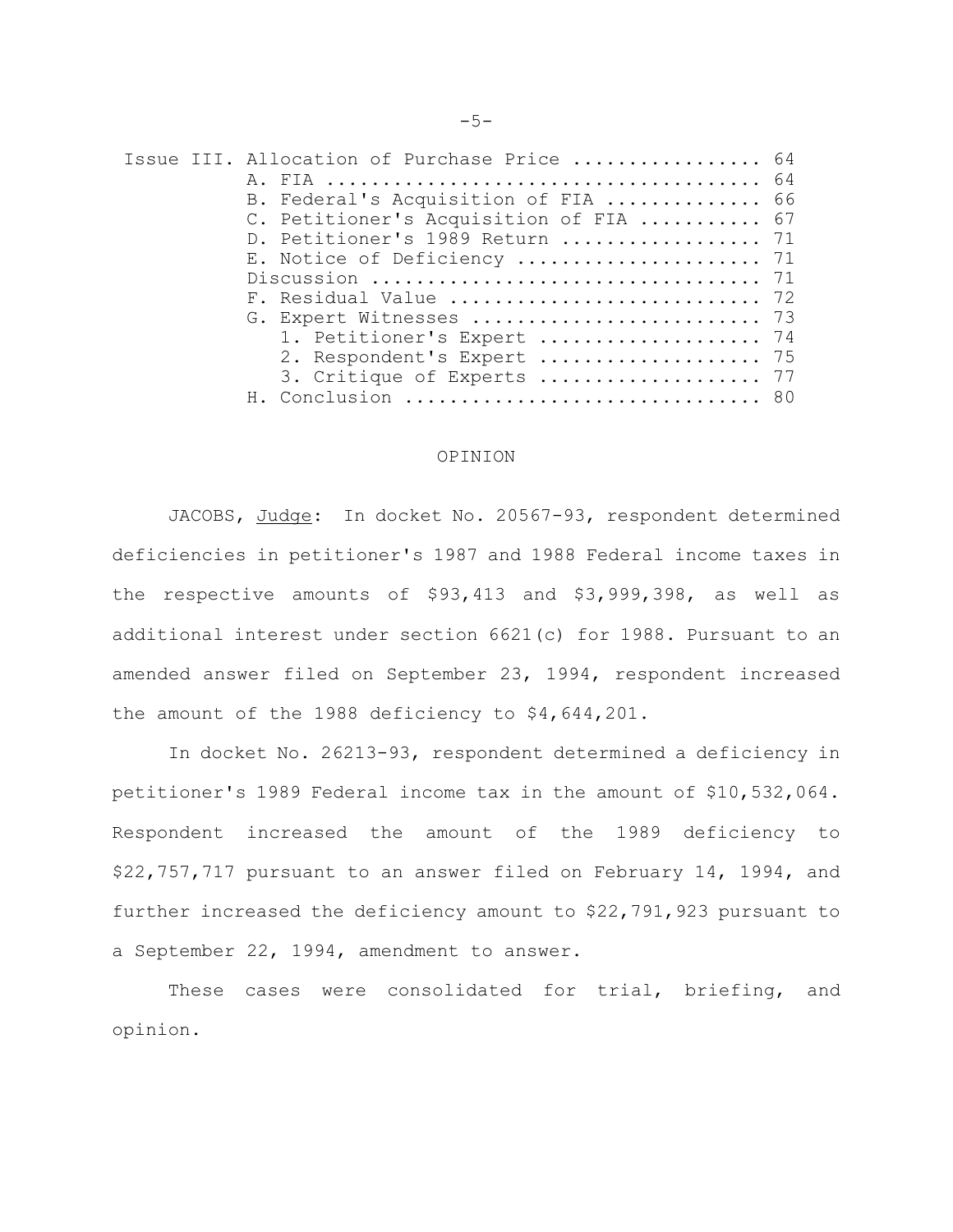The issues for decisions are:<sup>1</sup> (1) Whether petitioner is entitled to deduct the costs of removing asbestos-containing materials from its Douglas Street bank building; (2) whether petitioner realized a loss on a Brazilian debt-equity conversion; and (3) whether any portion of the \$141,456,620 petitioner paid to acquire the assets of Financial Investment Associates, Inc., should be allocated to goodwill, going-concern value, or other nonamortizable intangible assets.

All section references are to the Internal Revenue Code in effect for the years under consideration. All Rule references are to the Tax Court Rules of Practice and Procedure.

For convenience and clarity, we have combined our findings of fact and opinion with respect to each issue. Some of the facts have been stipulated and are found accordingly. The stipulations of facts and the attached exhibits are incorporated herein by this reference.

## General Findings

Norwest Corporation (hereinafter petitioner or Norwest), a Delaware corporation, had its principal place of business in Minneapolis, Minnesota, at the time the petitions were filed. Norwest is the parent company of a group of corporations that filed

 $-6-$ 

<sup>&</sup>lt;sup>1</sup> With the exception of certain issues relating to foreign tax credits and petitioner's claim for additional research credits, all other issues have been resolved.

The increased deficiencies asserted in the answers and amended answers are not attributable to any issues before this Court.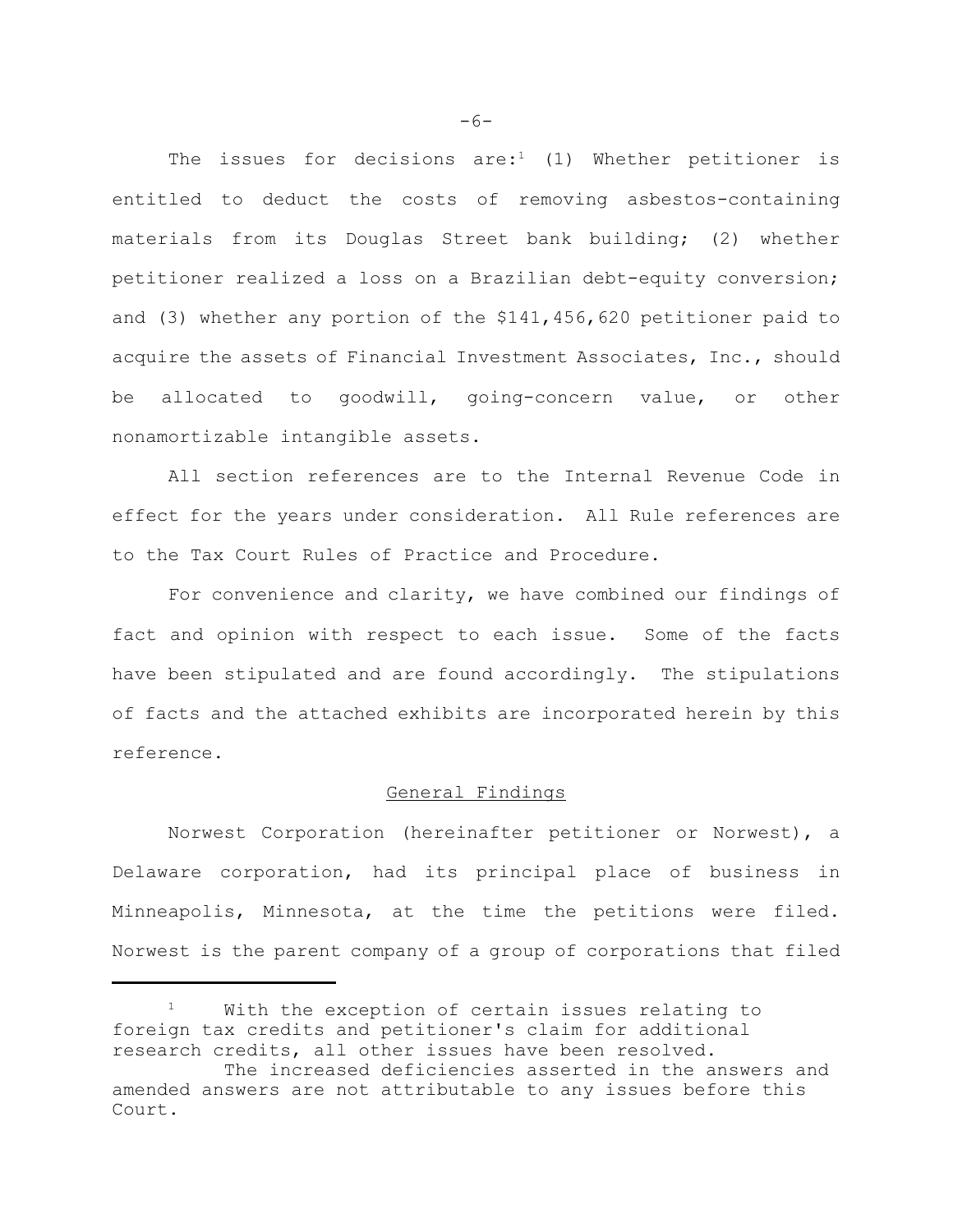consolidated corporate income tax returns for the years under consideration (1987 through 1989). Petitioner reports its income on a calendar-year basis, employing the accrual method of accounting. Petitioner timely filed its U.S. Corporation Income Tax Returns for 1987, 1988, and 1989.

### Issue I. Removal of Asbestos-Containing Materials

The first issue is whether petitioner is entitled to deduct the costs of removing asbestos-containing materials from its Douglas Street bank building. Petitioner argues that the expenditures constitute section 162(a) ordinary and necessary expenses. Respondent, on the other hand, contends that the expenditures must be capitalized pursuant to section 263(a)(1). Alternatively, respondent contends that the expenditures must be capitalized pursuant to the "general plan of rehabilitation" doctrine.

### A. The Douglas Street Building

One of petitioner's subsidiaries, Norwest Bank Nebraska, N.A. (Norwest Nebraska), owns a building at 1919 Douglas Street in Omaha, Nebraska (the Douglas Street building or building). The Douglas Street building is a three-story commercial office building that occupies half a square block and has a lower level parking garage. Norwest Nebraska constructed the building in 1969 at a \$4,883,232 cost. During all relevant periods, Norwest Nebraska used the Douglas Street building as an operations center as well as a branch for serving customers.

 $-7-$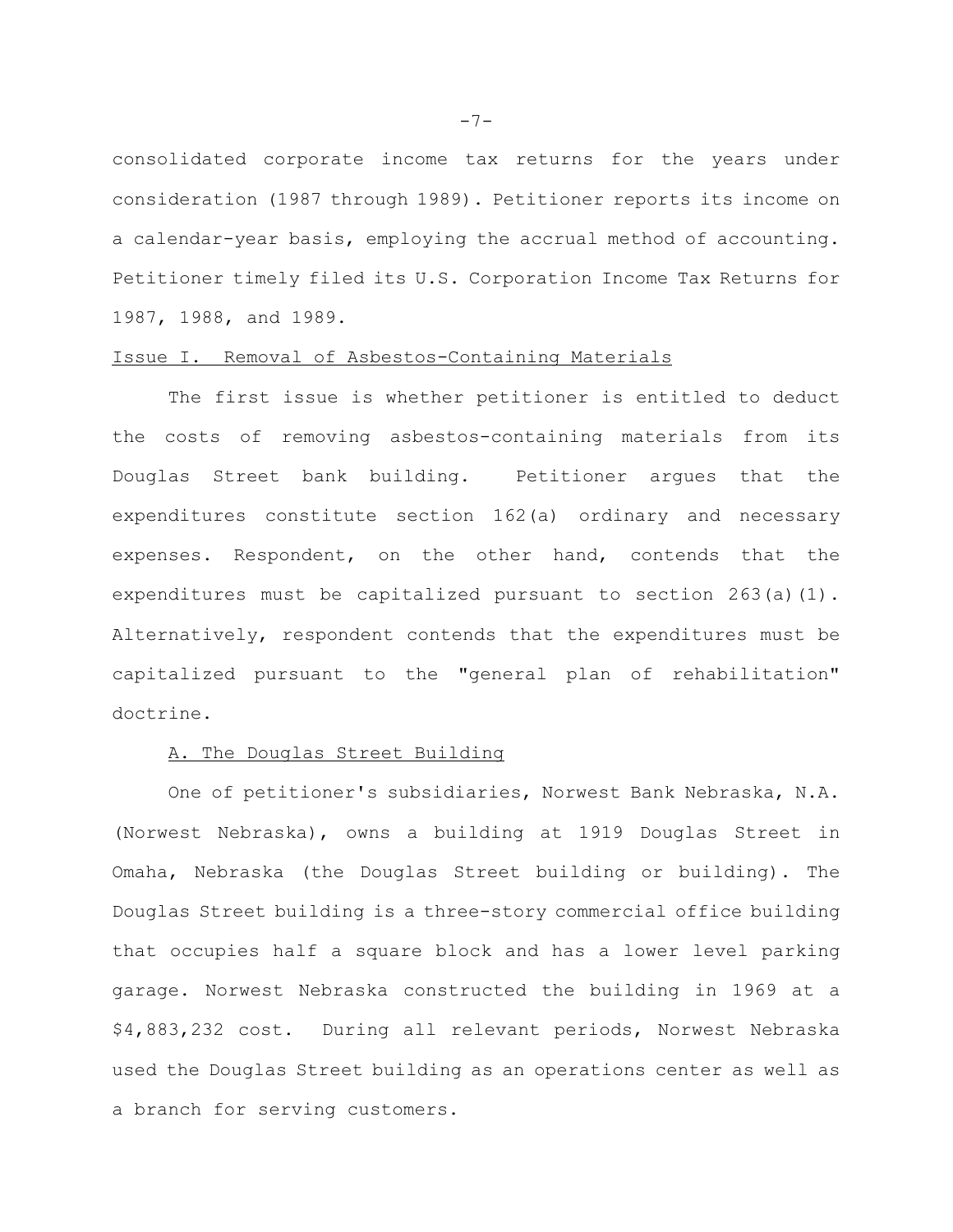#### B. Remodeling Plans

In 1985 and 1986, Norwest Nebraska consolidated its "back room" operations at the Douglas Street building. Pursuant to that process, Norwest Nebraska undertook to determine the most efficient means for providing more space to accommodate the additional operations personnel within the building. The planning process indicated that the building needed a major remodeling. (The building had not been remodeled since its construction; Norwest Nebraska usually remodels its banks every 10 to 15 years.) Thus, by the end of 1986, petitioner and Norwest Nebraska had decided to completely remodel the Douglas Street building. In December 1986, both petitioner and Norwest Nebraska approved a preliminary budget of \$2,738,000 for carpet, furniture, and improvements.

# C. Use of Asbestos-Containing Materials in the Douglas Street Building

The Douglas Street building was constructed with asbestoscontaining materials as its main fire-retardant material. (The local fire code required that buildings contain fireproofing material.) Asbestos-containing materials were sprayed on all columns, steel I-beams, and decking between floors. The health dangers of asbestos were not widely known when the Douglas Street building was constructed in 1969, and asbestos-containing materials were generally used in building construction in Omaha, Nebraska.

A commercial office building's ventilation system removes existing air from a room through a return air plenum as new air is

 $-8-$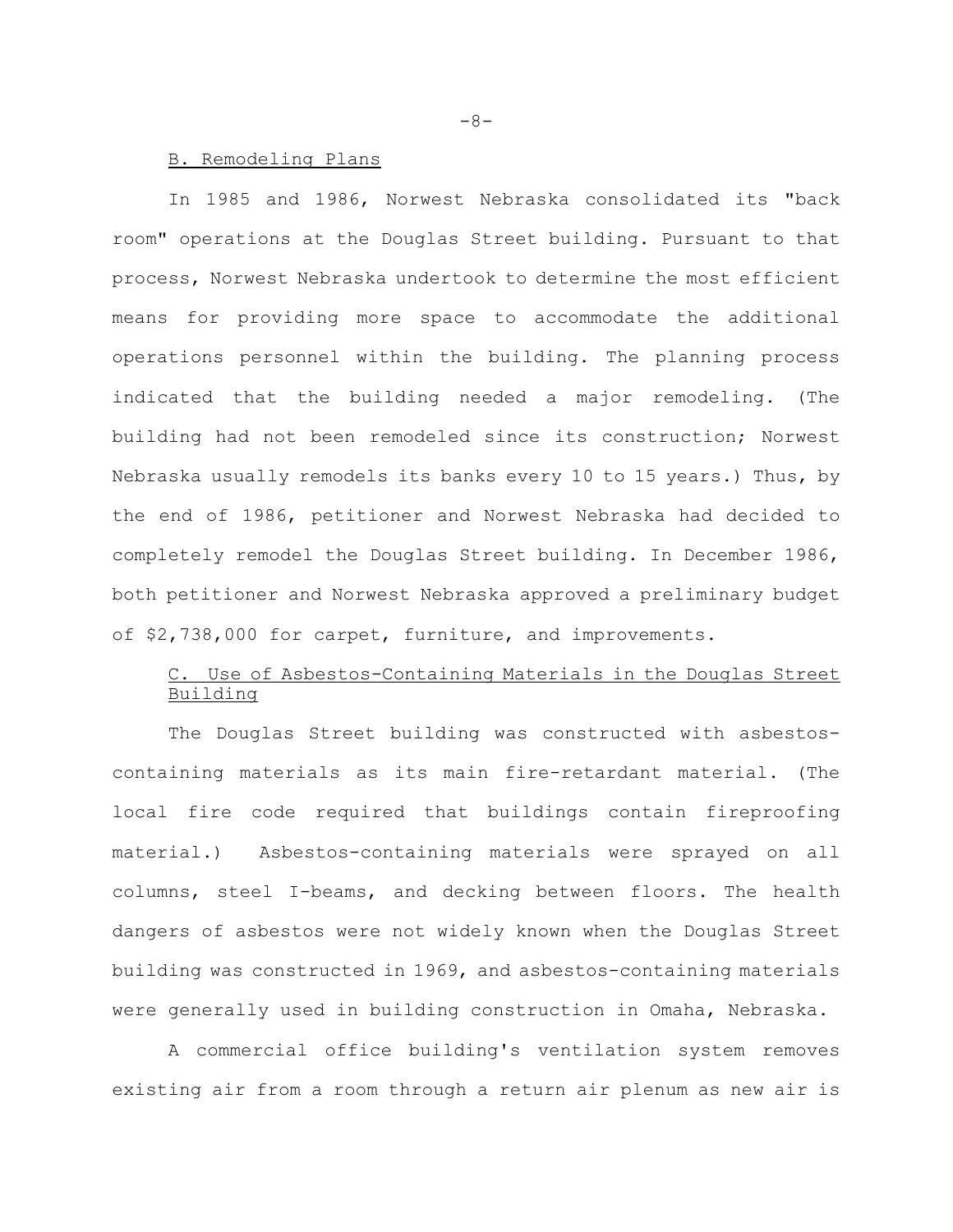introduced. The returned air is subsequently recycled through the building. The area between the decking and the suspended ceiling in the Douglas Street building functioned as the return air plenum. The top part of the return air plenum, the decking, was one of the components of the building where asbestos-containing materials had been sprayed during construction.

Over time, the decking, suspended ceiling tiles, and light fixtures throughout the building became contaminated. This contamination occurred because the asbestos-containing fireproofing had begun to delaminate, and pieces of this material reached the top of the suspended ceiling.

### D. Federal Asbestos Guidelines

In the 1970's and 1980's, research confirmed that asbestoscontaining materials can release fibers that cause serious diseases when inhaled or swallowed. Diseases resulting from exposure to asbestos can reach the incurable stage before detection and can cause severe disability or death. Asbestosis is a progressive and disabling lung disease caused by inhaling asbestos fibers that become lodged in the lungs. Persons exposed to asbestos may develop lung cancer or mesothelioma, an extremely rare form of cancer.

On March 29, 1971, the Environmental Protection Agency (EPA) designated asbestos a hazardous substance. The parties have stipulated that Federal, State, and local laws and regulations at all relevant times did not require asbestos-containing materials to

 $-9-$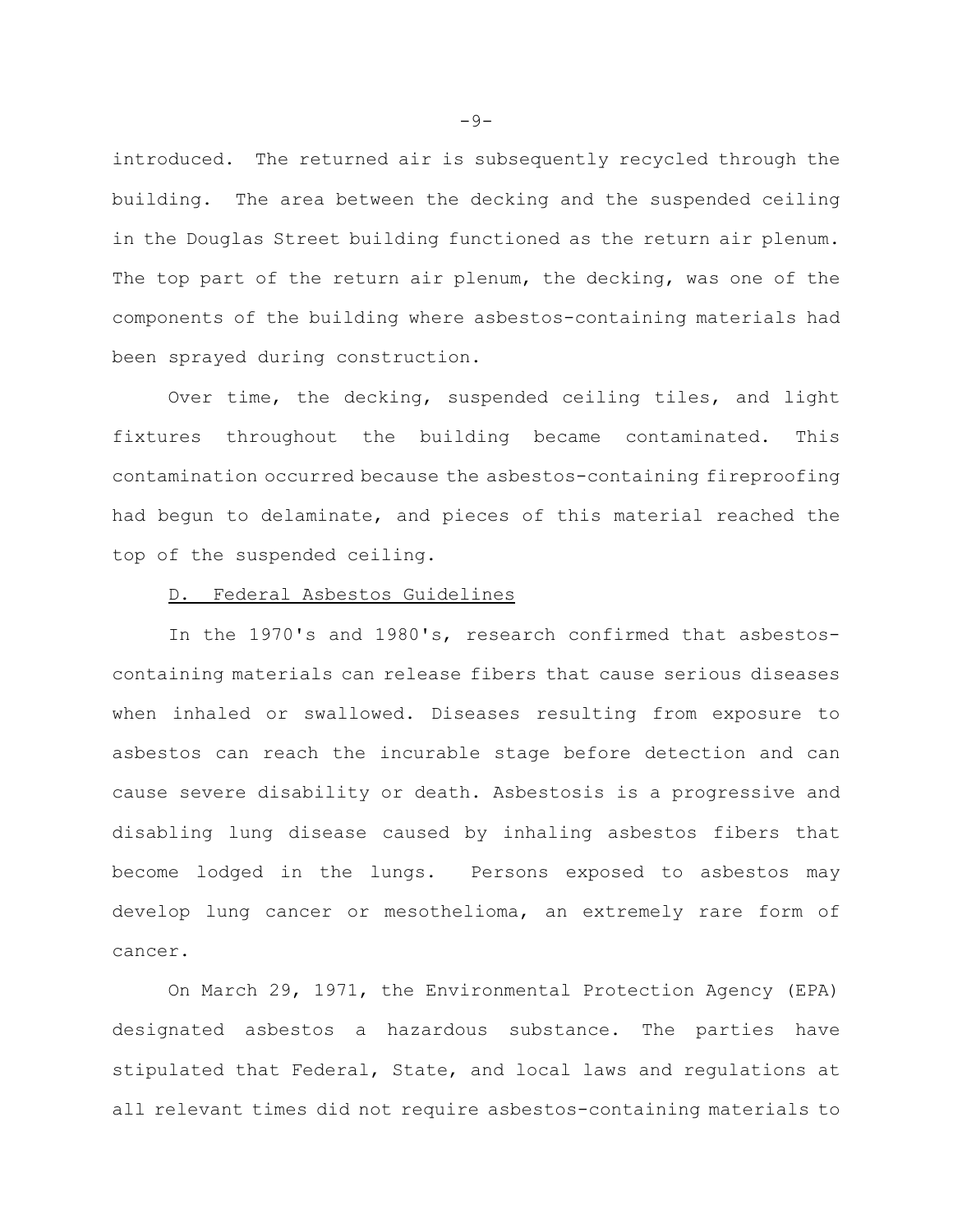be removed from commercial office buildings if they could be controlled in place. Nevertheless, building owners had to take precautions against the release of asbestos fibers.

The presence of asbestos in a building does not necessarily endanger the health of building occupants. The danger arises when asbestos-containing materials are damaged or disturbed, thereby releasing asbestos fibers into the air (when they can be inhaled).

The Department of Labor, Occupational Safety and Health Administration (OSHA), has established standards and guidelines for permissible levels of employee exposure to asbestos. Effective July 21, 1986, the permissible exposure limit for employees was 0.2 fiber (longer than 5 micrometers) per cubic centimeter of air, determined on the basis of an 8-hour time-weighted average. At half of the permissible exposure limit (0.1 fiber per cubic centimeter of air), employers are required to begin compliance activities such as air monitoring, employee training, and medical surveillance.

Moreover, the EPA has established standards and guidelines for the general public's exposure to asbestos.<sup>2</sup> The EPA-recommended guideline for general occupancy and clearance of a building after

 $2^2$  In assessing the potential for fiber release, the EPA in 1985 recommended evaluating the current condition of asbestoscontaining materials based on evidence of: (1) Deterioration or delamination; (2) physical damage (e.g., the presence of debris); and (3) water damage as well as the potential for future disturbance (based on proximity to air plenum or direct air stream, visibility, accessibility and degree of activity, as well as change in building use).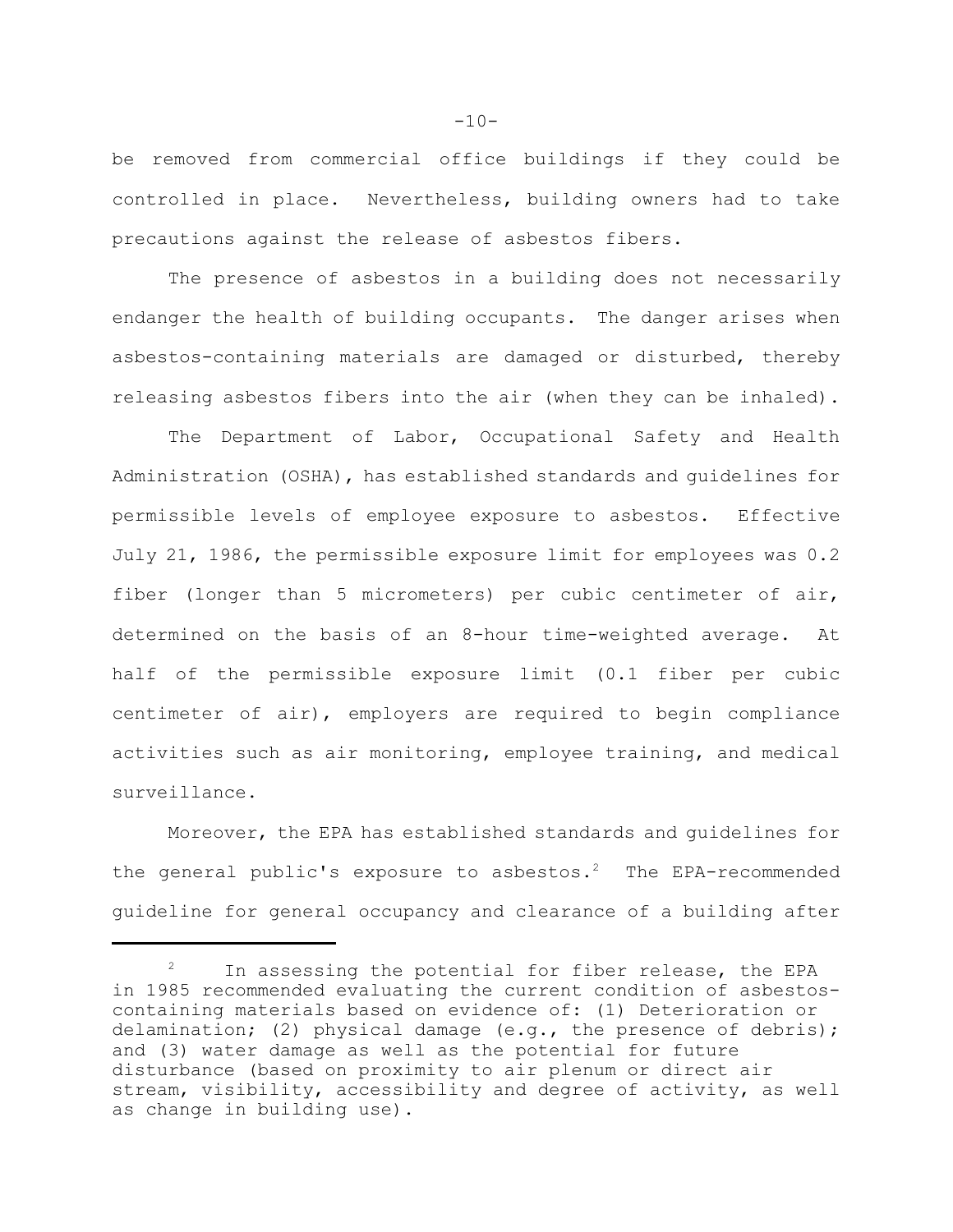construction activities involving asbestos-containing materials is 0.01 fiber per cubic centimeter of air.

Asbestos removal must be performed by specially trained professionals wearing protective clothing and respirators. The work area must be properly contained to prevent release of fibers into other areas. Containment typically requires barriers of polyethylene plastic sheets with folded seams, complete with air locks and negative air pressure systems. Asbestos-containing materials that are removed must be wetted to reduce fiber release. Once removed, the materials must be disposed of in leak-tight containers in special landfills.

# E. Testing at the Douglas Street Building and Decision To Remove Asbestos-Containing Materials

In October 1985, petitioner's general liability and property damage insurer, the St. Paul Property and Liability Insurance Co. (St. Paul), tested a bulk sample of fire-retardant material from the Douglas Street building's steel I-beams to determine whether the building contained asbestos. The results indicated that the material contained 8 to 10 percent chrysotile asbestos, the most common type of asbestos.

Petitioner obtained its umbrella insurance policies through Marsh & McLennan, which provided coverage over and above the St. Paul policies. In January 1987, at Marsh & McLennan's request, Clayton Environmental Consultants, Inc. (Clayton), conducted more extensive testing for the presence of asbestos at Norwest

-11-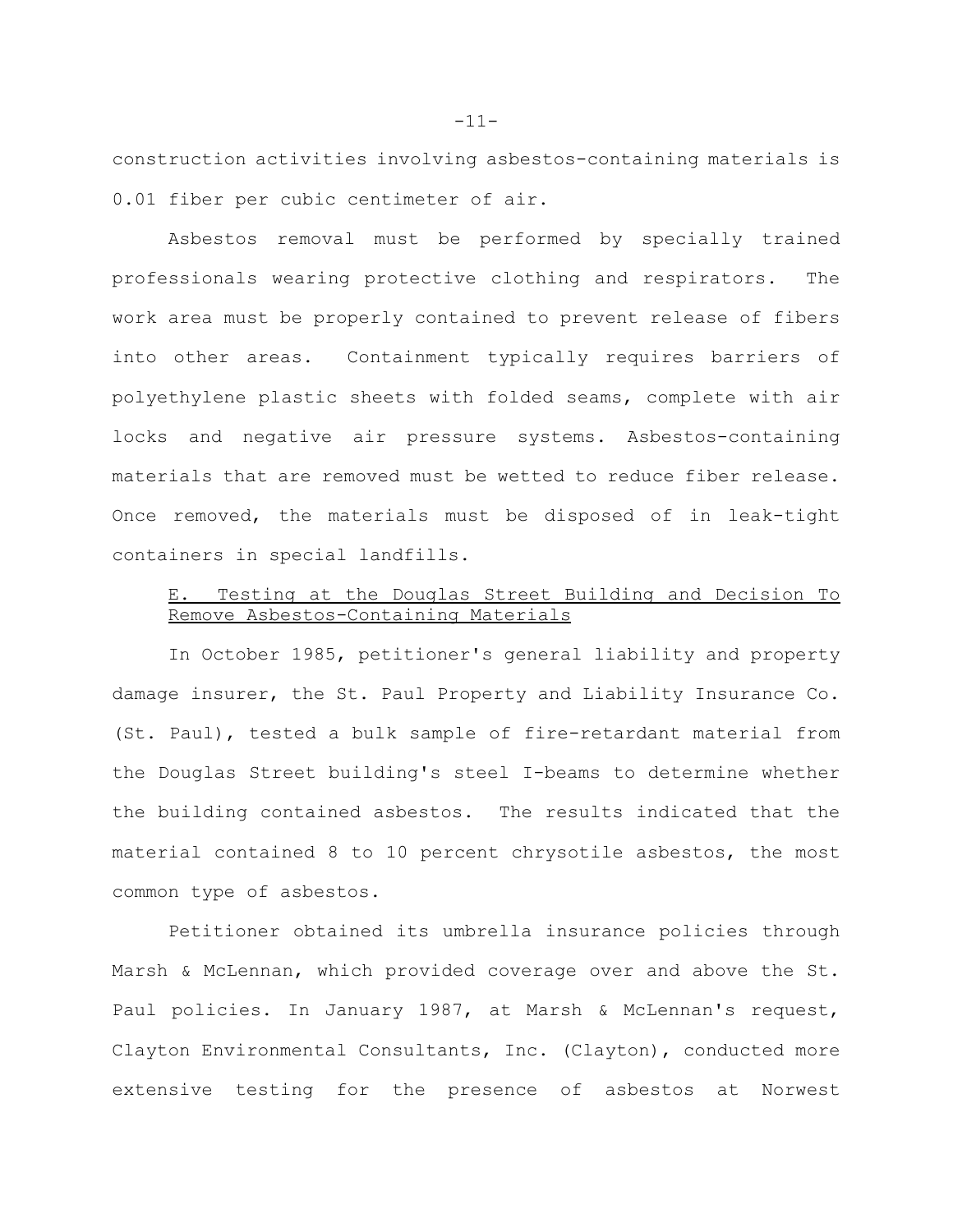facilities in South Dakota and Nebraska, including the Douglas Street building. On February 9, 1987, petitioner received notification that the January testing indicated that the sprayed-on fireproofing contained 8 to 10 percent chrysotile asbestos and the ceiling tiles on the parking level contained 26-percent chrysotile asbestos. This confirmed the St. Paul results.

At the request of Marsh & McLennan, Clayton conducted extensive additional testing for airborne asbestos-fiber concentrations in the Douglas Street building. On February 25, 1987, Clayton collected air samples from the building. On April 14, 1987, it issued the results of its survey, which indicated that the airborne asbestos fiber concentrations present during normal occupancy of the Douglas Street building ranged from 0.0002 to 0.006 fiber per cubic centimeter of air. The highest level of airborne fiber concentration at the Douglas Street building (0.006 fiber per cubic centimeter of air) did not exceed either the EPA or OSHA guidelines. There was, however, the expectation that the airborne asbestos-fiber concentrations would continue to increase. Moreover, the asbestos-containing fireproofing at the Douglas Street Building had characteristics that the EPA had identified as warranting removal of the material, such as evidence of delamination, presence of debris, proximity to an air plenum, and necessity of access for maintenance.

After considering the circumstances, petitioner decided to remove the asbestos-containing materials from the Douglas Street

-12-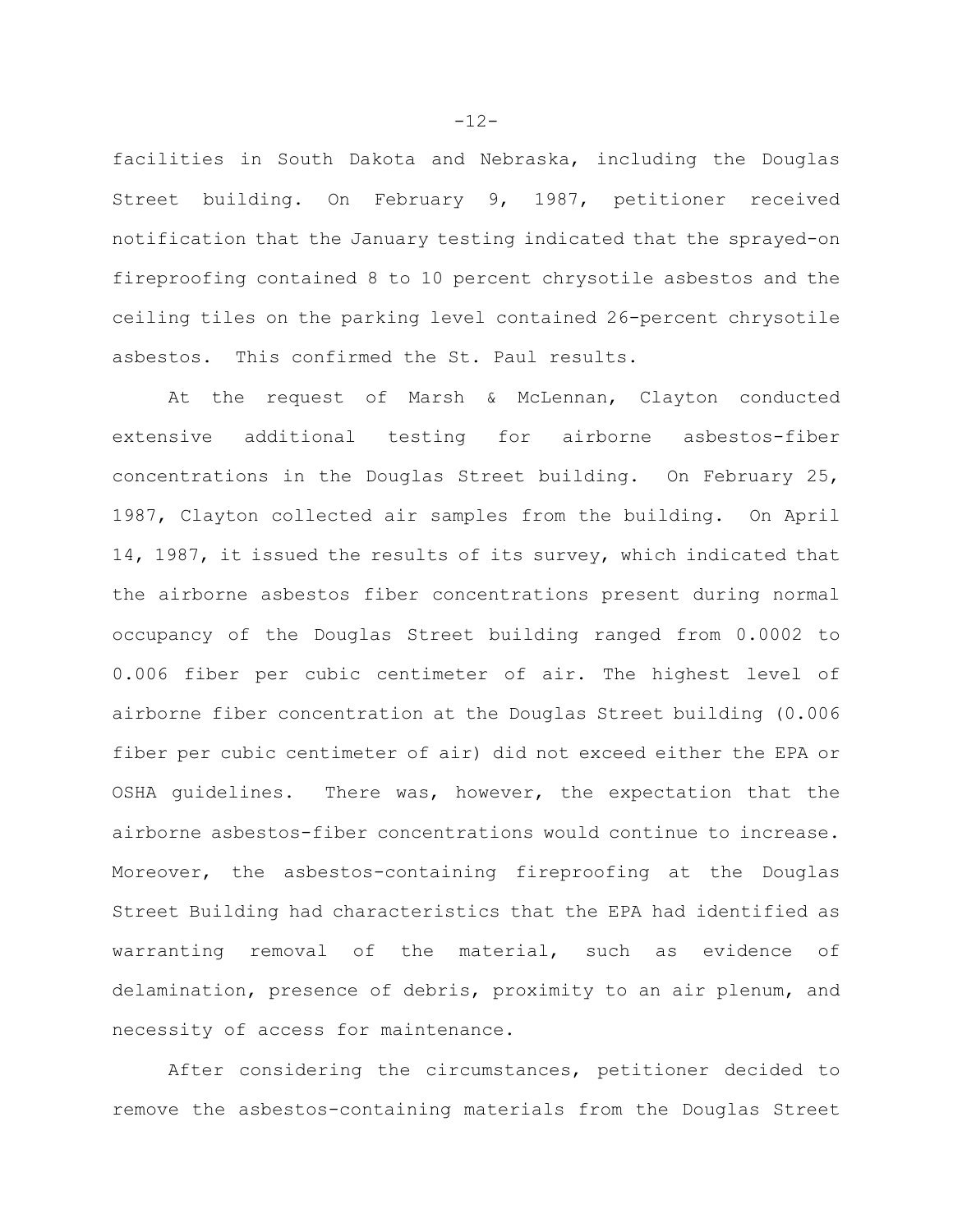building (other than the parking garage) in coordination with the overall remodeling project. Indeed, the remodeling could not have been undertaken without disturbing the asbestos-containing fireproofing. Thus, because petitioner and Norwest Nebraska chose to remodel, it became a matter of necessity to remove the asbestoscontaining materials. Petitioner essentially decided that "managing the asbestos in place" was not a viable option, given the extent of remodeling that would disturb the asbestos.

Removing the asbestos-containing materials from the Douglas Street building at the same time as, and in connection with, the remodeling was more cost efficient than conducting the removal and renovations as two separate projects at different times. It also minimized the amount of inconvenience to building employees and customers.

As late as May 1988 (approximately 6 months after asbestos removal began) petitioner and Norwest Nebraska did not intend to remove the parking garage asbestos-containing materials. No remodeling was planned for the garage, and the materials were in sound condition. However, petitioner and Norwest Nebraska subsequently decided to remove the garage asbestos-containing materials as well, on the basis of their expectation that the garage tiles would eventually deteriorate, as well as the fact that it was financially advantageous to conduct this removal in connection with the ongoing abatement activity.

-13-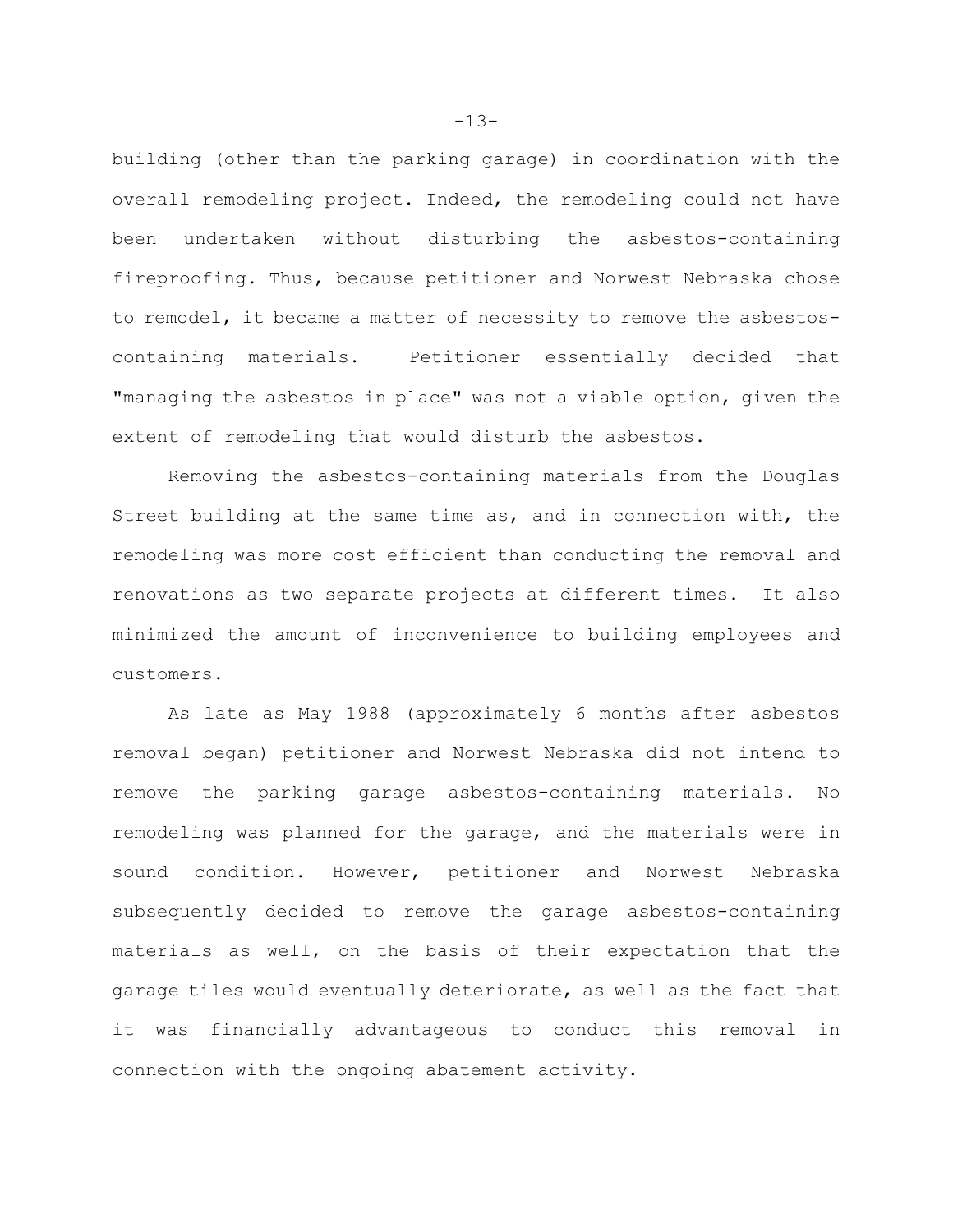$-14-$ 

### F. Contractors and Work Performed

On August 4, 1987, Norwest Nebraska hired Hawkins Construction Co. (Hawkins), as general contractor, to perform the remodeling work at the Douglas Street building. On November 30, 1987, Norwest Nebraska hired Waste Environmental Technology (WET) to remove the asbestos-containing materials from the building. Norwest Nebraska also hired ATC Environmental, Inc., to perform on-site air monitoring during all asbestos-abatement activities at the building.

WET declared bankruptcy in 1988 and could not complete the project. On December 5, 1988, Norwest Nebraska hired Michael T. Robinson Associates, Inc. (Robinson), to replace WET and complete removal of the asbestos-containing materials from the Douglas Street building. At that time, Norwest Nebraska also replaced ATC Environmental, Inc., with Chart Services, Ltd.

The asbestos removal and remodeling were basically performed in 13 phases; each phase involved a defined area of the Douglas Street building. For each phase, the asbestos-removal contractor removed the asbestos-containing materials before the general contractor began remodeling. After setting up a containment area, the asbestos removal contractor physically removed the walls, floors, ceilings, and light fixtures, where necessary, to reach and remove the asbestos-containing materials. Once all the asbestoscontaining materials had been removed from an area, the air was tested for airborne-fiber concentration before the containment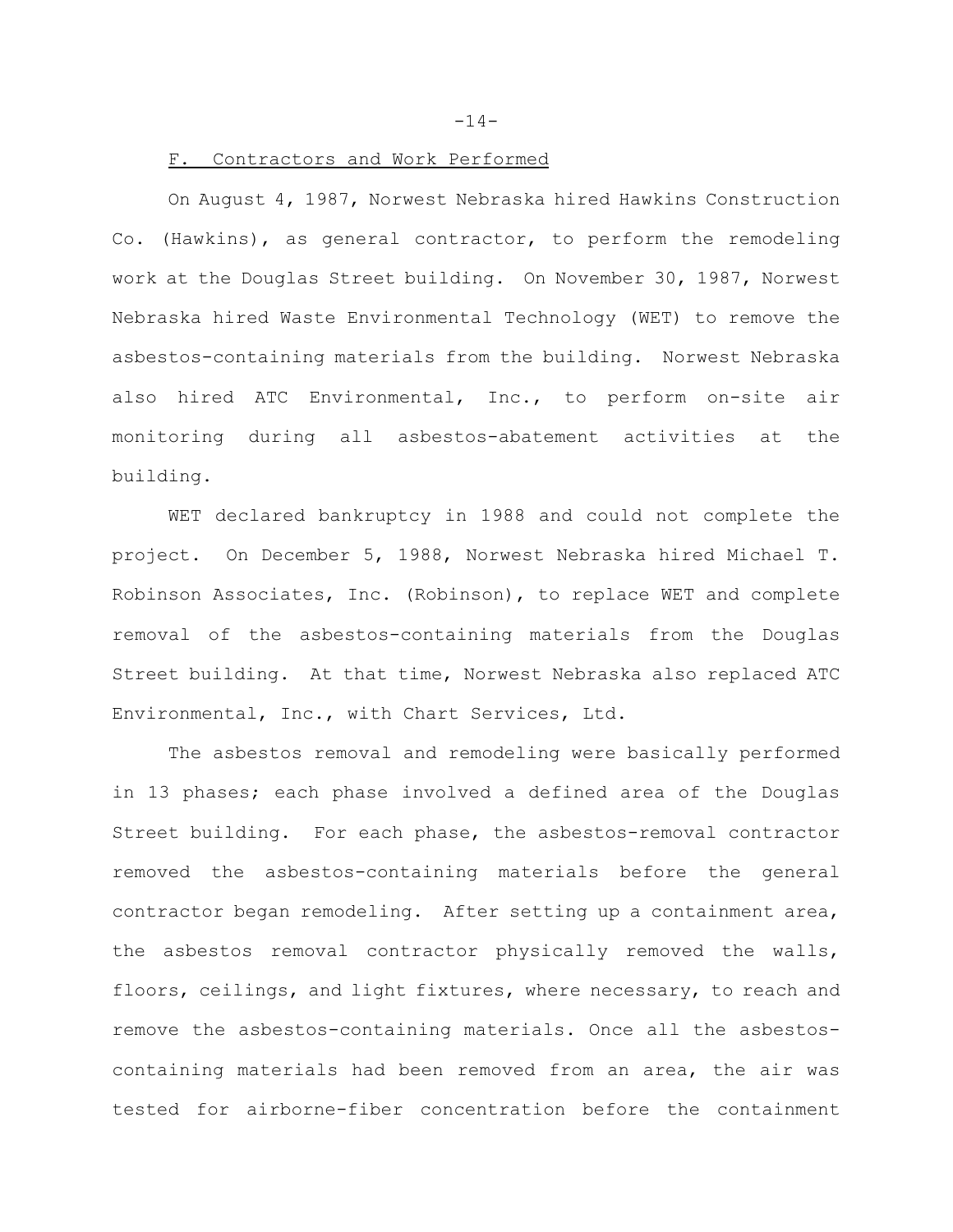could be taken down and the general contractor could begin remodeling.

Removing all the asbestos-containing materials from the Douglas Street building was a large project, entailing an enormous amount of work. Nearly every suspended ceiling and light fixture on all four levels of the building had to be taken down. Asbestoscontaining materials were removed from the entire building.

The asbestos fireproofing in the Douglas Street building was replaced with Cafco,<sup>3</sup> a mineral wool material. The ceiling tiles on the Farnam4 parking level, as well as the floor tiles in the customer lobbies, were replaced with new, asbestos-free materials. Hawkins' subcontractors installed the replacement fireproofing and tiling.

Norwest Nebraska representatives, the asbestos-removal contractor, Hawkins, and Hawkins' subcontractors held meetings on a regular basis to coordinate the schedule for the remodeling work with the asbestos removal work. Petitioner had a financial interest in ensuring that the asbestos removal work was performed in a timely fashion and was properly coordinated with the remodeling work. (Delays caused by the asbestos-removal contractor resulted

At all relevant times, Cafco was not known to present any health hazards.

Farnam is one of the streets adjacent to the Douglas Street building.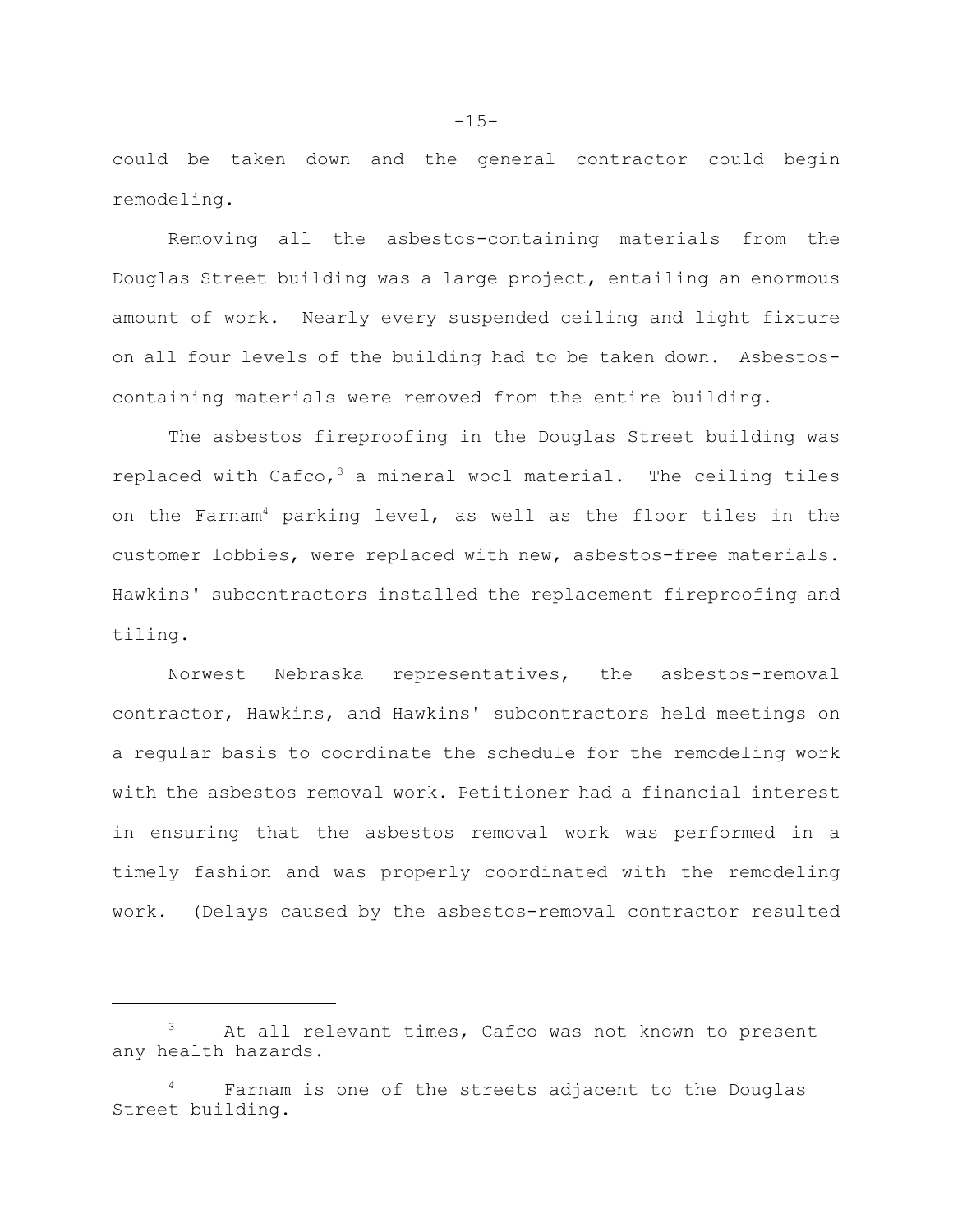in additional costs to Hawkins, which passed those costs on to petitioner.)

The removal of the asbestos-containing materials from the Douglas Street building was substantially completed by the end of May 1989. Following completion, Norwest Nebraska learned that the two elevator lobbies in the parking garage contained vinyl asbestos floor tile. Petitioner hired Technical Asbestos Control to remove and replace these tiles.

The removal of the asbestos-containing materials from the Douglas Street building did not extend the building's useful life.

# G. Health Concerns

In addition to removing the asbestos-containing materials on account of the remodeling, petitioner also considered the health and welfare of its employees and customers. Even though the level of airborne asbestos fiber concentrations in the Douglas Street building did not exceed OSHA or EPA standards for exposure, the presence of asbestos-containing materials in the return air plenum nonetheless increased the possibility for release of asbestos fibers into the air: (1) The flow of air through the return air plenum made surface erosion of the asbestos-containing materials more likely; (2) the asbestos-containing materials had already started to delaminate or flake off, which was almost certain to become progressively worse; and (3) the necessity for working above the suspended ceiling in the return air plenum to replace light fixtures or computer cables created greater chances for disturbance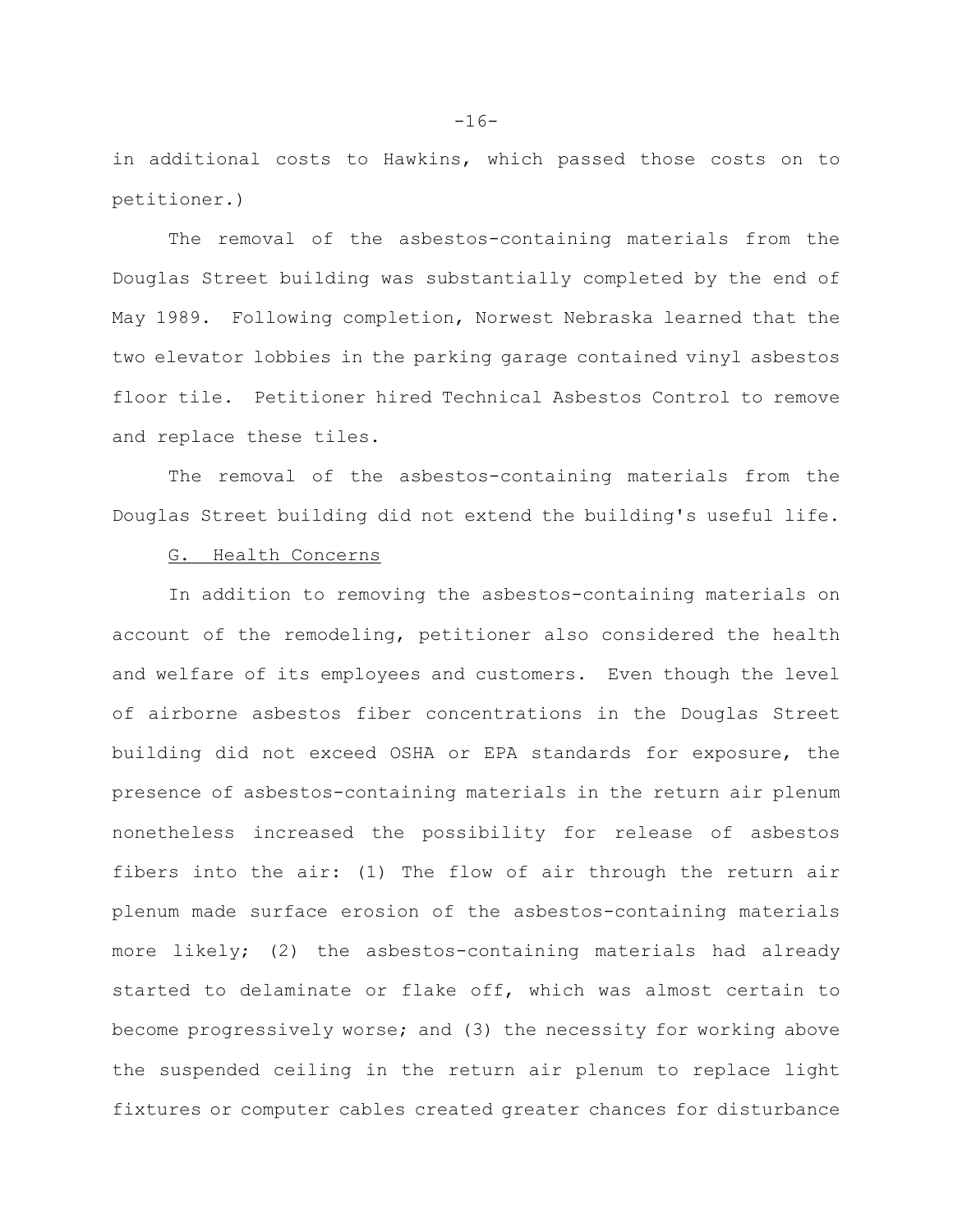of the asbestos-containing materials, and made routine maintenance more expensive.

Petitioner intended to create a safer and healthier environment for the building employees by removing the asbestoscontaining materials.<sup>5</sup> The building indeed became safer after the asbestos-containing materials were removed.

### H. Liability Issues

By removing the asbestos-containing materials from the Douglas Street building, petitioner also intended to avoid or minimize its potential liability for damages from injuries to employees, customers, and workers resulting from asbestos exposure. Petitioner's general liability insurance policies in effect at all relevant times contained an exclusion for damages attributable to the discharge of pollutants. Such exclusion would include the circulation of asbestos fibers through the Douglas Street building's ventilation system. Some of petitioner's umbrella insurance policies contained an additional endorsement specifically excluding liability for damages caused by asbestos exposure.

Injuries to Douglas Street building employees arising out of, and in the course of, their employment are not covered under petitioner's general liability or umbrella insurance policies.

Before the asbestos removal and remodeling work began, John Cochran, president of Norwest Nebraska, wrote a memorandum dated Oct. 28, 1987, to the Douglas Street building employees, assuring them that Norwest Nebraska wanted their work environment to be safe.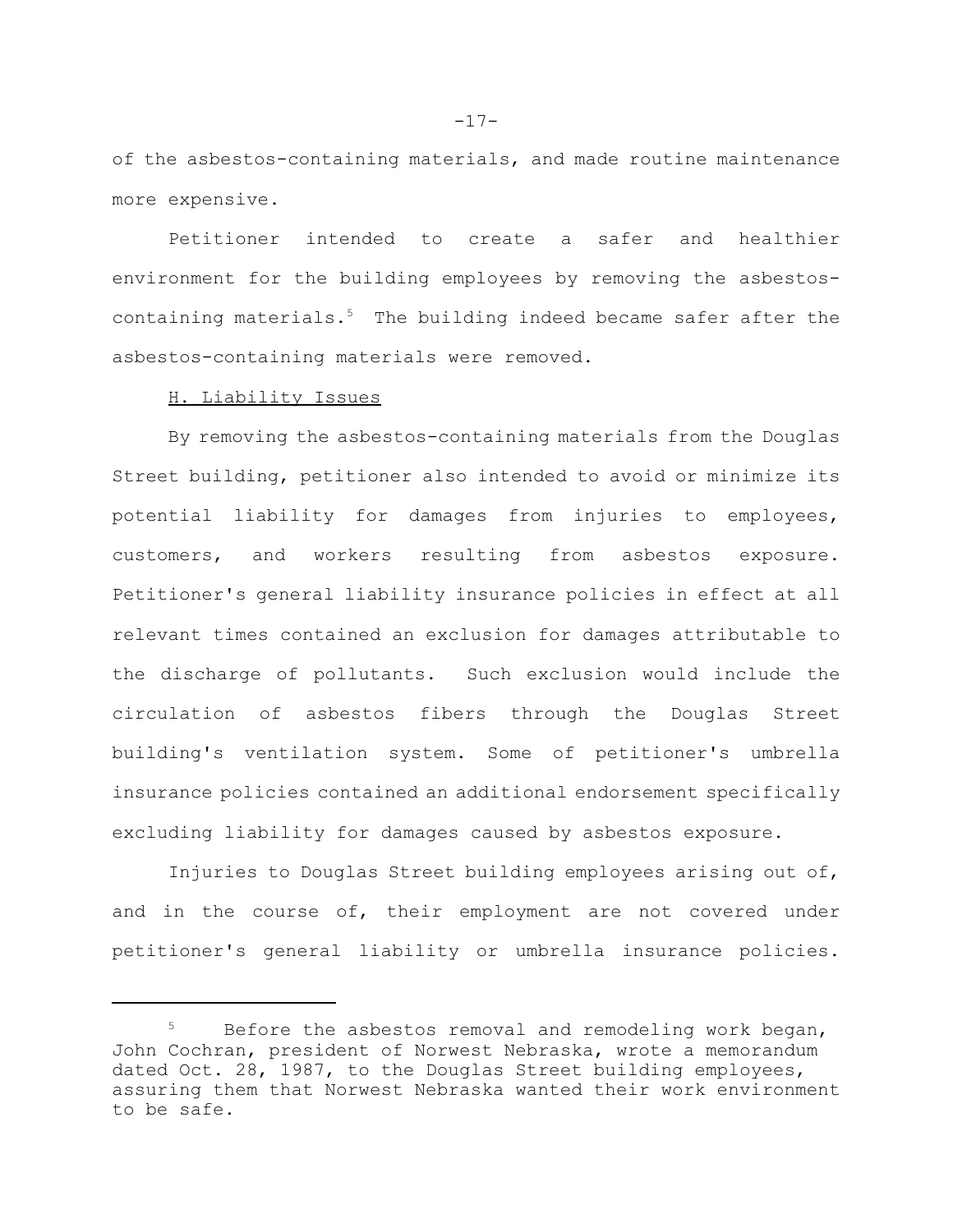Workmen's compensation insurance is the only coverage available for such injuries. It is unclear whether damages for injuries to the employees resulting from exposure to asbestos would be covered by workmen's compensation insurance. Nevertheless, petitioner was, and continues to be, at risk with respect to asbestos damage claims brought by Douglas Street building employees.

Furthermore, by removing the asbestos-containing materials from the building, petitioner intended to avoid or minimize a potential increase in its premiums for workmen's compensation insurance. If asbestos damage claims filed by Douglas Street building employees were, in fact, covered by workmen's compensation insurance, the increase in petitioner's premiums could be sizable, depending on the volume and magnitude of such claims.

#### I. Tax and Accounting Matters

The total cost of renovating the Douglas Street building was close to \$7 million, comprising nearly \$4,998,749 in remodeling costs and approximately  $$1.9$  million<sup>6</sup> in asbestos removal costs.

<sup>&</sup>lt;sup>6</sup> According to a schedule petitioner prepared, entitled "Norwest Bank Nebraska N.A.--Payments Related to the Asbestos Abatement", petitioner's costs of removing the asbestoscontaining materials from the Douglas Street building were as follows:

| Year         | Amount                      |
|--------------|-----------------------------|
| 1987<br>1988 | \$175,095.00<br>861, 471.30 |
| 1989         | 881,769.77                  |
| Total        | 1,918,336.07                |

(continued...)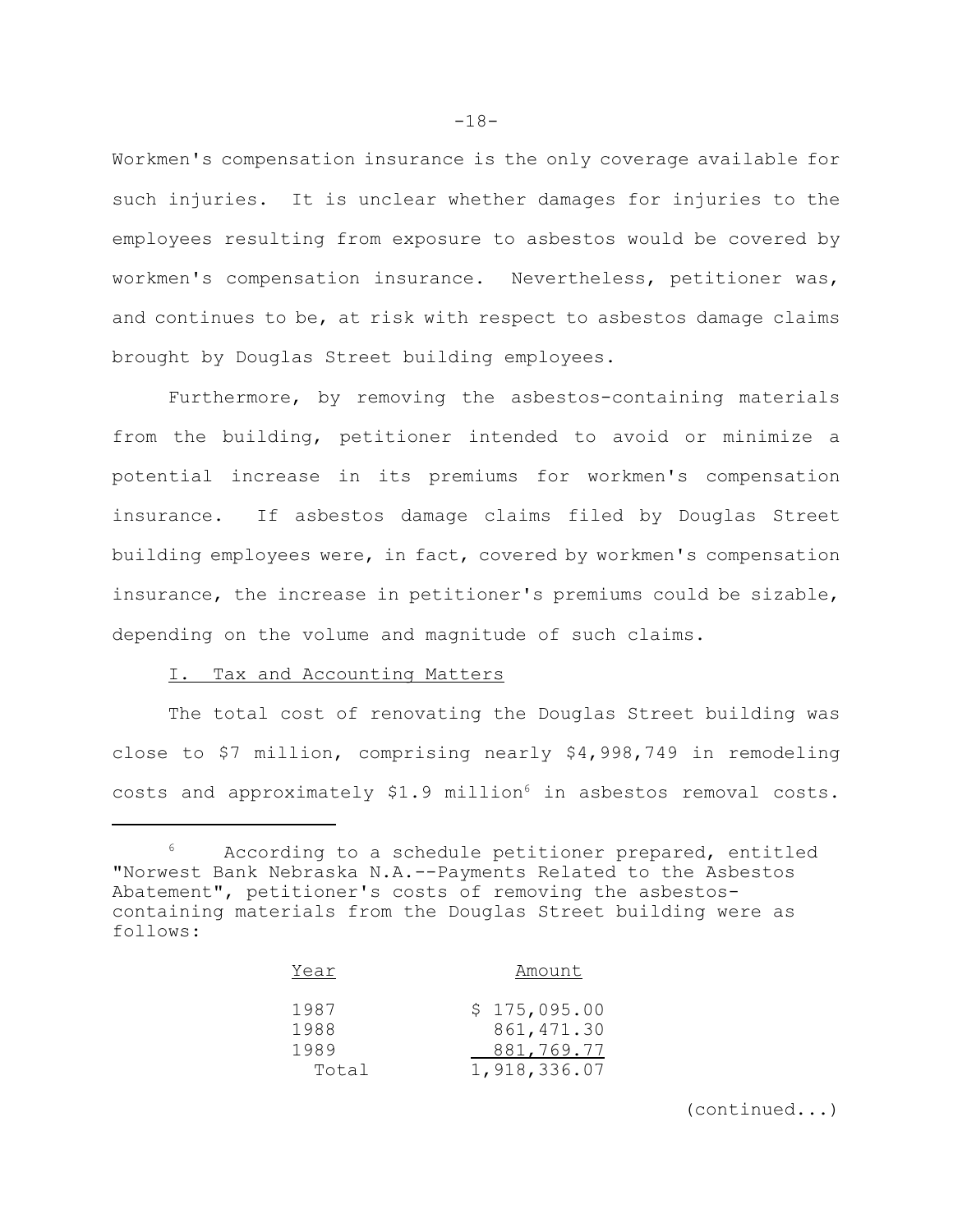Petitioner considered the cost of all demolition done by the asbestos removal contractors (including the cost of removing the asbestos tiles) as a removal cost for both book and tax purposes. Petitioner considered the cost of any demolition done by the general contractor or one of the subcontractors a remodeling cost for both book and tax purposes.

All construction-related remodeling costs were added to the basis of the building and depreciated on a straight-line basis over 31.5 years. The portion of the remodeling costs for furniture and fixtures was written off over 7 years.

# J. Petitioner's Returns and Petitions

On its 1987 and 1988 returns, petitioner claimed neither depreciation nor ordinary deductions with respect to the costs of removing the asbestos-containing materials from the Douglas Street building. On its 1989 return, however, petitioner claimed a \$7,696 depreciation deduction and a \$902,206 ordinary and necessary business deduction with respect to such expenditures.

Petitioner asserts in its petitions that it properly deducted the \$902,206 on its 1989 return. In addition, petitioner claims

 $6(\ldots \text{continued})$ 

Respondent agrees that these amounts properly represent the asbestos removal costs, except for \$2,836.61 paid on Apr. 7, 1989, in settlement of a lien filed by a materialman.

We note, however, that petitioner's general ledger reflects a \$1,945,816 total incurred for the asbestos removal between 1987 and 1989. This amount does not include the cost of replacing the asbestos-containing materials with asbestos-free materials. There is no explanation in the record for the discrepancy between the \$1,918,336.07 and the \$1,945,816.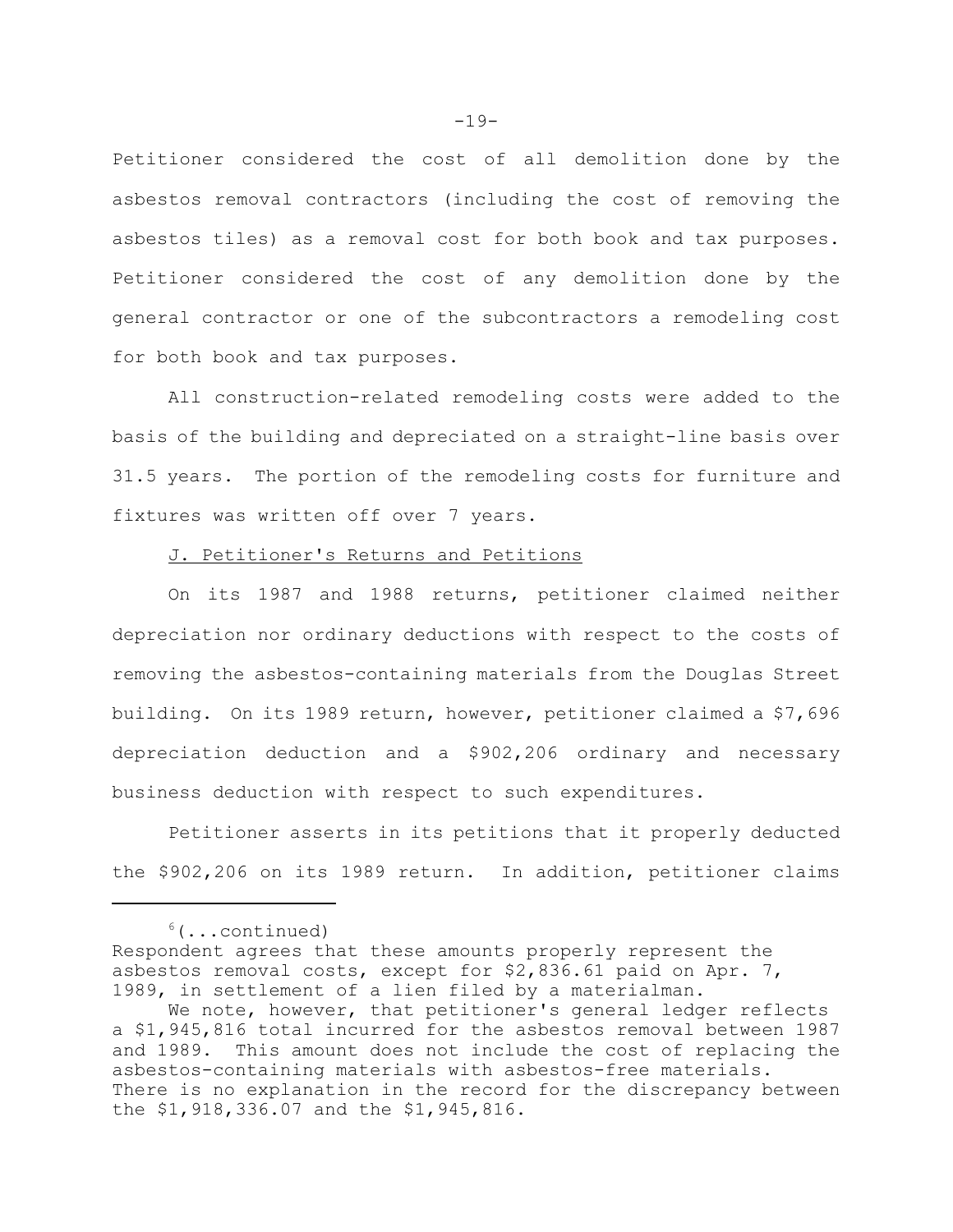that it is also entitled to ordinary and necessary business deductions for the costs of removing the asbestos-containing materials from the Douglas Street building for tax years 1987 and 1988 in the respective amounts of \$175,095 and \$863,764 (which amounts, petitioner claims, were inadvertently omitted from its 1987 and 1988 returns).

### K. Notice of Deficiency

In the notice of deficiency, respondent disallowed petitioner's \$902,206 ordinary and necessary deduction for asbestos-removal expenditures.

# Discussion

At issue is whether petitioner's costs of removing the asbestos-containing materials are currently deductible pursuant to section 162 or must be capitalized pursuant to section 263 or as part of a general plan of rehabilitation.

# L. Capital Expenditures vs. Current Deductions

Section 263 requires taxpayers to capitalize costs incurred for permanent improvements, betterments, or restorations to property. In general, these costs include expenditures that add to the value or substantially prolong the life of the property or adapt such property to a new or different use. Sec.  $1.263(a) - 1(b)$ , Income Tax Regs. In contrast, section 162 permits taxpayers to currently deduct the costs of ordinary and necessary expenses (including incidental repairs) that neither materially add to the value of property nor appreciably prolong its life but keep the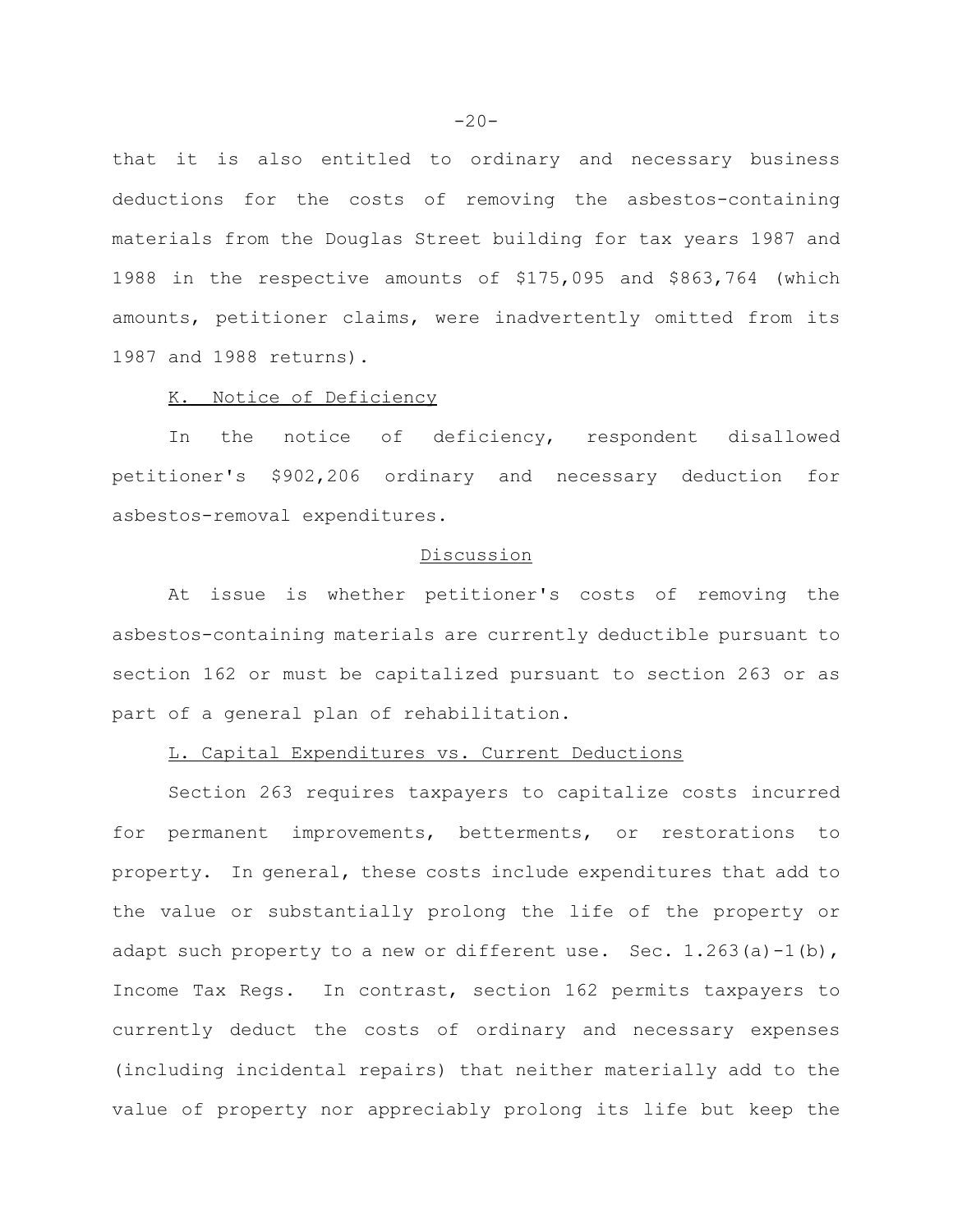property in an ordinarily efficient operating condition. See sec. 1.162-4, Income Tax Regs.

Deductions are exceptions to the norm of capitalization. INDOPCO, Inc. v. Commissioner, 503 U.S. 79, 84 (1992). An income tax deduction is a matter of legislative grace; the taxpayer bears the burden of proving its right to a claimed deduction. Rule 142(a); Welch v. Helvering, 290 U.S. 111, 115 (1933).

In Illinois Merchants Trust Co. v. Commissioner, 4 B.T.A. 103, 106 (1926), which involved the cost of shoring up a wall and repairing a foundation needed to prevent a building from collapsing, the Board of Tax Appeals drew the following distinctions:

> To repair is to restore to a sound state or to mend, while a replacement connotes a substitution. A repair is an expenditure for the purpose of keeping the property in an ordinarily efficient operating condition. \* \* \* Expenditures for that purpose are distinguishable from those for replacements, alterations, improvements or additions which prolong the life of the property, increase its value, or make it adaptable to a different use. The one is a maintenance charge, while the others are additions to capital investment which should not be applied against current earnings. \* \* \*

The distinction between repairs and capital improvements has also been characterized as follows:

> "The test which normally is to be applied is that if the improvements were made to 'put' the particular capital asset in efficient operating condition, then they are capital in nature. If, however, they were made merely to 'keep' the asset in efficient operating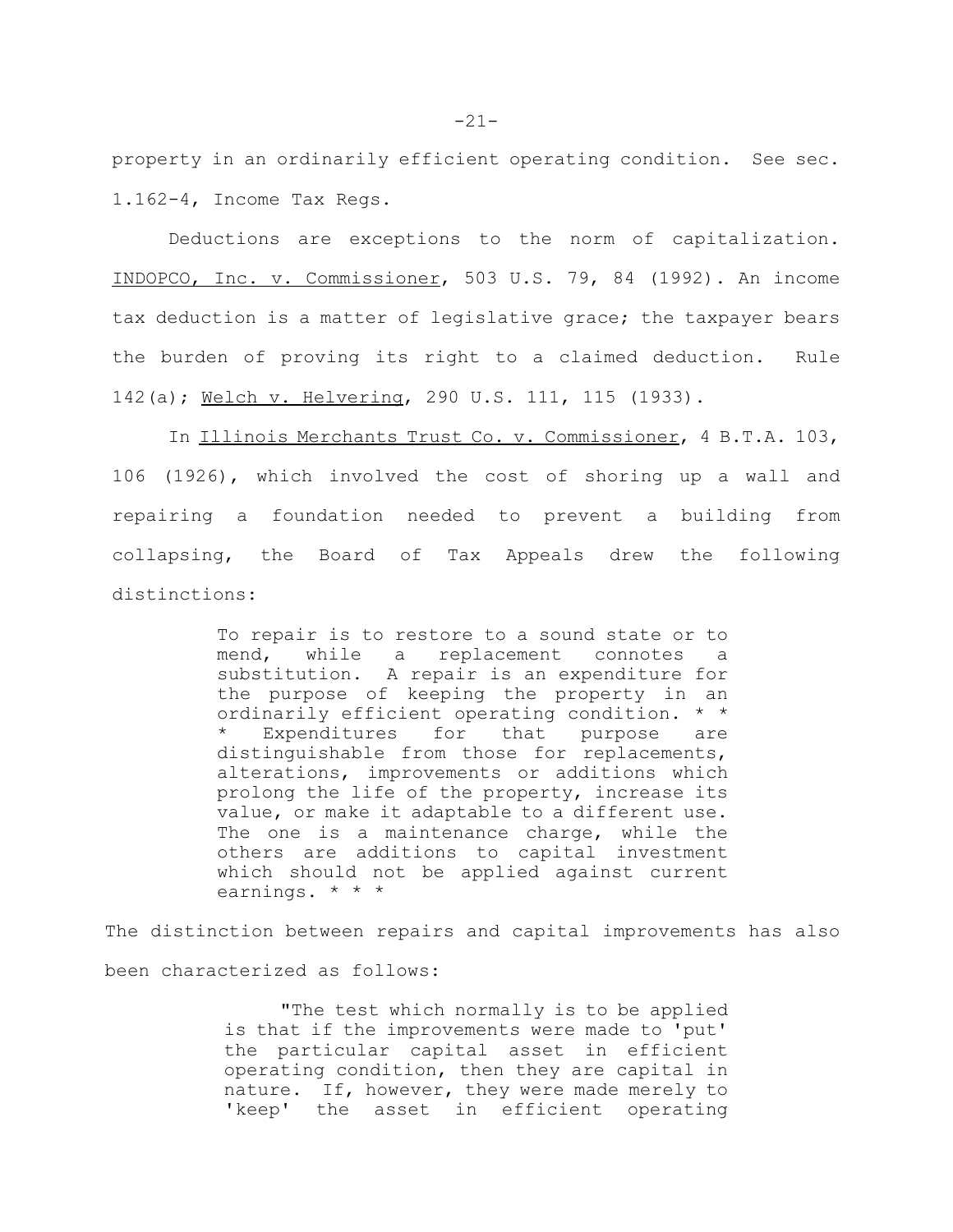condition, then they are repairs and are deductible."

Moss v. Commissioner, 831 F.2d 833, 835 (9th Cir. 1987), revg. T.C. Memo. 1986-128 (quoting Estate of Walling v. Commissioner, 373 F.2d 190, 192-193 (3d Cir. 1967), revg. and remanding 45 T.C. 111  $(1965)$ ).

The Court in Plainfield-Union Water Co. v. Commissioner, 39 T.C. 333, 338 (1962), articulated a test for determining whether an expenditure is capital by comparing the value, use, life expectancy, strength, or capacity of the property after the expenditure with the status of the property before the condition necessitating the expenditure arose (the Plainfield-Union test). Moreover, the Internal Revenue Code's capitalization provision envisions an inquiry into the duration and extent of the benefits realized by the taxpayer. See INDOPCO, Inc. v. Commissioner, supra at 88.

Whether an expense is deductible or must be capitalized is a factual determination. Plainfield-Union Water Co. v. Commissioner, supra at 337-338. Courts have adopted a practical case-by-case approach in applying the principles of capitalization and deductibility. Wolfsen Land & Cattle Co. v. Commissioner, 72 T.C. 1, 14 (1979). The decisive distinctions between current expenses and capital expenditures "are those of degree and not of kind." Welch v. Helvering, supra at 114.

 $-22-$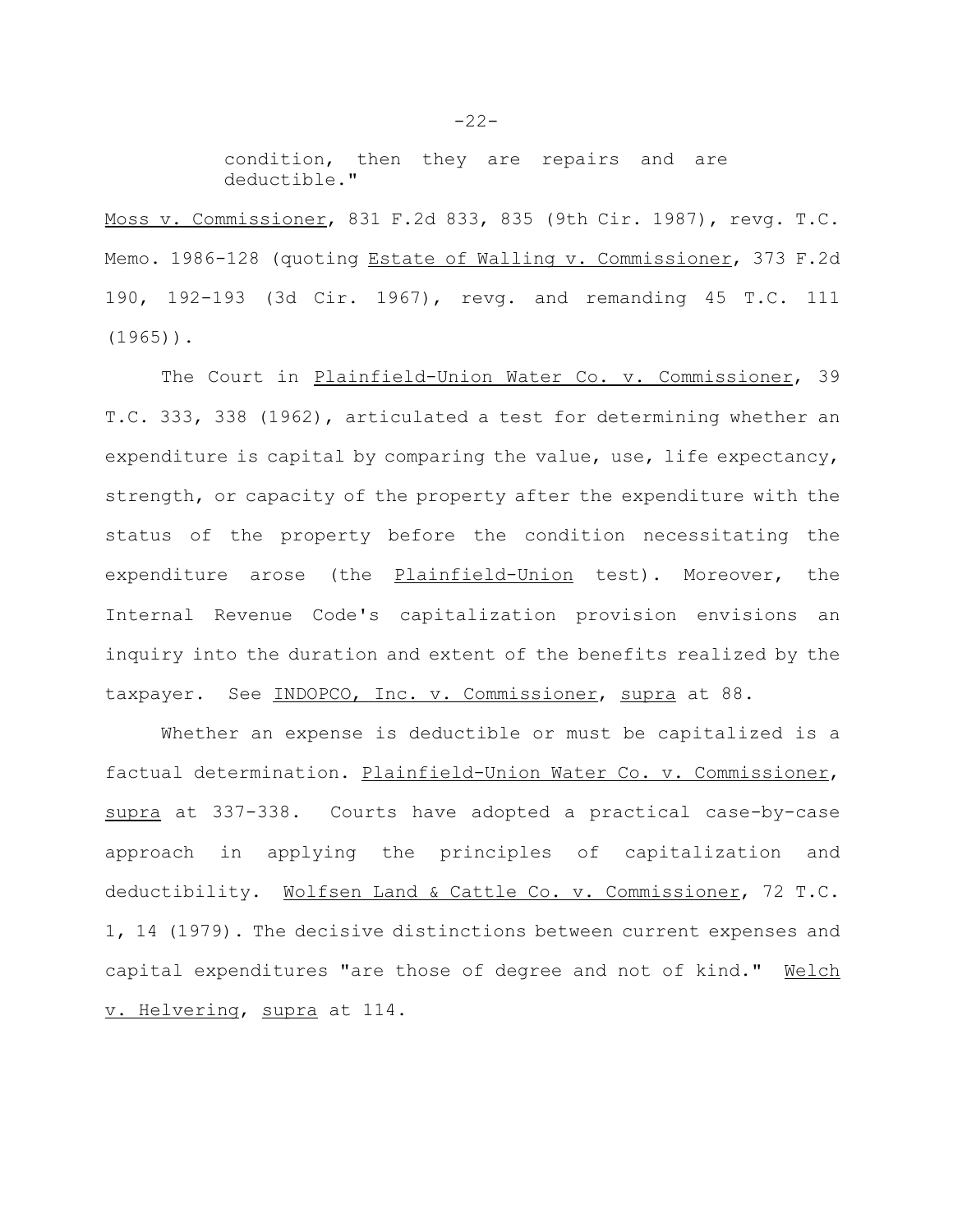# M. General Plan of Rehabilitation Doctrine

Expenses incurred as part of a plan of rehabilitation or improvement must be capitalized even though the same expenses if incurred separately would be deductible as ordinary and necessary. United States v. Wehrli, 400 F.2d 686, 689 (10th Cir. 1968); Stoeltzing v. Commissioner, 266 F.2d 374 (3d Cir. 1959), affg. T.C. Memo. 1958-111; Jones v. Commissioner, 242 F.2d 616 (5th Cir. 1957), affg. 24 T.C. 563 (1955); Cowell v. Commissioner, 18 B.T.A. 997 (1930). Unanticipated expenses that would be deductible as business expenses if incurred in isolation must be capitalized when incurred pursuant to a plan of rehabilitation. California Casket Co. v. Commissioner, 19 T.C. 32 (1952). Whether a plan of capital improvement exists is a factual question "based upon a realistic appraisal of all the surrounding facts and circumstances, including, but not limited to, the purpose, nature, extent, and value of the work done". United States v. Wehrli, supra at 689-690.

An asset need not be completely out of service or in total disrepair for the general plan of rehabilitation doctrine to apply. For example, in Bank of Houston v. Commissioner, T.C. Memo. 1960-110, the taxpayer's 50-year-old building was in "a general state of disrepair" but still serviceable for the purposes used (before, during, and after the work) and was in good structural condition. The taxpayer hired a contractor to perform the renovation (which included nonstructural repairs to flooring, electrical wiring,

 $-23-$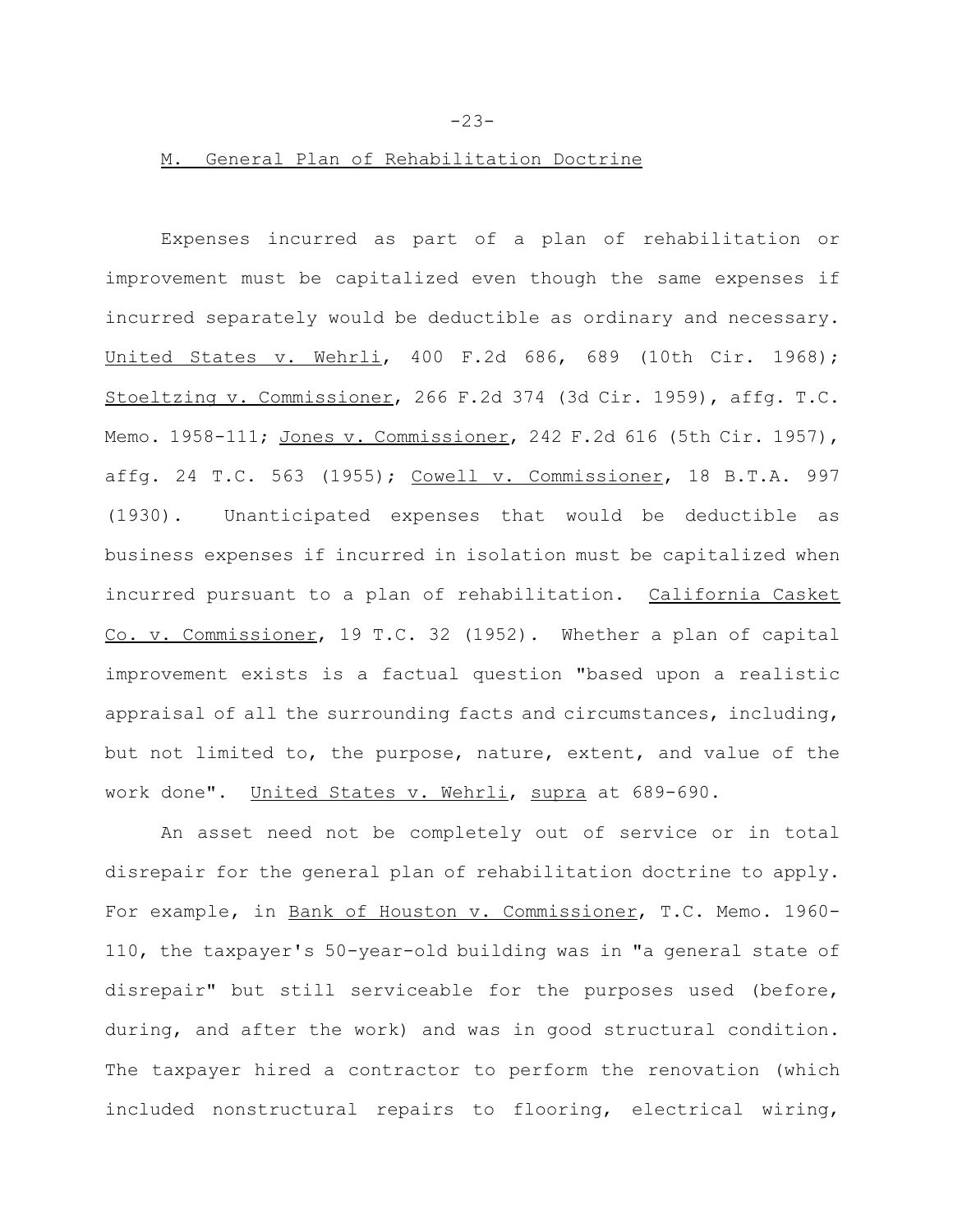plaster, window frames, patched brick, and paint, as well as plumbing repairs, demolition, and cleanup). Temporary barriers and closures were erected during work in progress. The Court recognized that each phase of the remodeling project, removed in time and context, might be considered a repair item, but stated that "The Code, however, does not envision the fragmentation of an over-all project for deduction or capitalization purposes." The Court held that the expenditures were not made for incidental repairs but were part of an overall plan of rehabilitation, restoration, and improvement of the building.

# N. The Parties' Arguments

Petitioner contends that the costs of removing the asbestoscontaining materials are deductible as ordinary and necessary business expenses because: (1) The asbestos removal constitutes "repairs"<sup>7</sup> within the meaning of section  $1.162-4$ , Income Tax Regs.; (2) the asbestos removal did not increase the value of the Douglas Street building when compared to its value before it was known to contain a hazardous substance--a hazard was essentially removed and the building's value was restored to the value existing prior to the discovery of the concealed hazard; $8$  (3) although performed

Petitioner states in its opening brief that "The law recognizes that removing an unsafe condition is a repair rather than an improvement", citing Schmid v. Commissioner, 10 B.T.A. 1152 (1928).

Petitioner introduced the reports and testimony of two expert witnesses concerning the impact of the asbestos removal (continued...)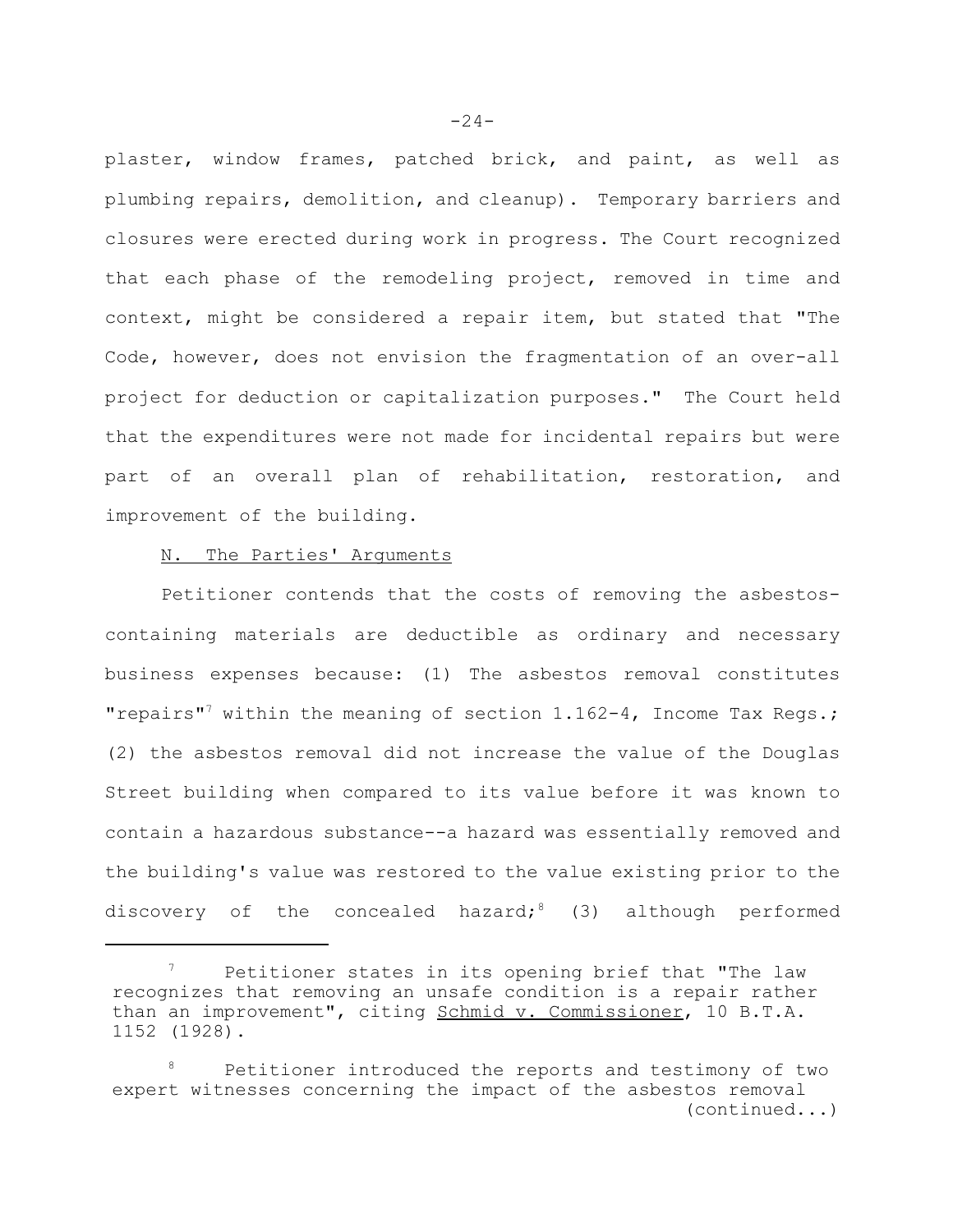concurrently, the asbestos removal and remodeling were not part of a general plan of rehabilitation because they were separate and distinct projects, conceived of independently, undertaken for different purposes, and performed by separate contractors; and (4) using the principles of section 213 (which allows individuals to deduct certain personal medical expenses that are capital in nature) and section 1.162-10, Income Tax Regs. (which allows a trade or business to deduct medical expenses paid to employees on account of sickness), the cost of removing a health hazard is deductible under section 162.<sup>9</sup>

Respondent, on the other hand, contends that the costs of removing the asbestos-containing materials must be capitalized because: (1) The removal was neither incidental nor a repair;<sup>10</sup> (2)

<sup>9</sup> Petitioner also relies on Rev. Rul. 79-66, 1979-1 C.B. 114, which allows, under limited circumstances, a sec. 213 deduction for an individual taxpayer's costs of removing and covering lead-based paint in a personal residence, to the extent the costs exceed the increase in the residence's value.

<sup>8(...</sup>continued)

costs on the value of the Douglas Street building. These experts opined that the discovery of asbestos as a health hazard in combination with the extent of asbestos present in the building resulted in an immediate diminution in the value of the building. (One of the experts testified that the building would be appraised as if it did not contain asbestos, and then the amount it would cost to repair the condition would be deducted from the appraisal.) The expert testimony supports petitioner's argument that the asbestos removal merely restored the original value of the building (i.e., without hazardous fireproofing) but did not enhance its value.

<sup>10</sup> Respondent contends that petitioner's reliance on Schmid v. Commissioner, supra, is misplaced. The Board of Tax (continued...)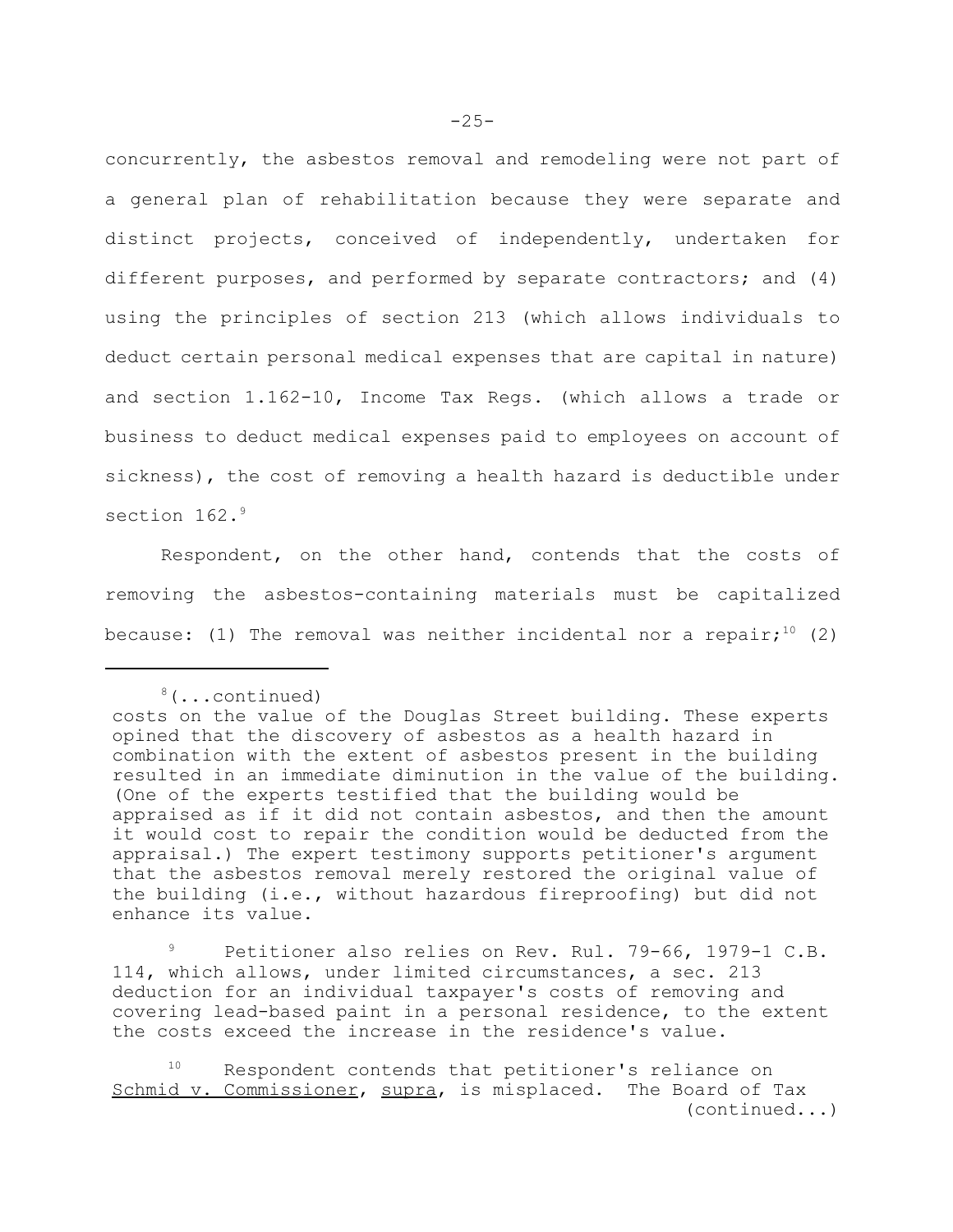petitioner made permanent improvements that increased the value of the property<sup>11</sup> by removing a major building component and replacing it with a new and safer component, thereby improving the original condition of the building; (3) petitioner permanently eliminated the asbestos hazard that was present when it built the building, creating safer and more efficient operating conditions and reducing the risk of future asbestos-related damage claims and potentially higher insurance premiums; (4) the asbestos removal and the remodeling were part of a single project to rehabilitate and improve the building; (5) the purpose of the expenditure was not to keep the property in ordinarily efficient operating condition, but to effect a general restoration of the property as part of the remodeling; and (6) section 213 and section 1.162-10, Income Tax Regs., are not analogous to the present case.

The parties also disagree as to whether the Plainfield-Union test is appropriate for determining whether petitioner's asbestos removal expenditures are capital. Petitioner contends that it is the appropriate test because the condition necessitating the

<sup>10(...</sup>continued) Appeals held that the funds expended by the taxpayer in that case were to "maintain  $* * *$  [a store] in a safe condition and may be properly classified as repairs and deductible as an expense." 10 B.T.A. at 1152. Respondent posits that the operative word leading to the Board of Tax Appeals' classification of the taxpayer's expenditures as deductible repair expenses was "maintain", and not the words "safe condition", as petitioner suggests.

Respondent did not introduce any expert testimony concerning the value of the Douglas Street building.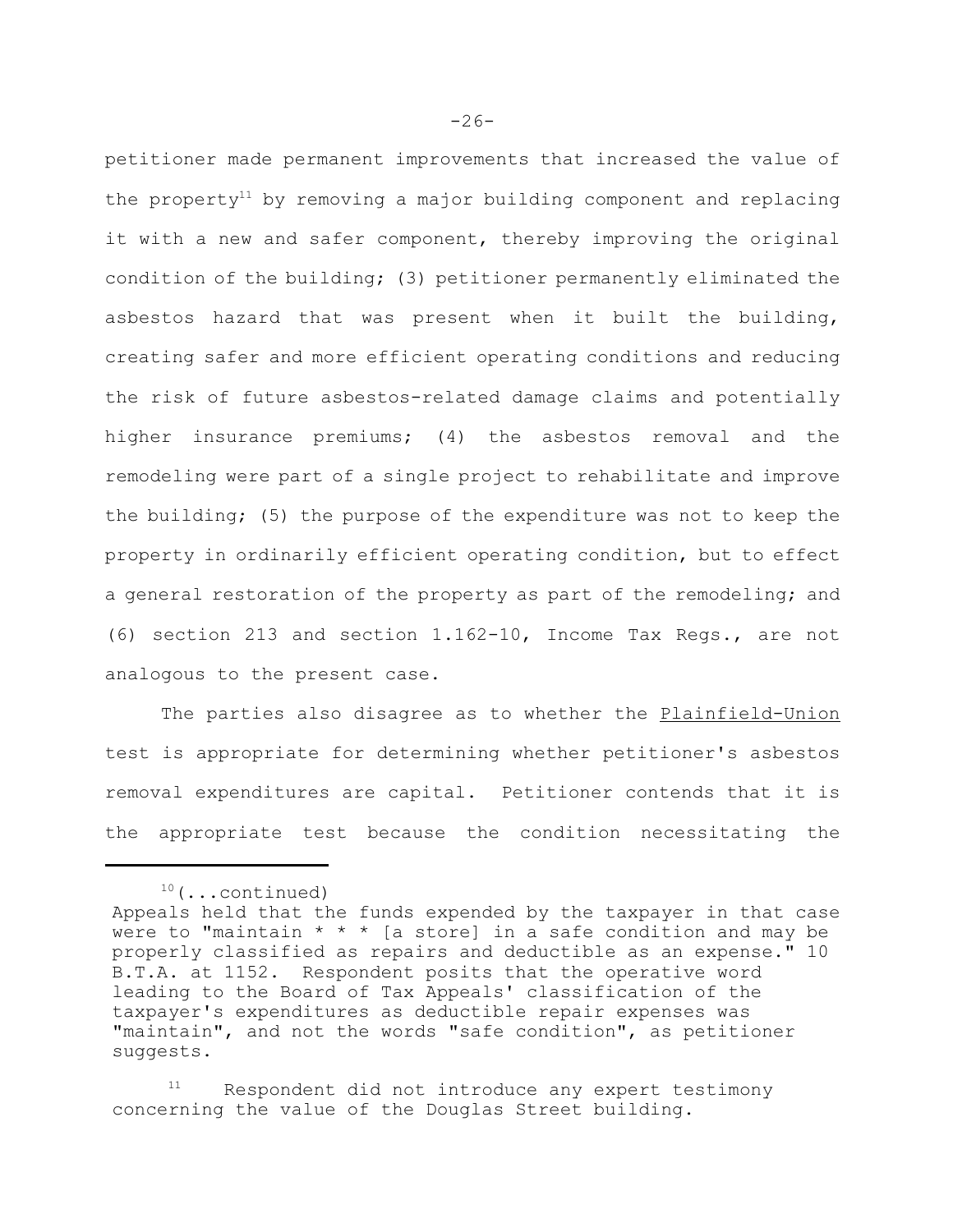asbestos removal was the discovery that asbestos is hazardous to human health. Accordingly, until the danger was discovered, petitioner argues that the physical presence of the asbestos had no effect on the building's value. Only after the danger was perceived could the contamination affect the building's operations and reduce its value.<sup>12</sup>

Petitioner points to Rev. Rul. 94-38, 1994-1 C.B. 35, which cites Plainfield-Union in addressing the proper treatment of costs to remediate soil and treat groundwater that a taxpayer had contaminated with hazardous waste from its business. The ruling treats such costs (other than those attributable to the construction of groundwater treatment facilities) as currently deductible.

Respondent, on the other hand, argues that the discovery that asbestos is hazardous and that the Douglas Street building contained that substance is not a relevant or satisfactory reference point. Respondent contends that the Plainfield-Union test does not apply herein because a comparison cannot be made between the status of the building before it contained asbestos and after the asbestos was removed; since construction, the building has always contained asbestos. In cases where the Plainfield-Union test has been applied (such as Oberman Manufacturing Co. v. Commissioner, 47 T.C. 471, 483 (1967); American Bemberg Corp. v. Commissioner, 10 T.C. 361, 370

 $-27-$ 

<sup>&</sup>lt;sup>12</sup> In its reply brief, petitioner states: "While in a metaphysical sense the Douglas Street Building may have been contaminated in 1970, such contamination had no discernable impact until the hazard became known."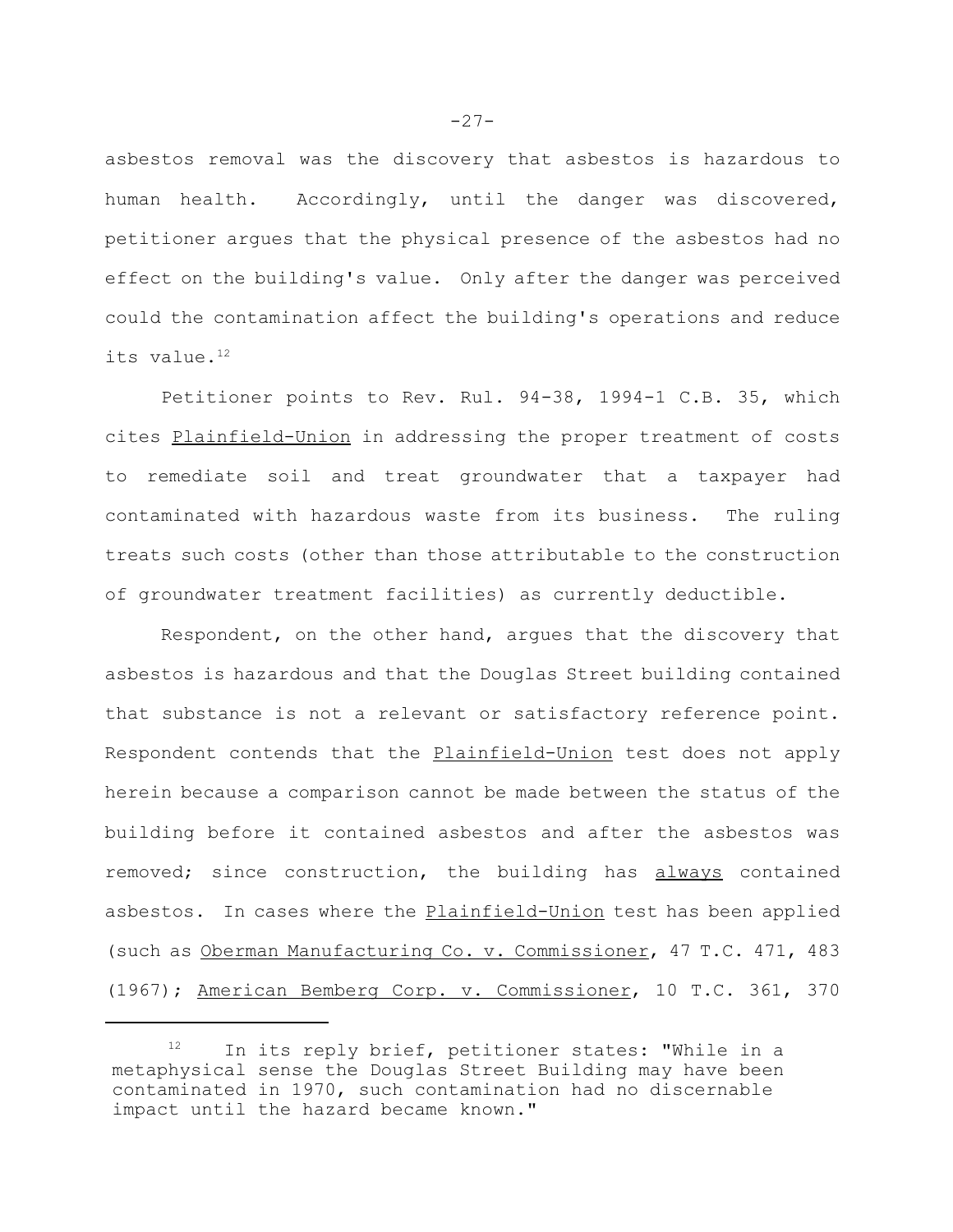(1948), affd. 177 F.2d 200 (6th Cir. 1949); and Illinois Merchants Trust Co. v. Commissioner, 4 B.T.A. 103 (1926)), respondent continues, the condition necessitating the repair resulted from a physical change in the property's condition. In this case, no change occurred to the building's physical condition that necessitated the removal expenditures. The only change was in petitioner's awareness of the dangers of asbestos. Accordingly, respondent argues that the Plainfield-Union test is inapplicable, and the Court must examine other factors to determine whether an increase in the building's value occurred.

Respondent also disagrees with petitioner's reliance on Rev. Rul. 94-38, supra, arguing that the present facts are distinguishable. The remediated property addressed in the ruling was not contaminated by hazardous waste when the taxpayer acquired it. The ruling permits a deduction only for the costs of remediating soil and water whose physical condition has changed during the taxpayer's ownership of the property. Under this analysis, the taxpayer is viewed as restoring the property to the condition existing before its contamination. Thus, respondent contends, unlike Rev. Rul. 94-38, petitioner's expenditures did not return the property to the same state that existed when the property was constructed because there was never a time when the building was asbestos free. Rather, the asbestos-abatement costs improved the property beyond its original, unsafe condition.

 $-28-$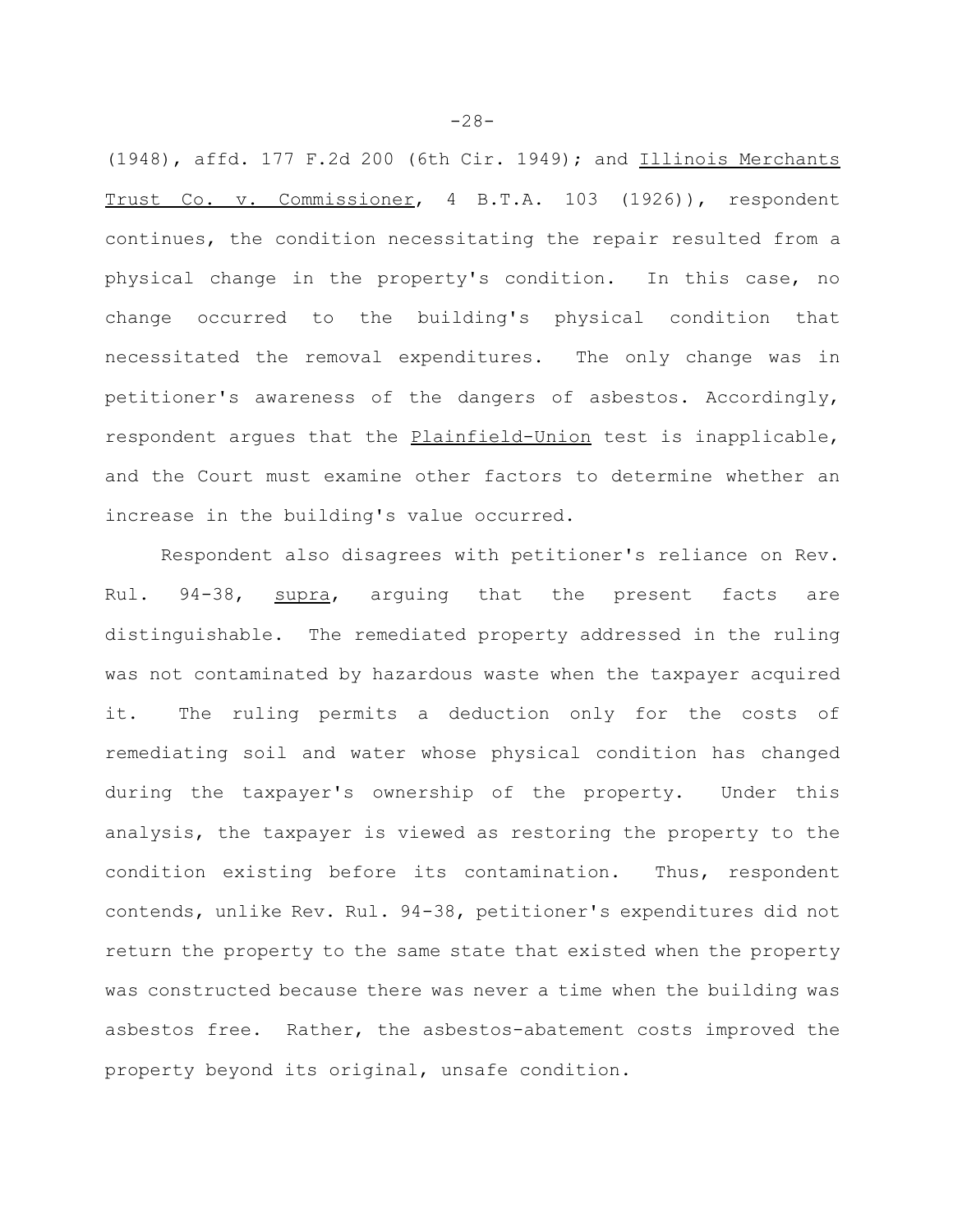### O. Analysis

We believe that petitioner decided to remove the asbestoscontaining materials from the Douglas Street building beginning in 1987 primarily because their removal was essential before the remodeling work could begin. The extent of the asbestos-containing materials in the building or the concentration of airborne asbestos fibers was not discovered until after petitioner decided to remodel the building and a budget for the remodeling had been approved. Because petitioner's extensive remodeling work would, of necessity, disturb the asbestos fireproofing, petitioner had no practical alternative but to remove the fireproofing. Performing the asbestos removal in connection with the remodeling was more cost effective than performing the same work as two separate projects at different times. (Had petitioner remodeled without removing the asbestos first, the remodeling would have been damaged by subsequent asbestos removal, thereby creating additional costs to petitioner.) We believe that petitioner's separation of the removal and remodeling work is artificial and does not properly reflect the record before us.

The parties have stipulated that the asbestos removal did not increase the useful life of the Douglas Street building. We recognize (as did petitioner) that removal of the asbestos did increase the value of the building compared to its value when it was known to contain a hazard. However, we do not find, as respondent advocates, that the expenditures for asbestos removal materially

 $-29-$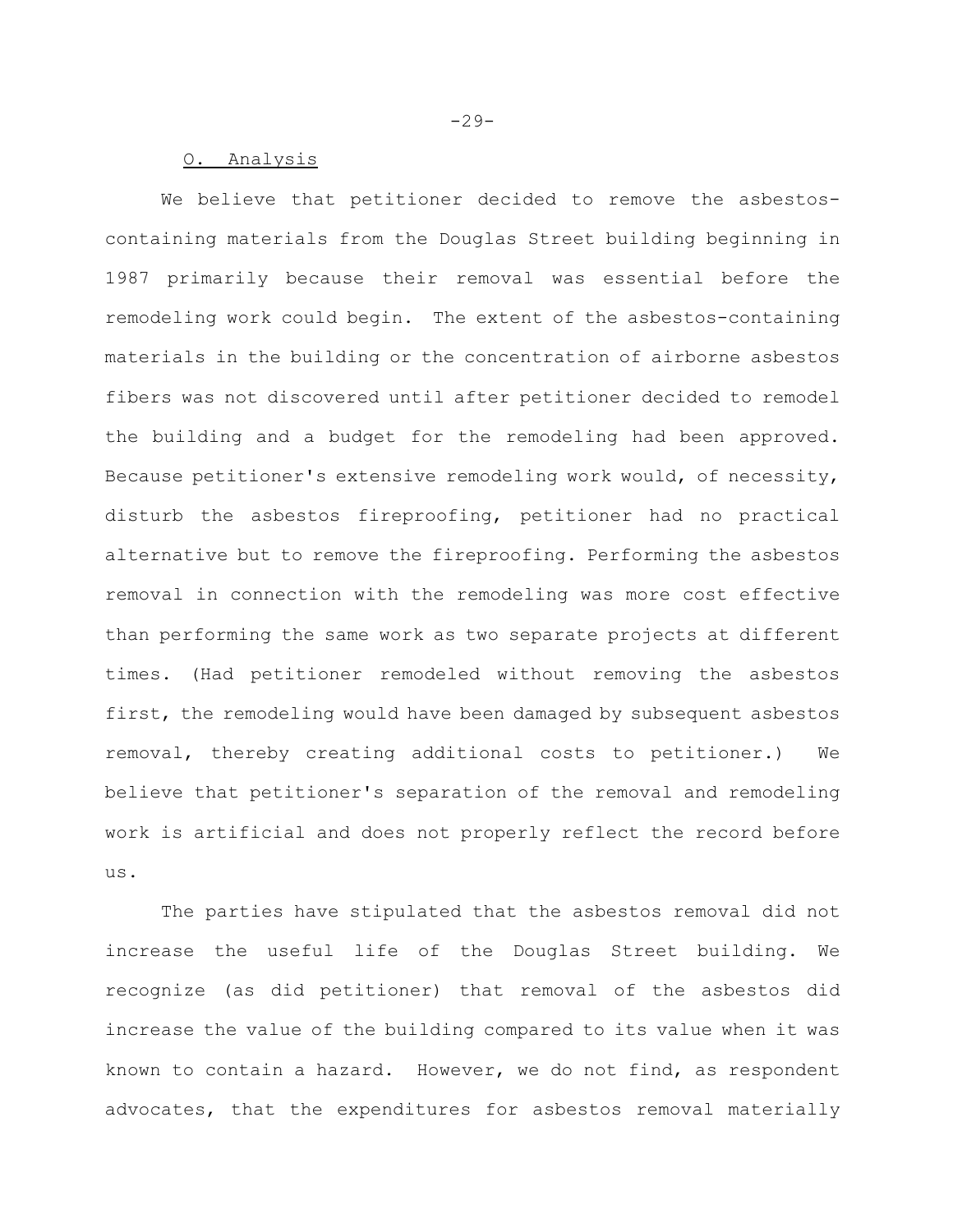increased the value of the building so as to require them to be capitalized. We find, however, that had there been no remodeling, the asbestos would have remained in place and would not have been removed until a later date. In other words, but for the remodeling, the asbestos removal would not have occurred. $^{13}$ 

The asbestos removal and remodeling were part of one intertwined project, entailing a full-blown general plan of rehabilitation, linked by logistical and economic concerns. "A remodeling project, taken as a whole, is but the result of various steps and stages." Bank of Houston v. Commissioner, T.C. Memo.  $1960-110.^{14}$  In fact, removal of the asbestos fireproofing in the Douglas Street building was "part of the preparations for the remodeling project." See id. Before remodeling could begin, nearly every ceiling light fixture in the building was ripped down and crews removed all the asbestos-containing materials that had been sprayed on the columns, I-beams, and decking between floors, as well as the floor tiles in the customer lobbies. Only then could the remodeling contractor perform its work. As described above, the

 $13$  While no remodeling was done in the parking garage, the record indicates that it was financially advantageous to remove the asbestos-containing materials in the parking garage at the same time as the abatement activity throughout the building.

<sup>&</sup>lt;sup>14</sup> Petitioner attempts to distinguish Bank of Houston v. Commissioner, T.C. Memo. 1960-110, from the present case by arguing that only one contractor was used in Bank of Houston while it used two. We do not find that distinction to be of any significance. Two different contractors were necessary in this case because removing the asbestos-containing materials required special skills that the remodeling contractor did not possess.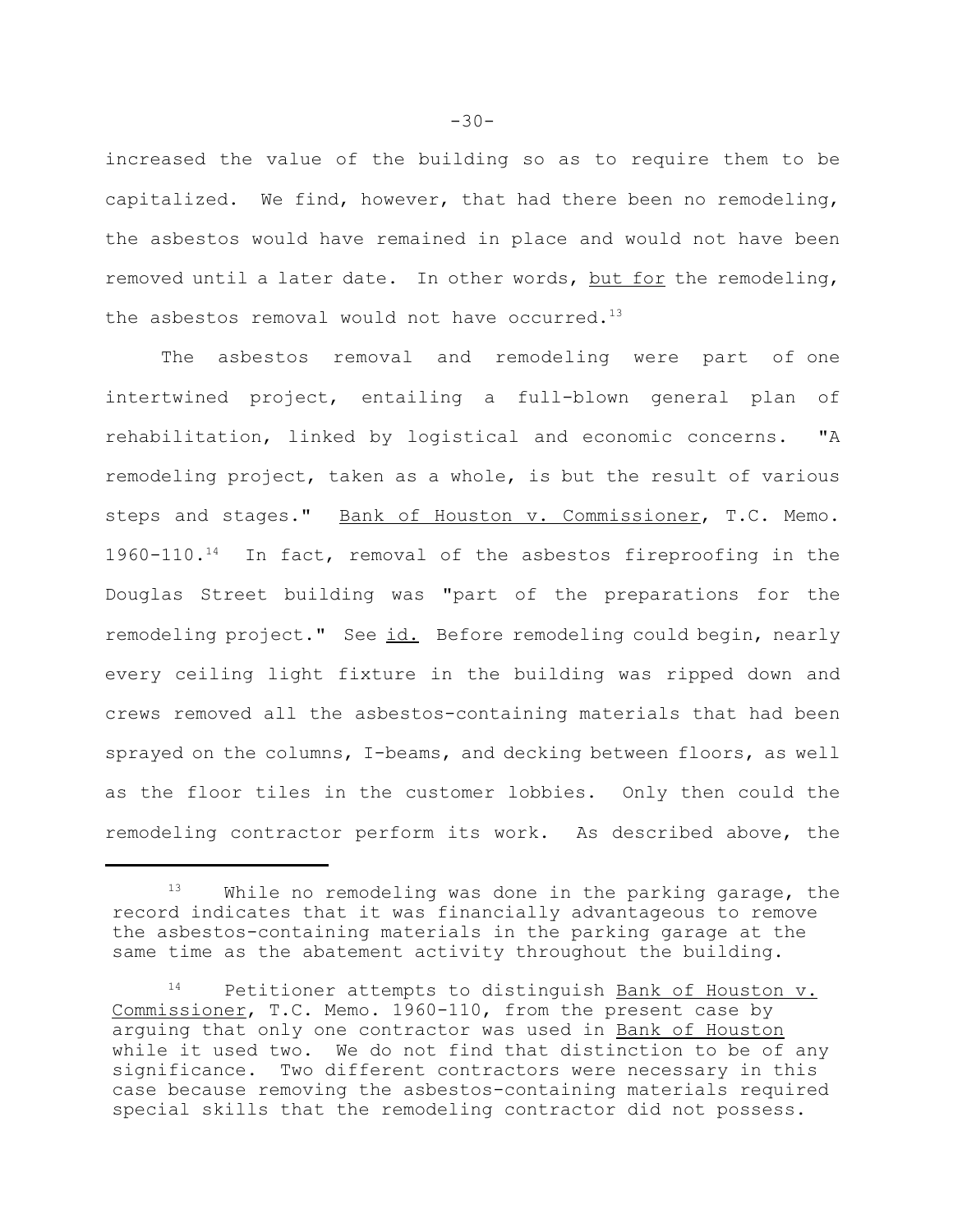entire project required close coordination of the asbestos removal and remodeling work.

Clearly, the purpose of removing the asbestos-containing materials was first and foremost to effectuate the remodeling and renovation of the building. Secondarily, petitioner intended to eliminate health risks posed by the presence of asbestos<sup>15</sup> and to minimize the potential liability for damages arising from injuries to employees and customers.

In sum, based on our analysis of all the facts and circumstances, we hold that the costs of removing the asbestoscontaining materials must be capitalized because they were part of a general plan of rehabilitation and renovation that improved the Douglas Street building.

### Issue II. Brazilian Debt-Equity Conversion

The second issue is whether petitioner realized a loss on a 1987 Brazilian debt-equity conversion.<sup>16</sup> According to petitioner, the debt-equity conversion should be viewed under the step transaction doctrine as an exchange of petitioner's blocked deposits at the Central Bank of Brazil (with a basis of \$12,577,136) for

 $15$  We reject petitioner's argument regarding sec. 213, sec. 1.162-10, Income Tax Regs., and Rev. Rul. 79-66, 1979-1 C.B. 114. These provisions and ruling cannot convert the costs of removing the asbestos-containing materials into current deductions simply because petitioner's "concerns for the health and welfare of its employees" partially motivated the removal.

<sup>16</sup> A "debt-equity conversion" is also commonly referred to as a "debt-equity swap".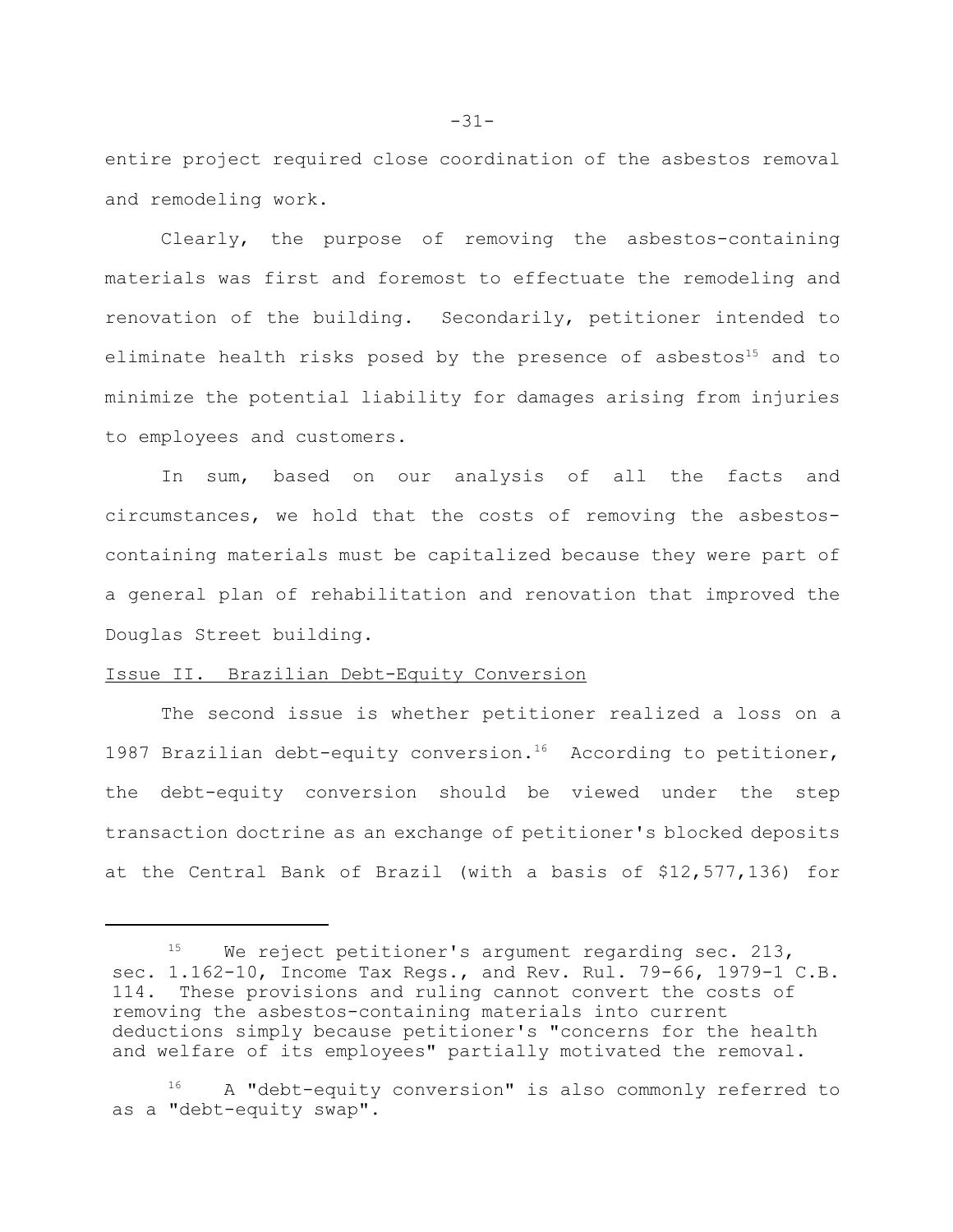stock in a Brazilian company (with a fair market value of \$5,544,000). Consequently, the conversion produces a \$7,033,136 loss. By utilizing the step transaction doctrine, petitioner essentially ignores the conversion of the Brazilian debt into cruzados and simultaneously the payment of the cruzados for the stock.

Respondent, on the other hand, asserts that the step transaction doctrine is inapplicable to petitioner's debt-equity conversion. According to respondent, we should view the transaction as an exchange of petitioner's blocked deposits for cruzados, which were then used to purchase stock in a Brazilian company. Based on this scenario, petitioner would recognize a loss on the exchange of the debt for the cruzados only to the extent its adjusted basis in the debt exceeded the fair market value of the cruzados. Respondent contends that there was no excess (and thus, no loss) in this case: petitioner exchanged blocked deposits with a \$12,577,136 basis for cruzados with a \$12,577,136 fair market value. As an alternative position, respondent claims that, assuming arguendo petitioner did realize a loss, the loss did not exceed 10 percent of the investment, or approximately \$1.25 million.

## A. The Brazilian Debt Crisis

In the late 1970's, Latin American countries borrowed heavily abroad. As part of its response to higher world oil prices, the Brazilian Government embarked on a major program of importsubstituting industrialization. This development strategy involved

 $-32-$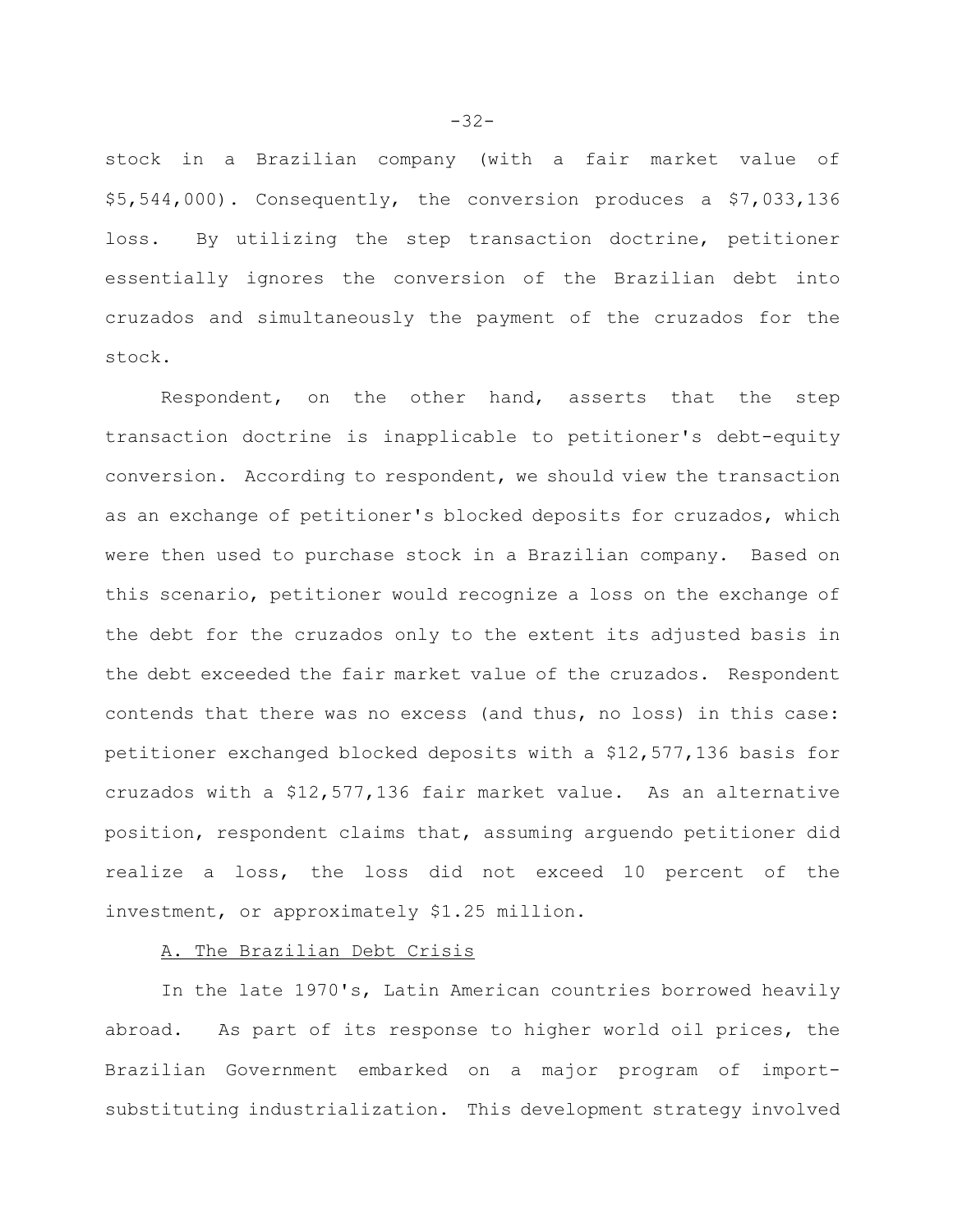the potential risk of higher external indebtedness. The extensive borrowing made Brazil vulnerable when international interest rates rose sharply in the early 1980's. It was difficult for Brazil to maintain sufficient foreign currency (such as the U.S. dollar) to repay its foreign debts.

In 1982, Mexico announced that it could not meet external debt payments and declared a moratorium on its external indebtedness. A general cutback in credit to most Latin American nations, including Brazil, followed.

### 1. Deposit Facility Agreements and Blocked Deposits

Brazil attempted to deal with its debt problems by negotiating with its foreign creditors to reschedule its indebtedness. The negotiations resulted in various agreements including the 1983 and 1984 Deposit Facility Agreements (DFA's), and a 1986 amendment to the 1984 DFA (the 1986 DFA). Under the terms of these agreements, the principal amount of the loans made by international banks to Brazilian financial institutions maturing in 1983, 1984, and  $1986^{17}$ would not be paid to creditors outside Brazil but rather would be deposited with the Central Bank of Brazil (the Central Bank)<sup>18</sup> in dollar-denominated accounts on behalf of the respective creditors.

-33-

<sup>&</sup>lt;sup>17</sup> Despite the lack of a formal renewal, this arrangement was continued into 1985.

 $18$  The Central Bank is the principal banking regulatory agency in Brazil, as well as the agency in charge of implementing and enforcing national monetary policy, regulating money supply, and controlling foreign exchange.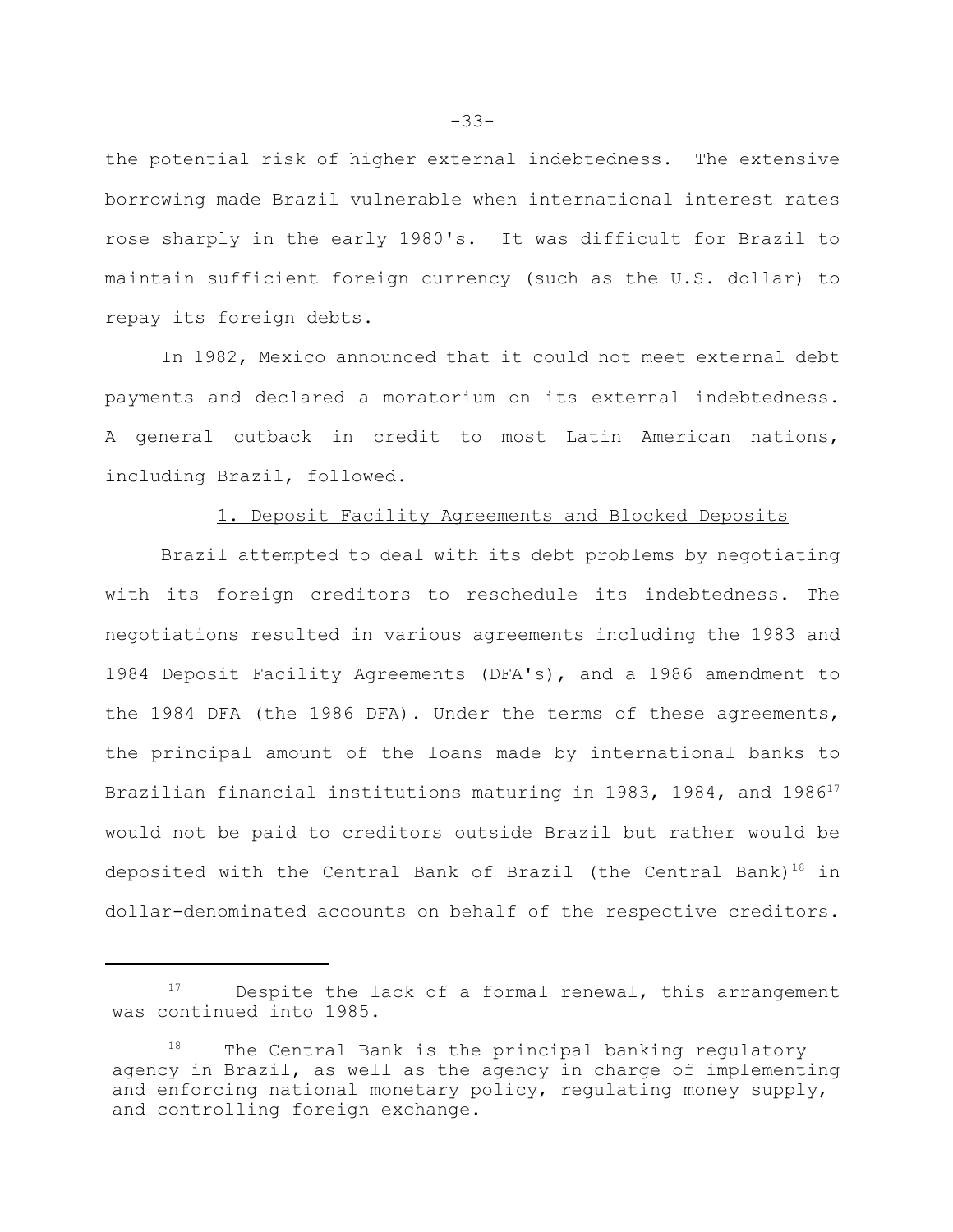These were called "blocked deposits". Under the DFA's and the 1986 DFA, the payment terms of the deposits were also rescheduled.

Moreover, under the terms of these agreements, blocked deposits relating to loans maturing in 1983, 1984, and 1985 could be re-lent by the creditors to borrowers in Brazil. Blocked deposits for loans maturing in 1986 (such as the deposits at issue herein) could not be re-lent but could be used for equity investments in Brazilian companies. This type of transaction is called a "debt-equity conversion". In a debt-equity conversion transaction, non-Brazilian currency-denominated blocked deposits at the Central Bank are exchanged for cruzados at the official exchange rate, and thereafter the cruzados are used as payment for equity interests in Brazilian companies, subject to Central Bank guidelines and pursuant to the DFA's and the 1986 DFA. Such a transaction can take place only after negotiations with and agreement by the Central Bank.

Blocked deposits at the Central Bank were bought and sold on a secondary market at a discount to their face amounts. This secondary market originally reflected rates at which banks exchanged debt of one country against that of another, attempting to diversify their portfolios. Ultimately, the transactions on the secondary market involved sales of all types of claims by banks wishing to clear their portfolios of the specific loans. Throughout most of 1986, Brazilian debt was trading in the secondary market at 75 cents on the dollar, declining to 63 cents by April 14, 1987 (the date of

-34-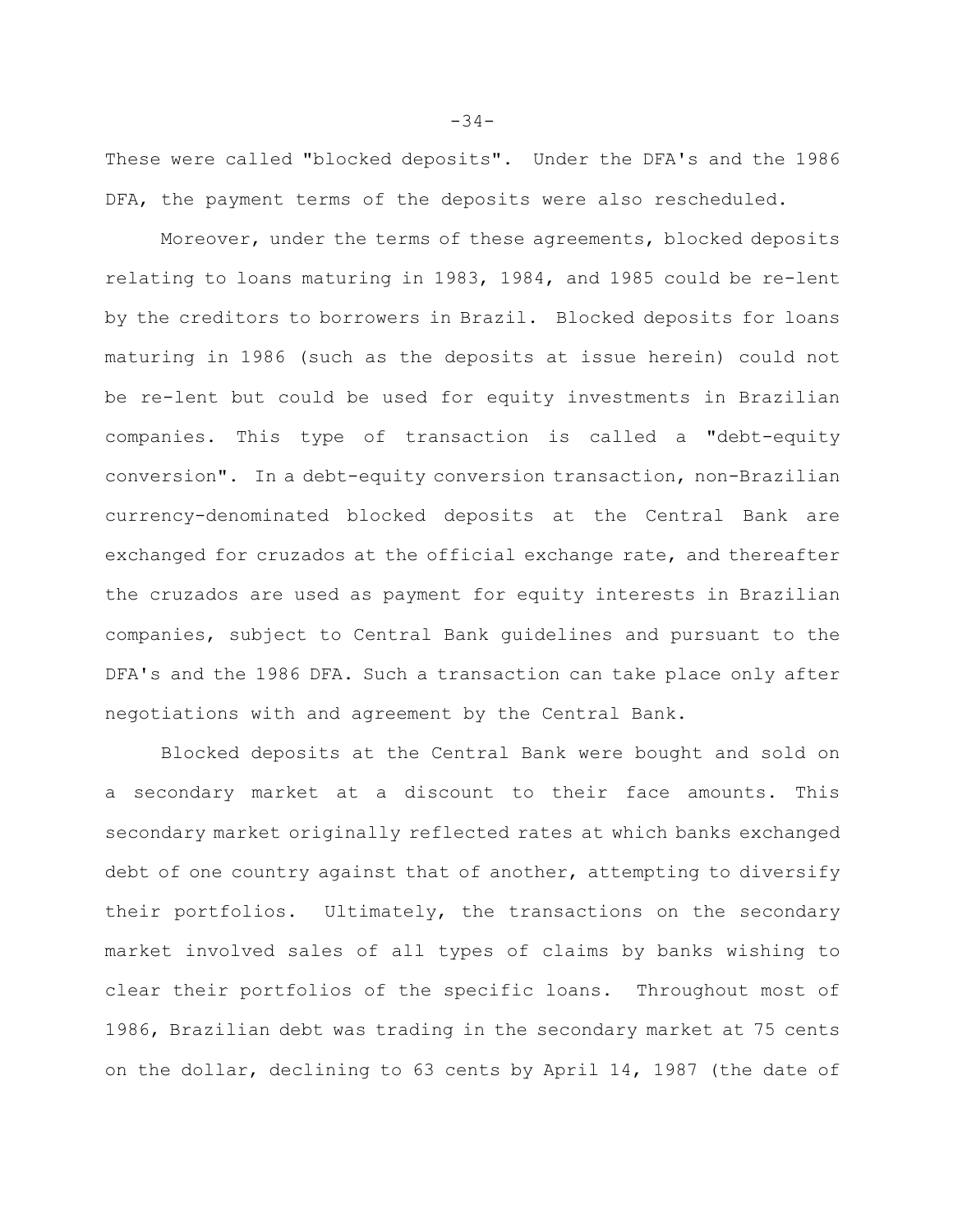the transaction herein, discussed infra). In April 1987, the majority of Brazilian debt was not traded on the secondary market.

The Brazilian Government did not have access to the secondary market because the debt restructuring agreements (such as the DFA's) had sharing clauses requiring the recipient of any payments to share the proceeds with all of the other creditors that were parties to such agreements.

## 2. The Cruzado Plan

In February 1986, Brazil adopted the "Cruzado Plan" as part of an economic stabilization program to reduce the country's high inflation. A price freeze took effect, and the cruzado replaced the cruzeiro as Brazil's currency on February 28, 1986. The exchange was made at one cruzado (Cz\$) to 1,000 cruzeiros.<sup>19</sup> Brazilian currency was not freely exchangeable through official Brazilian channels into non-Brazilian currency. The Cruzado Plan was collapsing by late 1986.

### 3. Moratorium on Interest

On February 20, 1987, Brazil declared a moratorium on the payment of interest on its external indebtedness. In response to

<sup>&</sup>lt;sup>19</sup> On Feb. 28, 1986, the official exchange rate of cruzados to U.S. dollars was set at \$1 to Cz\$13.84. The 1986 average official exchange rate was \$1 to Cz\$13.654.

The official rate was the dominant exchange rate in Brazil. A "parallel" rate also existed (which was published in Brazilian newspapers) but was technically illegal, and none of the hundreds of Brazil's creditors, including petitioner, could exchange blocked deposits for cruzados in the parallel market. The spread between the official rate and parallel rate typically was approximately 30 percent.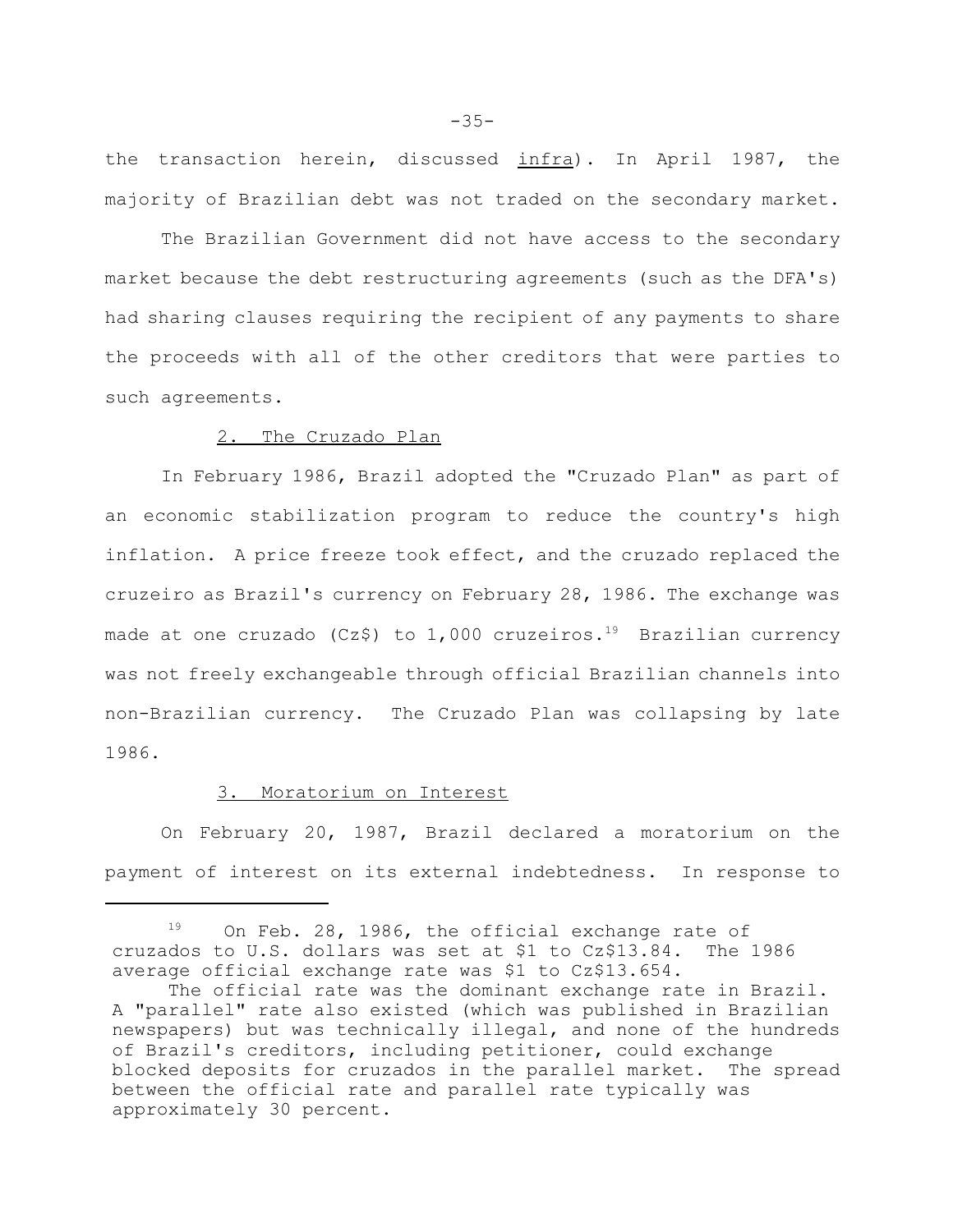this declaration, some U.S. banks, including petitioner, announced that they would place a portion of their Brazilian loans on nonaccrual status, recording interest income on such loans only as payments were received. By November 1987, Brazil resumed partial interest payments on its external indebtedness.

### B. Petitioner's Blocked Deposits

Petitioner's subsidiary, Norwest Bank Minneapolis, N.A. (NBM), owned blocked deposits at the Central Bank in 1986 and 1987.<sup>20</sup> As described above, these deposits consisted of principal repayments of dollar-denominated loans previously made to Brazil in the ordinary course of NBM's banking business. The Central Bank prevented petitioner from repatriating these deposits because Brazil had insufficient hard currency (U.S. dollars) to make payments on the loans. At petitioner's election, the blocked deposits accrued interest at the U.S. domestic rate.

In late 1986, petitioner began investigating the possibility of using some of its Brazilian blocked deposits to make an equity investment in a Brazilian company. Darin P. Narayana managed international banking for Norwest at this time and was in charge of petitioner's Brazilian blocked deposits. A debt-equity conversion became attractive to petitioner because it would: (1) Allow petitioner to regain control over some assets by placing them

-36-

<sup>&</sup>lt;sup>20</sup> Because NBM was a subsidiary of petitioner, for convenience we sometimes refer to petitioner as owner of the blocked deposits.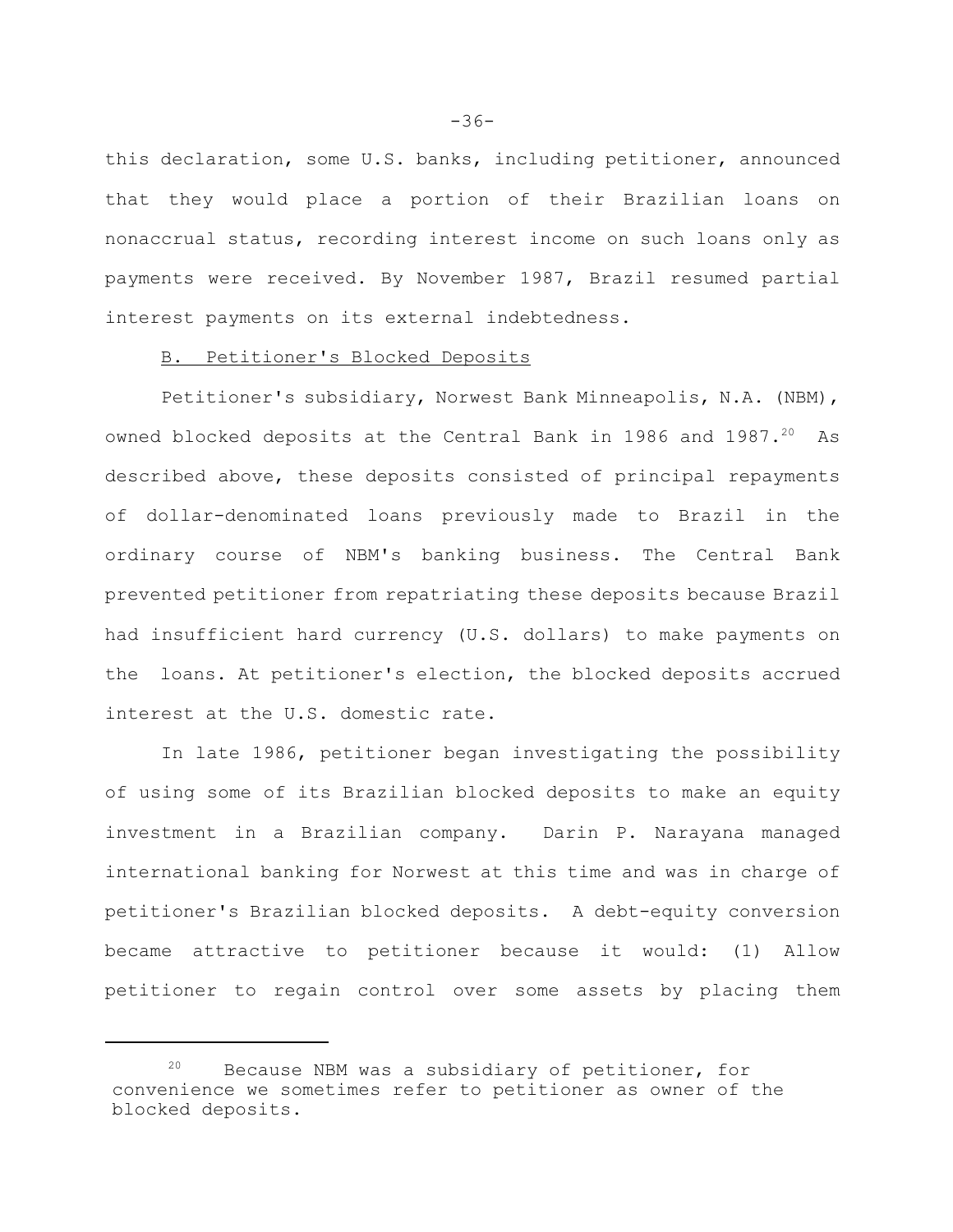outside of Brazil's debt-restructuring process; (2) increase the probability of repayment of a portion of its outstanding Brazilian loans; and (3) reduce petitioner's obligation to make new loans to Brazil sufficient to pay at least part of the interest due on old loans.

At this time (and until July 1987), Brazil's policies favored debt-equity conversion transactions. Creditors were permitted to use 1986 deposits to invest in Brazilian companies. If a creditor decided to make such an investment, the Central Bank converted 100 percent of the face value<sup>21</sup> of the deposits, plus accrued interest, into cruzados at the official exchange rate. Pursuant to Central Bank Circular 1.492 (the implementing measure concerning debt-equity conversions), the creditor and the company in which it was investing pledged "to keep the converted sums in Brazil for the minimum period that may be established." The debt-equity conversion policies benefited Brazil by allowing it to extinguish its foreign debt by the amount of the debt converted, thereby eliminating its foreign exchange obligation with respect to that portion of its debt.

The equity investment acquired as a result of a debt-equity conversion was registered at the Central Bank as registered foreign capital in the currency originally brought into Brazil by the creditor. The amount registered could be increased annually by the amount of retained earnings. Registration entitled the creditor to

-37-

In July 1987, the Central Bank ended the practice of converting blocked deposits at full face value.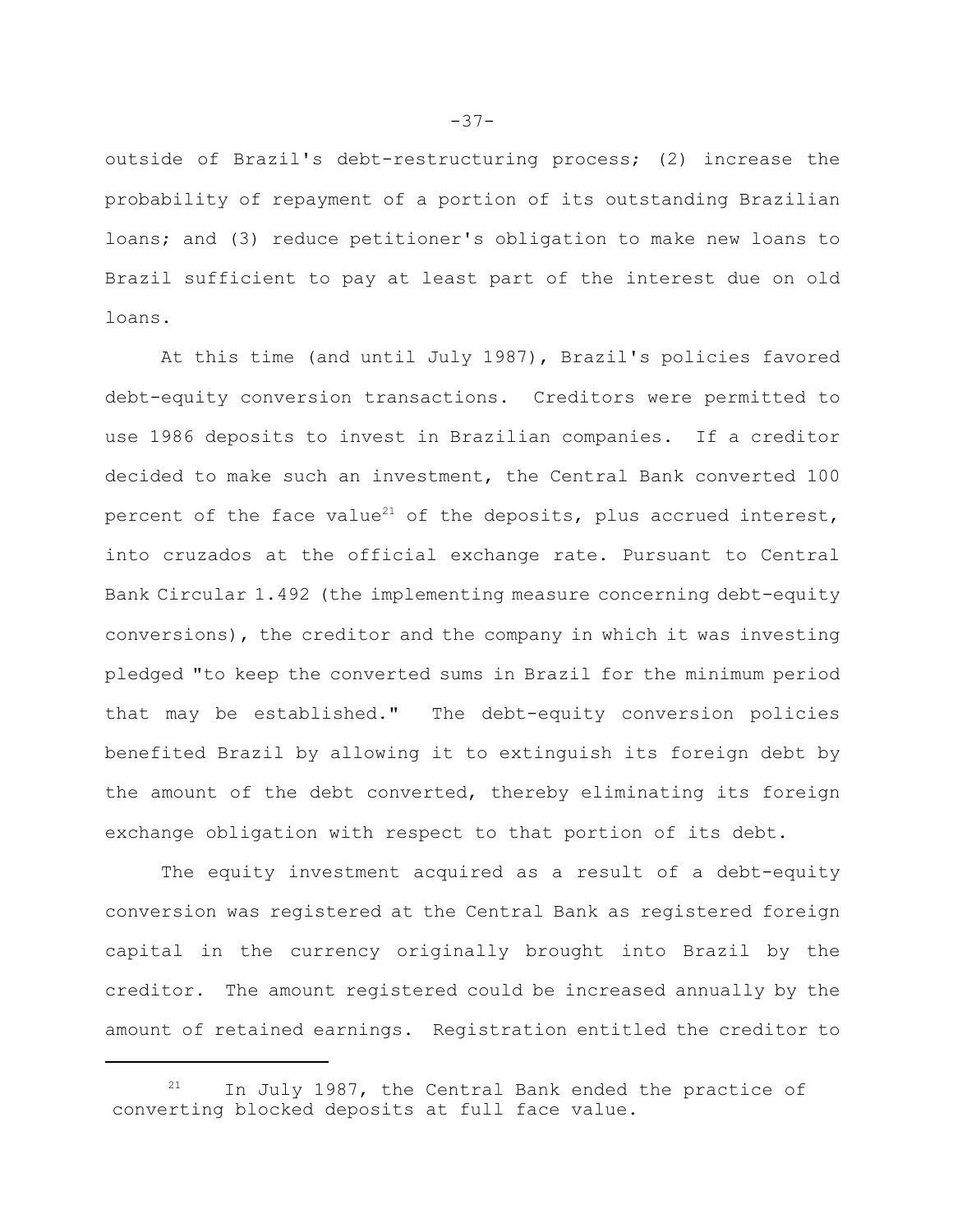remit profits and capital outside Brazil at the official exchange rate, avoid or reduce supplementary withholding taxes and, upon the ultimate sale of the investment, remit the proceeds of the sale free of tax up to the amount of registered foreign capital. In February 1987, when Brazil declared a temporary moratorium on interest payments on its debt, foreign investors possessing a certificate of registration were still able to receive dividends outside Brazil at the official exchange rate.

Petitioner had several options with respect to its 1986 blocked deposits: $^{22}$  (1) Hold the blocked deposits and participate in the debt restructuring process; (2) sell the deposits on the secondary market to another party; or (3) convert the deposits into an equity interest in a Brazilian company pursuant to the Central Bank's debtequity conversion program. The only options that would reduce petitioner's blocked deposit holdings and decrease its foreign debt exposure were selling the debt on the secondary market for cash or swapping the debt for equity in a Brazilian company.

# C. Papel e Celulose Catarinense, S.A.

Petitioner decided to engage in a debt-equity conversion and in that regard began examining investment possibilities in Brazilian companies. In November 1986, petitioner received an Information

<sup>&</sup>lt;sup>22</sup> Petitioner could only use 1986 deposits to participate in the debt-equity conversion at issue in this case. These deposits were governed by the 1984 and 1986 DFA's.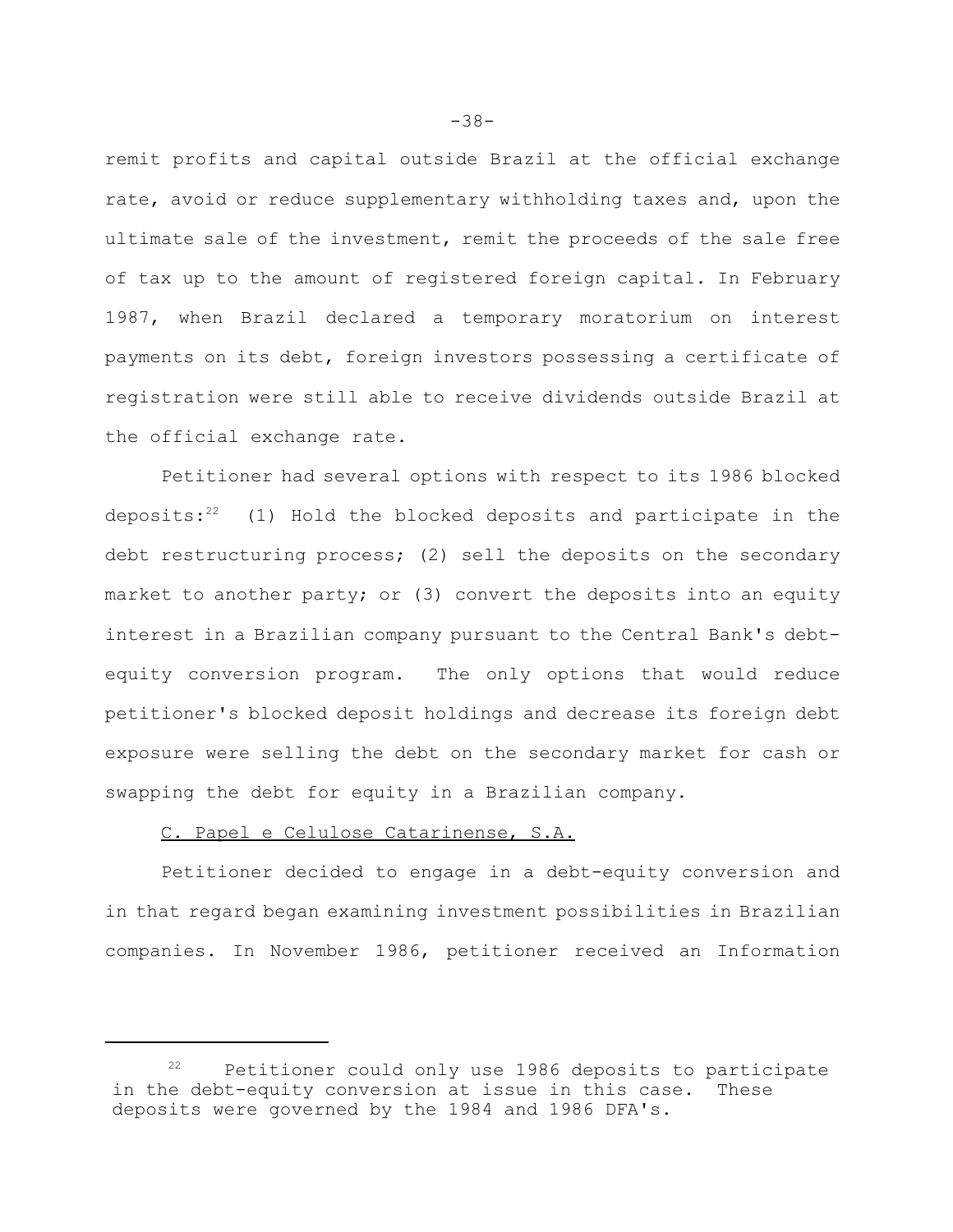Memorandum23 regarding a Brazilian company, Papel e Celulose Catarinense, S.A. (PCC), prepared by Banco Bozano, Simonsen de Investimento, S.A. (Banco Bozano) and Morgan Grenfell & Co., Ltd.<sup>24</sup> The International Finance Corporation (IFC),  $25$  a World Bank affiliate, engaged these firms to market its 28.7-percent interest in PCC.<sup>26</sup> IFC's asking price for its 28.7-percent interest in PCC was \$25 million.

PCC, headquartered in San Paulo, was a subsidiary of Industrias Klabin Papel e Celulose, S.A. (IKPC), a Brazilian corporation incorporated in 1934. IKPC was the largest pulp and paper producer in South America and among the 100 largest in the world. Prior to the transaction at issue herein, PCC's stock was owned as follows: IKPC--70.9 percent; IFC--28.7 percent; and PCC's Administration

 $24$  At the time petitioner was considering an investment in PCC, it was also reviewing a possible investment in Medtronic do Brazil, as well as the purchase of Mellon Bank's 12.5-percent interest in Banco Bozano.

IFC aids in the development of private sector projects in developing countries, such as providing "seed capital" to private ventures and projects. IFC focuses its assistance on those projects which, while economically and financially attractive, cannot by themselves attract enough managerial, technical, or financial resources to be implemented. Once these projects reach success and maturity, IFC expects to divest and redeploy its assets to assist the development of new attractive ventures.

<sup>26</sup> PCC was IFC's oldest equity investment, dating back to the late 1960's. By 1986, IFC had decided that PCC's operational and financial maturity warranted the sale of its interest.

 $23$  The Information Memorandum did not by its terms limit the offering to prospective purchasers who intended to engage in a debt-equity conversion.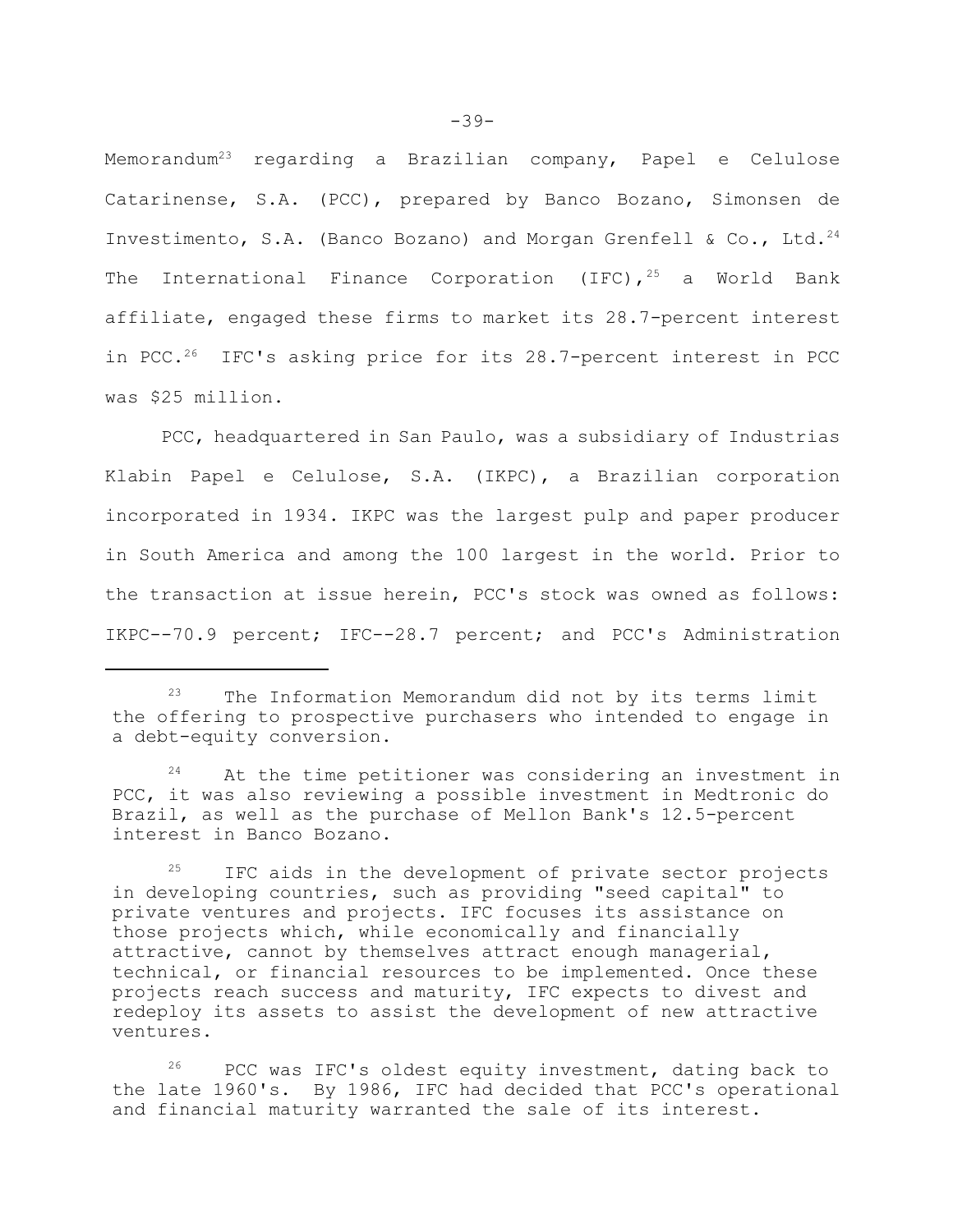Council--.4 percent. PCC stock was not publicly traded, whereas IKPC stock was listed on the Brazilian stock exchanges.

PCC was engaged in the production of unbleached and bleached kraft paper and bleached fluff pulp as well as multiwall paper bags and envelopes. PCC's management and the management of its principal subsidiaries were fully integrated with that of its parent, IKPC. PCC's directors had all been in the Klabin group for more than 30 years.

Paper consumption is closely linked to economic activity. Consequently, swings in economic activity place pulp and paper manufacturers at risk. Prior to 1986, PCC had been consistently profitable. (For example, its 1985 net income was \$13,453,000.) From 1976 through 1985, PCC paid dividends averaging approximately 31 percent of its net profits. In 1986, PCC was cash rich and had only a small amount of long-term indebtedness. As of December 31, 1985, PCC had cash and short-term financial investments totaling \$11,430,000; long-term loans totaled \$2,166,000. PCC's shareholders' equity at the end of 1985 was approximately \$125 million.

## 1. PCC's Expansion Plans

The Brazilian pulp and paper industry operated at or close to full capacity in 1985 and 1986. Additional investments in productive capacity were needed to meet Brazil's 7-percent annual growth in paper demand. PCC planned to expand its production capacity from 80,200 to 178,700 tons per year in order to meet expected demand. By early 1987, the cost of PCC's planned expansion

 $-40-$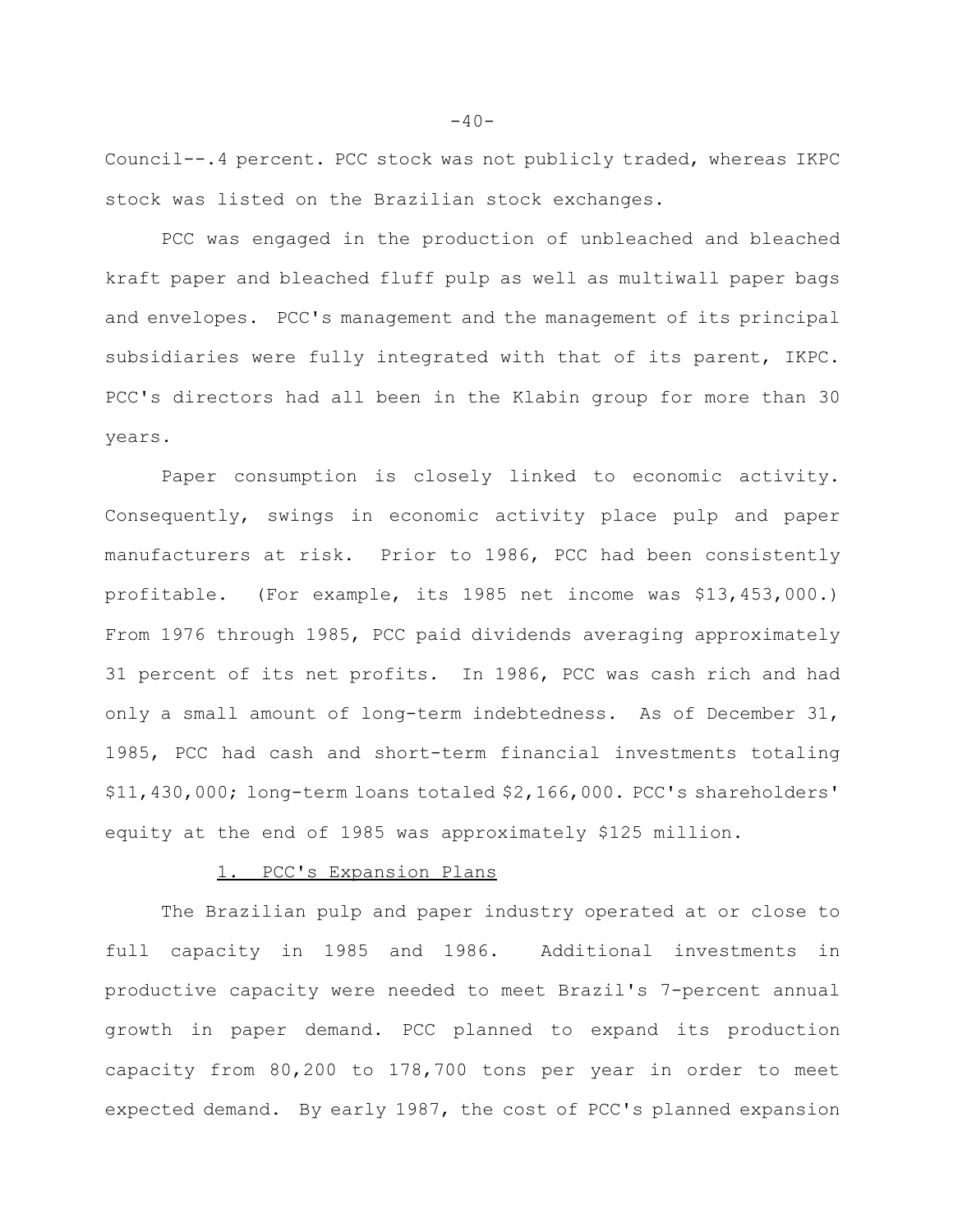was \$115 million. PCC intended to finance this expansion with a \$55 million loan from the Brazilian National Development Bank, a \$30 million loan from IFC, and \$30 million from internally generated cash flow.

On November 19, 1986, PCC acquired 80 percent of Bates' stock, one of its principal Brazilian competitors. The purchase price was approximately \$9 million. The Bates acquisition enabled PCC to expand its capacity in the multiwall-paper-bag market.

## 2. Petitioner's Internal Analysis of a PCC Investment

At the request of NBM's International Department, Norwest Corporate Finance<sup>27</sup> evaluated IFC's 28.7-percent equity interest in PCC at the beginning of 1987. The evaluation resulted in a February 1987 study (Corporate Finance study). At this time, NBM was contemplating the acquisition of IFC's entire 28.7-percent interest.

Norwest Corporate Finance reviewed the forecast prepared by PCC's management and found it reasonable, based on the available information. It found that the projected level of sales and profitability from the planned increase in capacity was reasonable and concluded that PCC was not underperforming in comparison with its Brazilian competitors.

The Corporate Finance study used both the market and income approaches to value IFC's interest in PCC. The market approach

<sup>27</sup> Norwest Corporate Finance was responsible for the corporation's policies with regard to the deployment of its assets and liabilities.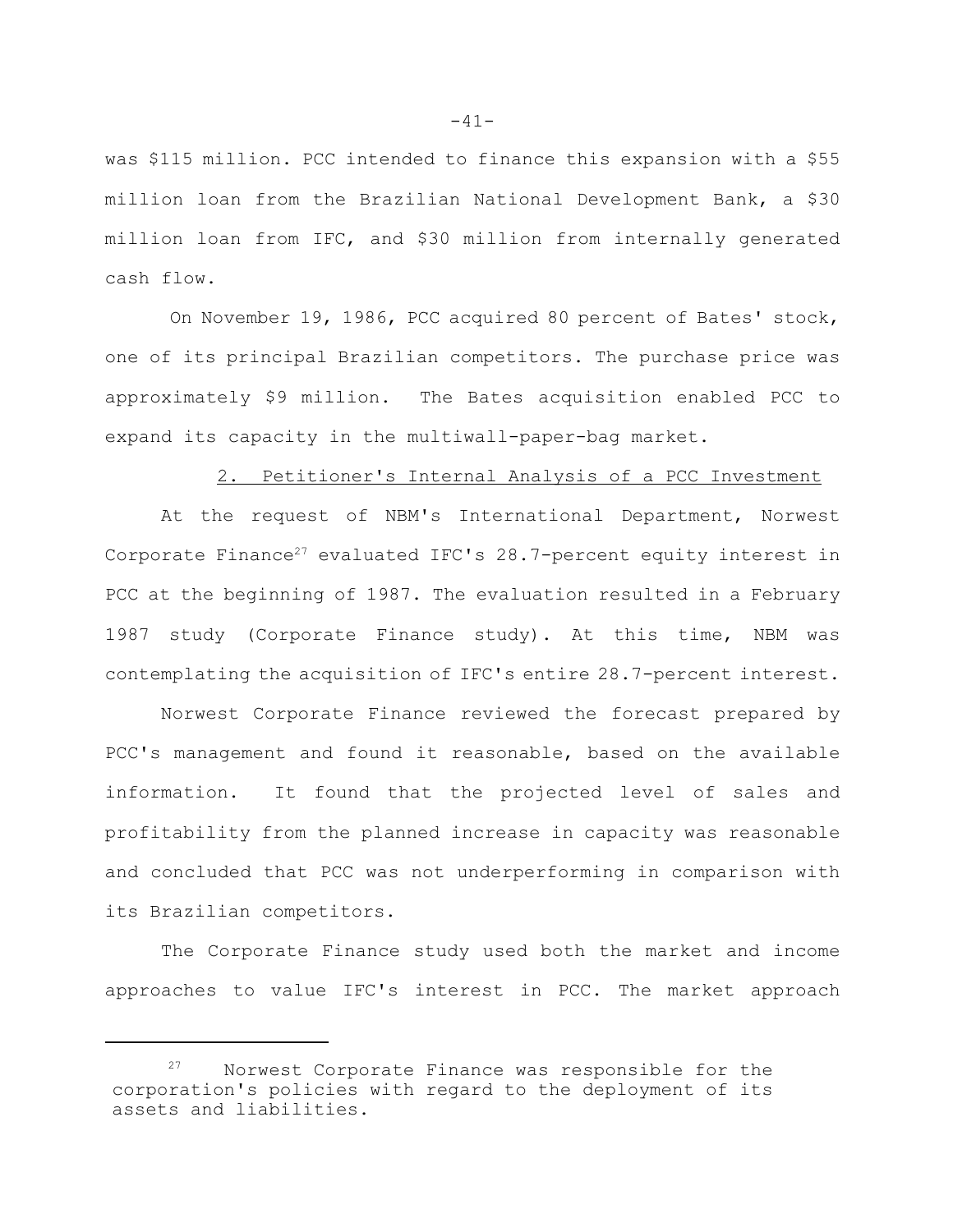involved the application of a price/earnings ratio based on U.S. companies in the pulp and paper industry to a 3-year weighted average of historical earnings, while the income approach discounted PCC's expected dividends to present value at a 24-percent rate. The Corporate Finance study concluded that IFC's 28.7-percent interest in PCC had a value of \$22,783,000 under the market approach and \$16,884,000 under the income approach. In attempting to harmonize the two methods, the study accorded the income approach twice the weight of the market approach and concluded that the 28.7-percent interest in PCC had a \$18,850,000 value. The study did not consider the repatriation restriction or the foreign exchange political risks associated with owning a Brazilian investment.

As holder of more than 10 percent of PCC's share capital, petitioner would be entitled, as a matter of Brazilian law, to elect a representative to each of the two councils responsible for PCC's management, the Council of Administration and the Fiscal Council. Petitioner anticipated receiving fees for each of the two seats on PCC's management councils in the amount of \$7,500 per month in cruzados, or the cruzado equivalent of \$180,000 annually. By February 23, 1987, petitioner had revised its value for IFC's 28.7 percent interest in PCC to \$24 million by adding the director's fees from one board seat to projected dividends from PCC under the Corporate Finance study's income approach.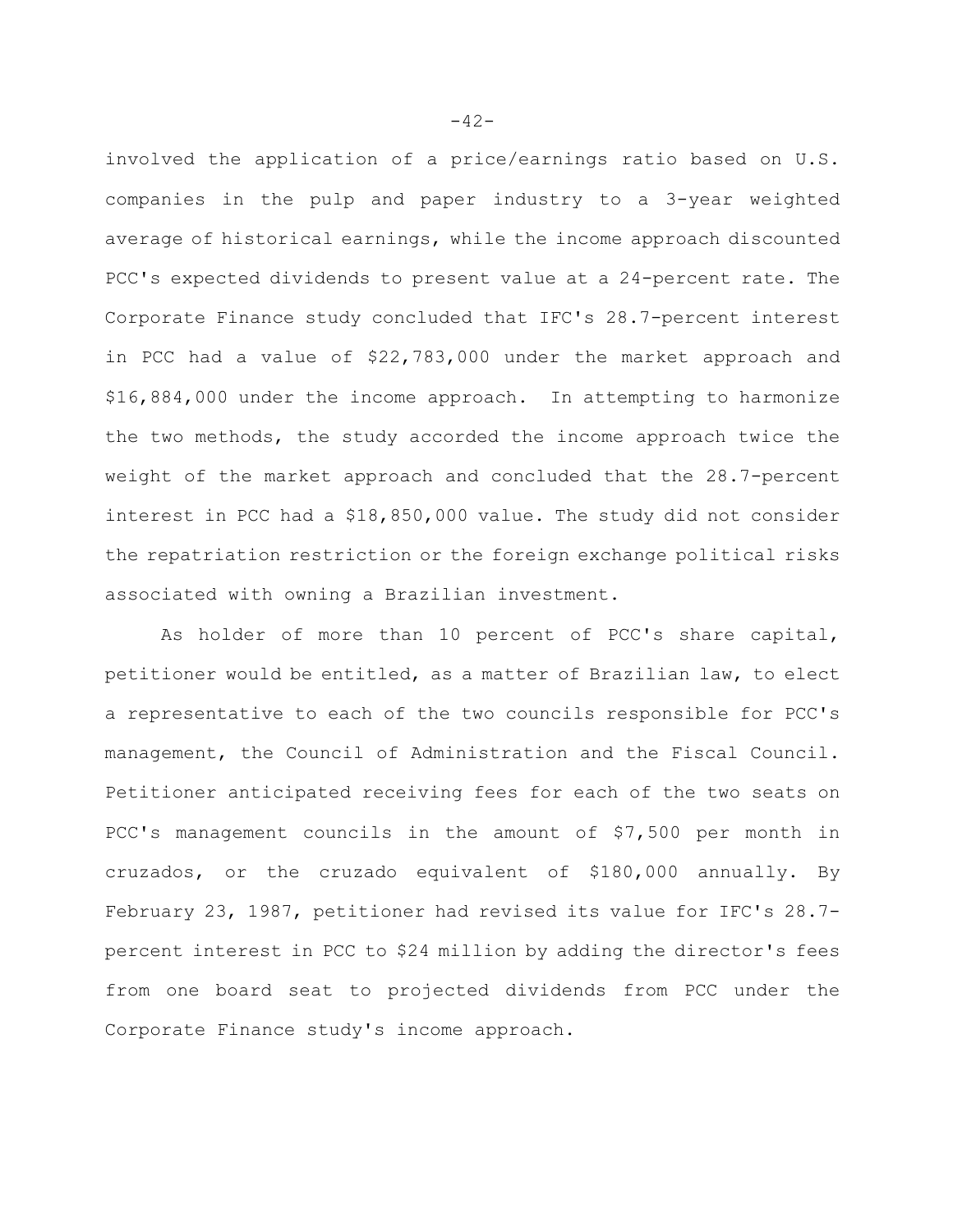$-43-$ 

# 3. Petitioner's Conclusions About the PCC Investment

Petitioner concluded that the acquisition of a 14.361-percent equity interest in PCC (rather than the entire 28.7-percent interest) was an attractive investment. It based its conclusions on PCC's: (1) Strong professional management; (2) solid financial condition; (3) history of profitability and dividends; (4) dominant position in the markets for its products; (5) growth potential; and (6) relationship with IFC, both past and future. As of April 14, 1987, petitioner could have sold \$12,577,136 of its Brazilian debt on the secondary market for 63 percent of face value and received \$7,923,596 million in return, but it chose not to do so. Petitioner believed that a 14.361-percent equity interest in PCC through a debt-equity conversion (in which it would receive 100 cents on the dollar) was more profitable than the cash it could have received on the secondary market.

# D. Steps Leading Up to the Conversion

On February 24, 1987, NBM sent to Banco Bozano a proposal to purchase 14.35 percent of PCC's equity for a purchase price not to exceed \$12.5 million.<sup>28</sup> The other 14.361 percent was to be acquired by the Bank of Scotland and its affiliate, Balmoral Industria e Comercio, Ltda. (Balmoral), as a result of a debt-equity conversion

 $28$  The proposal states that the purchase is to "be effected by means of a conversion" of blocked deposits with a \$12.5 million face value.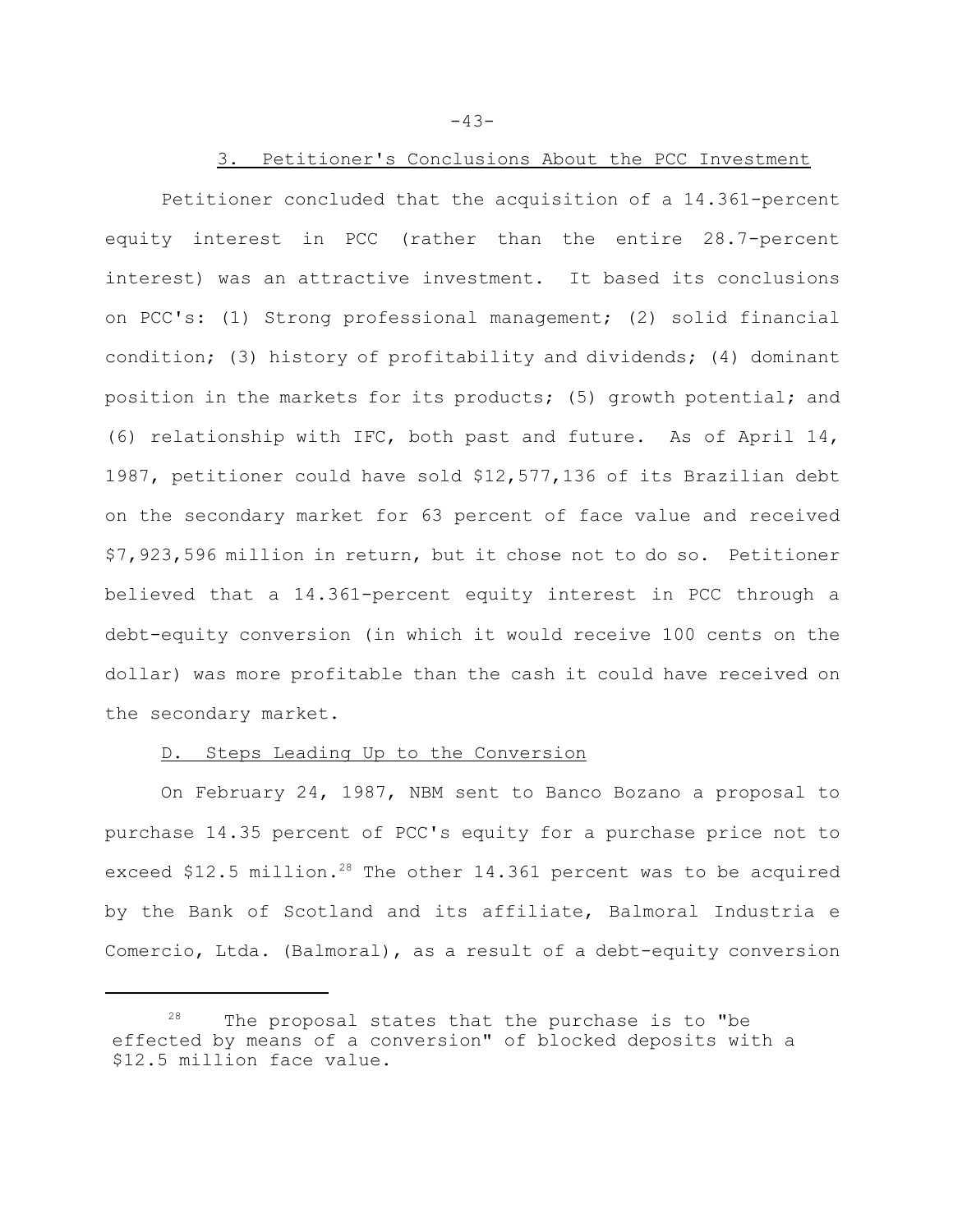which would occur simultaneously with petitioner's debt-equity conversion. Petitioner negotiated the purchase of IFC's PCC stock at arm's length.

Once the parameters of the acquisition had been established, NBM wrote to the Central Bank on April 2, 1987, seeking its consent to engage in a debt-equity conversion (pursuant to Central Bank Circulars 1.125 and 1.492, Central Bank Resolution 1.189, and the 1986 DFA) that would enable the use of blocked deposits with a face amount of approximately \$12.5 million to acquire 32,524,650 shares of PCC common stock (the 14.361-percent equity interest).

In order to execute the transaction, on April 7, 1987, petitioner formed a wholly owned Cayman Islands subsidiary, Minnetonka Overseas Investment, Ltd. (MOIL), which in turn formed a wholly owned Brazilian subsidiary, Minnetonka Representacoes Comerciais, Ltda. (MRC). (MOIL and MRC are controlled foreign corporations within the meaning of subpart F of the Internal Revenue Code.) Petitioner chose this arrangement in order to allow it the maximum flexibility in the future disposition of its investment.

Also on April 7, 1987, MOIL notified the Central Bank that NBM's blocked deposits would be converted into MRC risk capital. This capital would be used to purchase the PCC stock. The conversion was to occur on April 14, 1987. Petitioner, through MRC, requested that the Central Bank register MRC's investment as

 $-44-$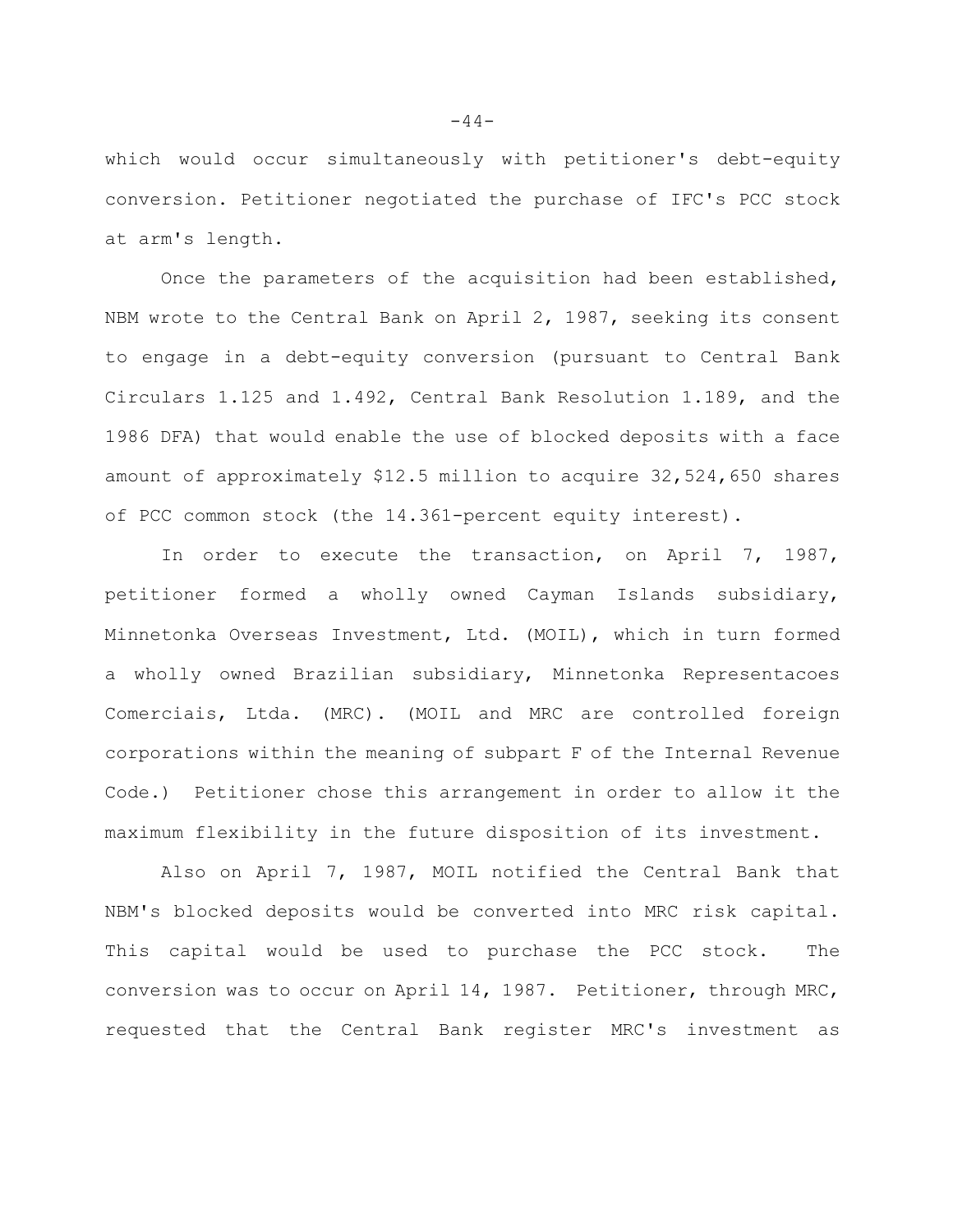registered foreign capital within 30 days of the investment. Moreover, NBM, MOIL, and MRC agreed to maintain the invested funds in Brazil "for a period of twelve (12) years", which was the "period to which funds relative to deposits made in 1986" were subject.

On April 10, 1987, NBM and MOIL instructed the Central Bank to transfer  $$12,577,136^{29}$  of blocked deposits to the "name of MRC".

#### E. The Conversion Transaction

On April 14, 1987, IFC, NBM, MOIL, MRC, the Bank of Scotland, and Balmoral executed a Share Purchase Agreement (Purchase Agreement). In relevant part, the Purchase Agreement states as follows:

> Each of the Purchasers shall pay to the Seller at the place and to the person or account in Brazil designated by the Seller the purchase price for the Relevant Purchaser's Shares, equal to the Brazilian Cruzado equivalent of US\$12,500,000 without any deduction, setoff or withholding whatsoever, obtained by converting into Cruzados Brazilian Sovereign Debt \* \* \*

Under the Purchase Agreement, IFC was entitled to either the immediate remittance in dollars in New York of \$25 million or the deposit of the sale proceeds in a dollar-denominated account satisfactory to IFC at the Central Bank.

We note that  $$77,136$  of the  $$12,577,136$  was used to pay legal expenses and the buy/sell foreign exchange rate differential.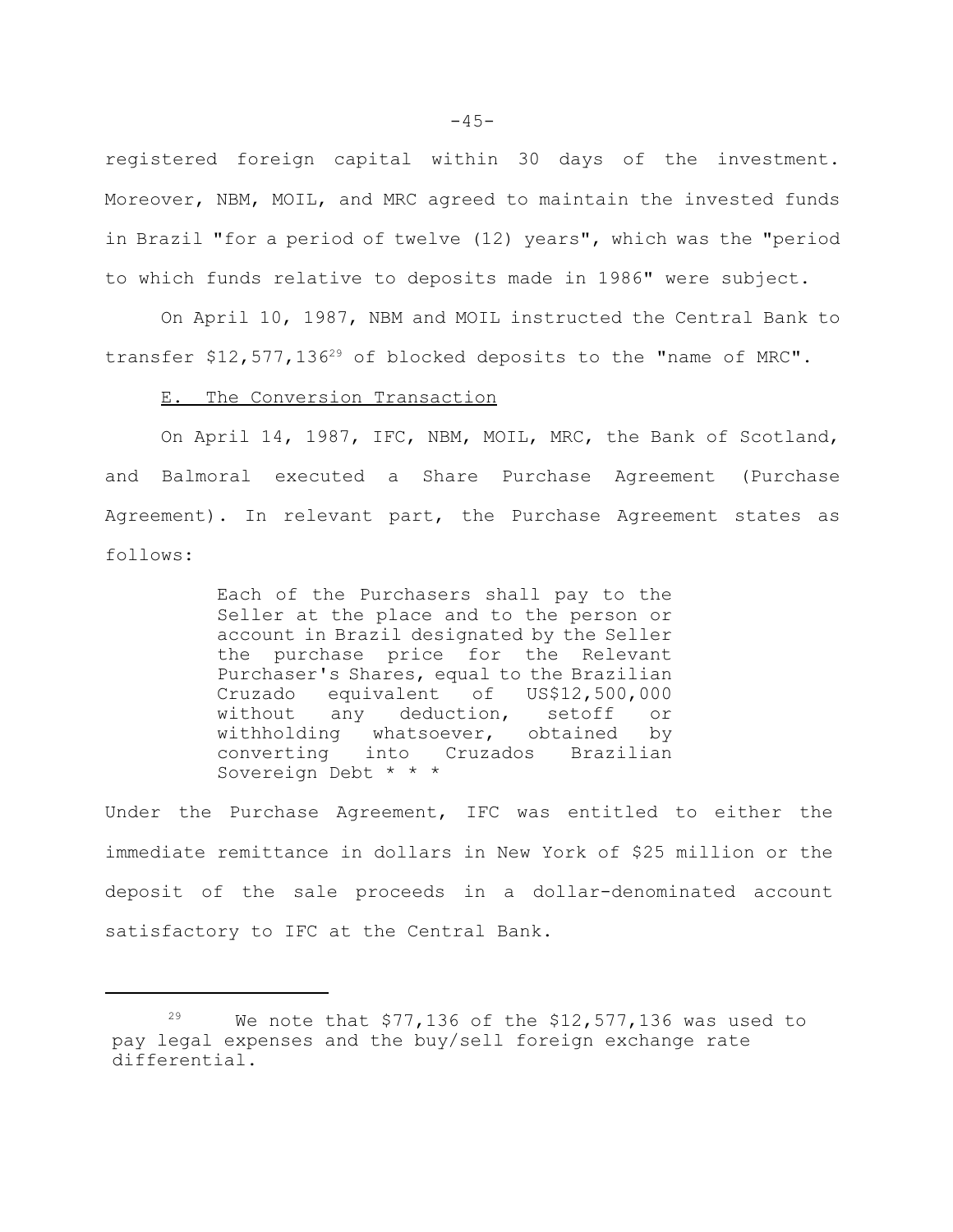As contemplated, petitioner's blocked deposits totaling \$12.5 million were converted on April 14, 1987, at the official exchange rate of 23.616 cruzados to one U.S. dollar, into Cz\$295,200,000. MRC in turn transferred the cruzados to IFC in consideration for 50 percent of IFC's equity interest in PCC, some 32,524,650 shares. IFC provided MRC a receipt acknowledging this payment.<sup>30</sup> This transaction extinguished the \$12.5 million debt; moreover, petitioner agreed to maintain its equity investment in Brazil for 12 years.

Also on April 14, 1987, IFC and MOIL entered into a Repatriation Guarantee Agreement, whereby IFC guaranteed that in the event MOIL sold the PCC stock and was unable to repatriate the

IN THIS FORM, INTERNATIONAL FINANCE CORPORATION ("IFC"), \* \* \* acknowledges receipt of Cz\$ 295.200.000,00 (Two hundred, ninety five million, two hundred thousand cruzados), equivalent to US\$ 12,500,000 (twelve million five hundred thousand dollars) as of this date of April 14 at the exchange rate of Cz\$ 23,616 from MINNETONKA REPRESENTACOES COMERCIAIS LTDA. ("MINNETONKA"), \* \* \* for the sale to the latter of 32,524,650 shares from the capital stock of PAPEL E CELULOSE CATARINENSE  $S.A., * * * of which shares$ IFC is the legal owner,  $* * *$  for which receipt IFC hereby grants MINNETONKA total, general and irrevocable quittance for said sale of shares.

<sup>&</sup>lt;sup>30</sup> The receipt states, in relevant part, as follows: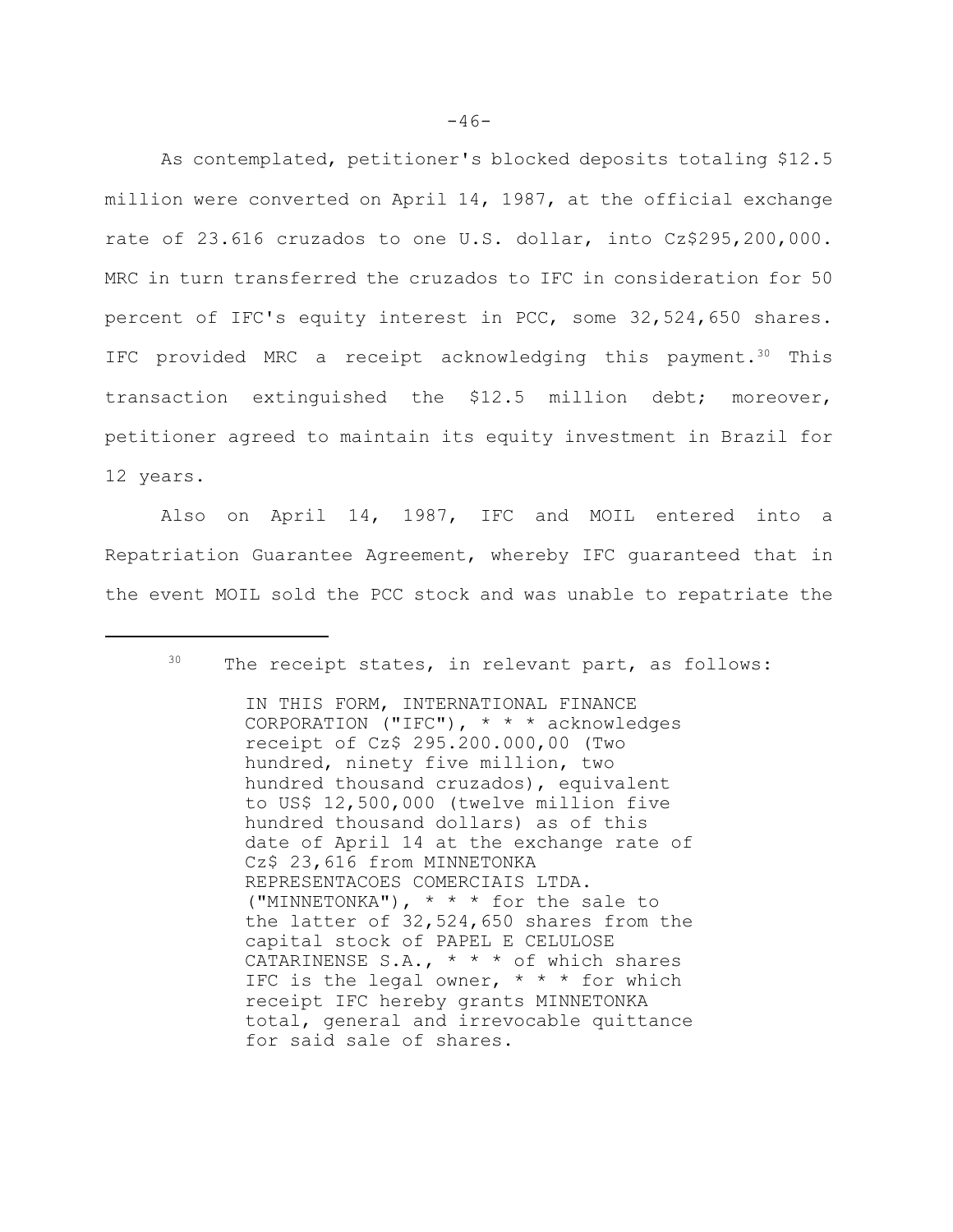sale proceeds, IFC would purchase, for U.S. dollars outside of Brazil, MOIL's share holding in MRC equal to MOIL's remittance interest, up to \$12.5 million. This guaranty would be reduced by any earlier sale or disposition of any part of the shares and would apply only during the convertibility period (the 18-month period beginning on the 12th anniversary of the PCC purchase). (Petitioner's blocked deposits at the Central Bank had no such guaranty.)

Following the debt-equity transaction, IKPC held 70.842 percent of PCC's voting capital, and MRC and Balmoral each held 14.361 percent. The three parties entered into a Shareholders Agreement on April 30, 1987, whereby IKPC and Balmoral had a right of first refusal with respect to the sale of petitioner's PCC stock.

Due to the manner in which petitioner arranged the transaction, it could sell its investment indirectly, through the sale of MOIL, at any time and without restriction, for U.S. dollars outside Brazil. The buyer would have to maintain the invested funds in Brazil for whatever portion of the 12-year waiting period remained, but it would be free to dispose of the investment indirectly, in the same manner as petitioner. Moreover, petitioner could dispose of the investment by causing MOIL to sell the stock of MRC, without restriction, to a buyer in Brazil for cruzados.

 $-47-$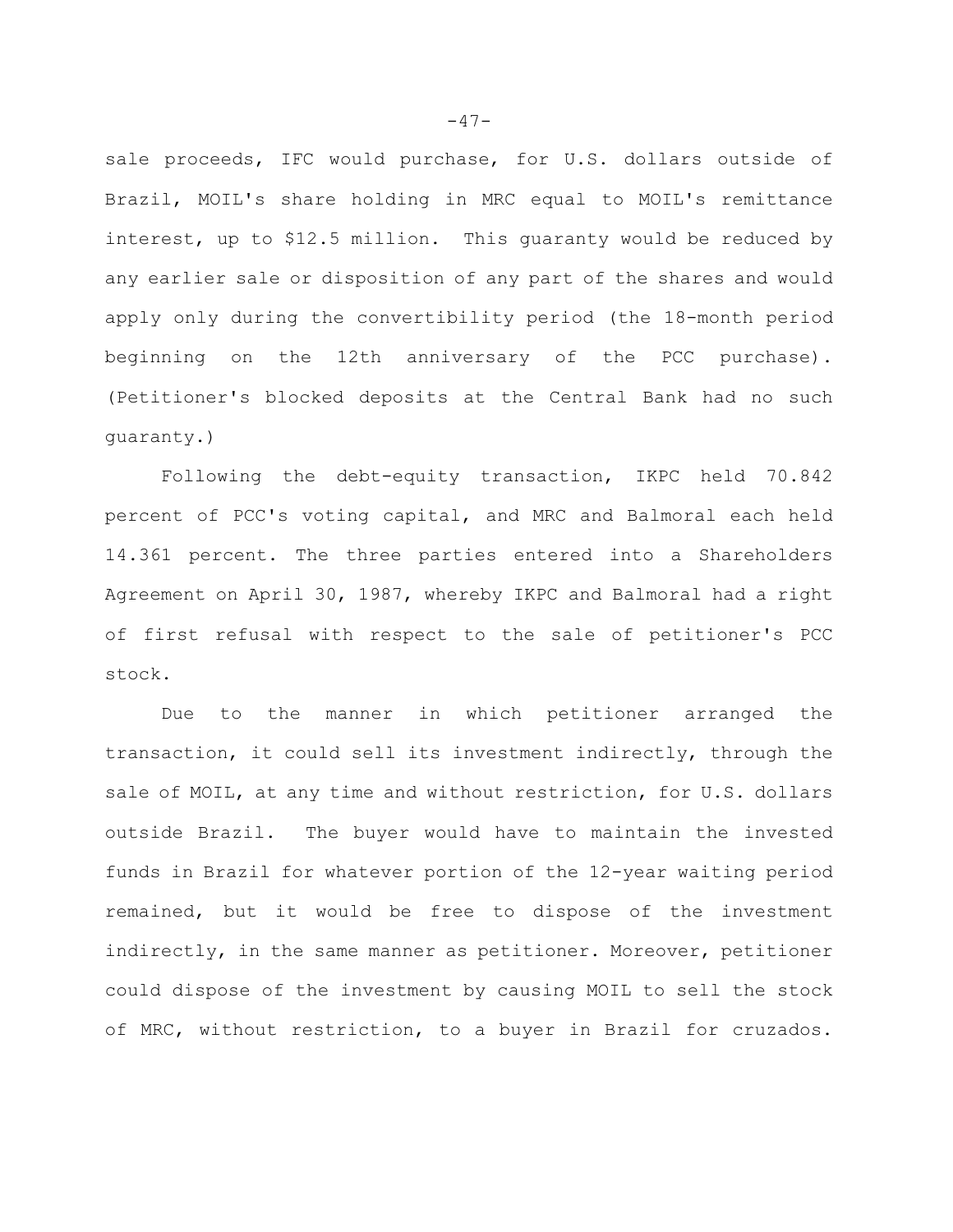The cruzado proceeds would remain subject to the same prohibition on repatriation, until April 14, 1999.

## F. Petitioner's Tax and Accounting Treatment of the Conversion

NBM's chief financial officer and comptroller, Phil Williams, reviewed and analyzed the Corporate Finance study. Two days after the conversion he concluded that the estimated fair market value of petitioner's 14.361-percent equity interest in PCC was between \$12.4 million and \$12.6 million. Mr. Williams arrived at this conclusion by using the price/equity ratio and discounted cash-flow approaches, as well as adding a third approach, based on the net book value of PCC. He then weighted the three approaches equally.<sup>31</sup> Mr. Williams recommended that the investment be recorded at par. In April 1987, Mr. Narayana (who was in charge of petitioner's Brazilian blocked deposits) agreed with Mr. Williams' conclusion.

<sup>&</sup>lt;sup>31</sup> Mr. Williams determined the fair market value of petitioner's interest in PCC as follows (numbers are in thousands):

| Method               | Total Company                          | Norwest's Share |
|----------------------|----------------------------------------|-----------------|
| Price/earnings ratio | $$79,385 \times 14.361$ <sup>2</sup> = | \$11,400        |
| Discounted cash-flow | $79,790 \times 14.361\$ =              | 11,459          |
| Net book value       | $1100,386 \times 14.3618 =$            | 14,416          |
| Weighted average     | \$86,520                               | \$12,425        |

<sup>1</sup> Discounted 20 percent.

-48-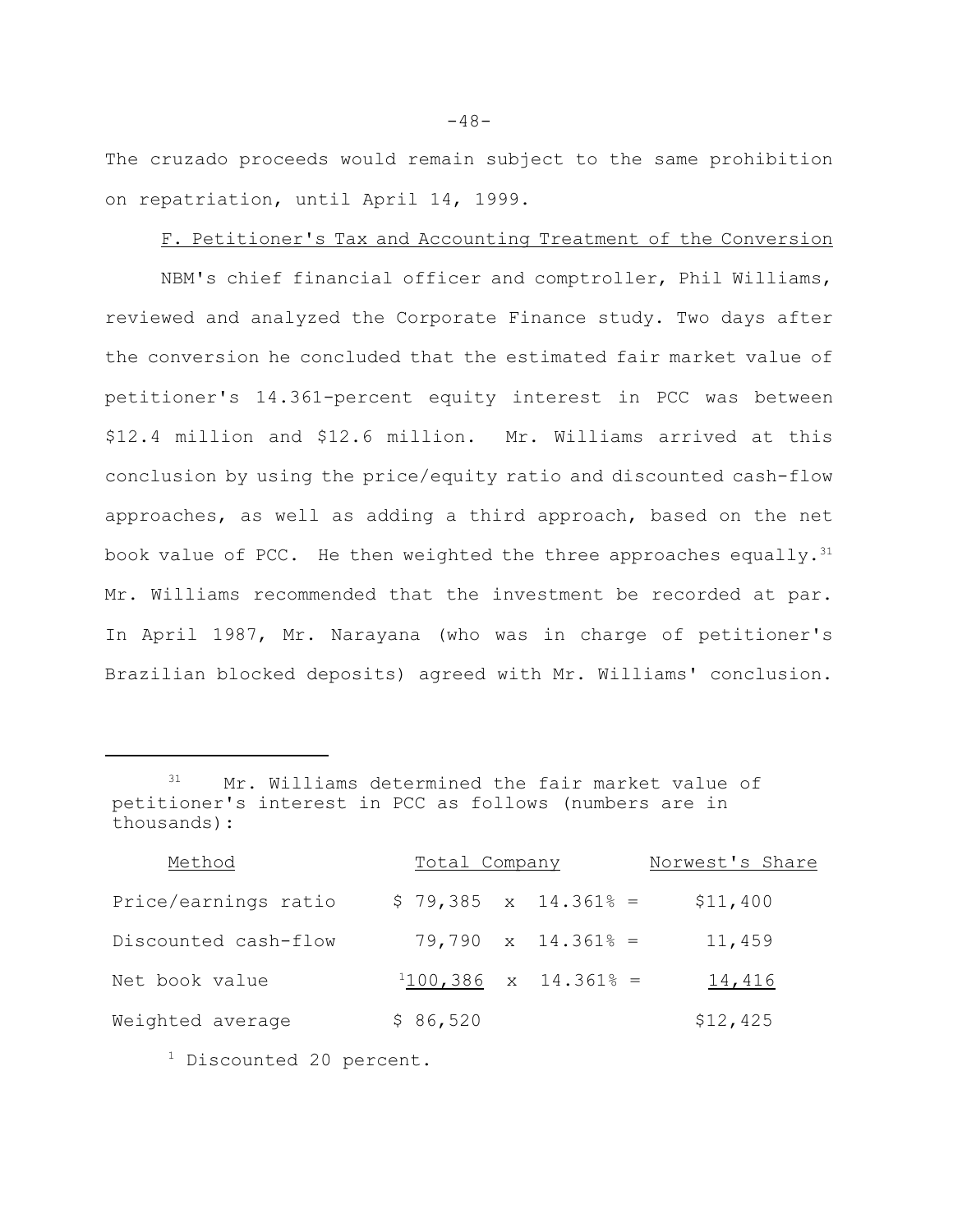Norwest's International Department was responsible for monitoring the value of petitioner's PCC investment on a quarterly basis. Petitioner periodically reviewed all of its lesser developed country debt. On July 3, 1987, Mr. Williams wrote a memorandum, on behalf of International Management, reassessing the value of petitioner's PCC equity interest. Based on a June 12, 1987, Proposed Practice Bulletin issued by the American Institute of Certified Public Accountants and its own analysis that the true fair market value of the debt surrendered would be 85 percent of par, petitioner decided to write down its PCC investment to approximately \$10.7 million, based on a 15-percent discount.

At the end of 1987, petitioner again reduced the value of the PCC investment to \$8 million for financial purposes. This value was based on the secondary market value of the \$12,577,136 debt and on petitioner's Tax Department's analysis of the tax implications resulting from the debt-equity transaction.

# G. Petitioner's Return and Petition

On its 1987 Federal income tax return, petitioner claimed a \$4,577,136 loss (the difference between its \$12,577,136 of blocked deposits and \$8 million, the secondary market price for the \$12,577,136 of Brazilian debt as well as petitioner's final valuation for book purposes of the PCC stock received in the debtequity conversion). Petitioner asserted in its petition: "Since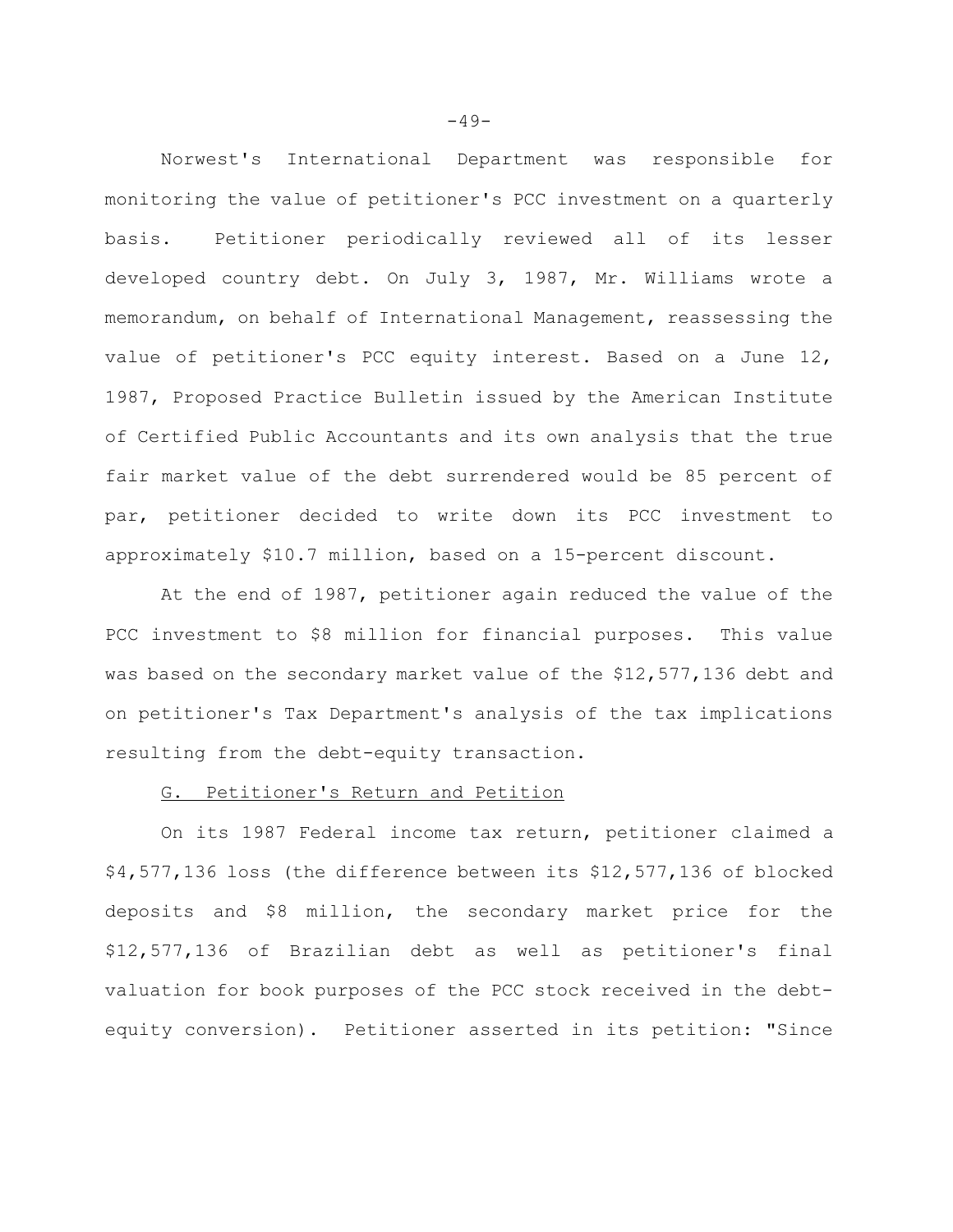the PCC stock was valued at \$8,000,000 when it should have been valued at \$681,099, Petitioner is entitled to an additional loss deduction of \$7,318,901 for 1987."

# H. Notice of Deficiency

In the notice of deficiency, respondent disallowed petitioner's claimed \$4,577,136 loss. The notice explains that petitioner did not establish that any deductible loss was sustained in 1987.

#### I. Subsequent Events

Petitioner attempted to sell its interest in PCC several weeks after the conversion. Then, in 1992 or 1993, petitioner engaged Eden International to assist in the sale of its PCC stock. On December 1, 1994, petitioner entered into a Deferred Stock Sale Agreement with Tiquie, S.A., a subsidiary of IKPC located in Uruguay, agreeing to sell the MOIL shares to Tiquie for \$10,500,000, consisting of \$1,150,000 in cash and a \$9,350,000 note, plus interest on the outstanding balance of the purchase price. By selling its entire interest in MOIL, petitioner indirectly sold the 14.361-percent equity interest in PCC, as well as cash equivalents of approximately \$658,000. Petitioner incurred \$260,000 in closing costs.

Petitioner sold its remaining blocked deposits for 47 cents on the dollar in January 1988.

 $-50-$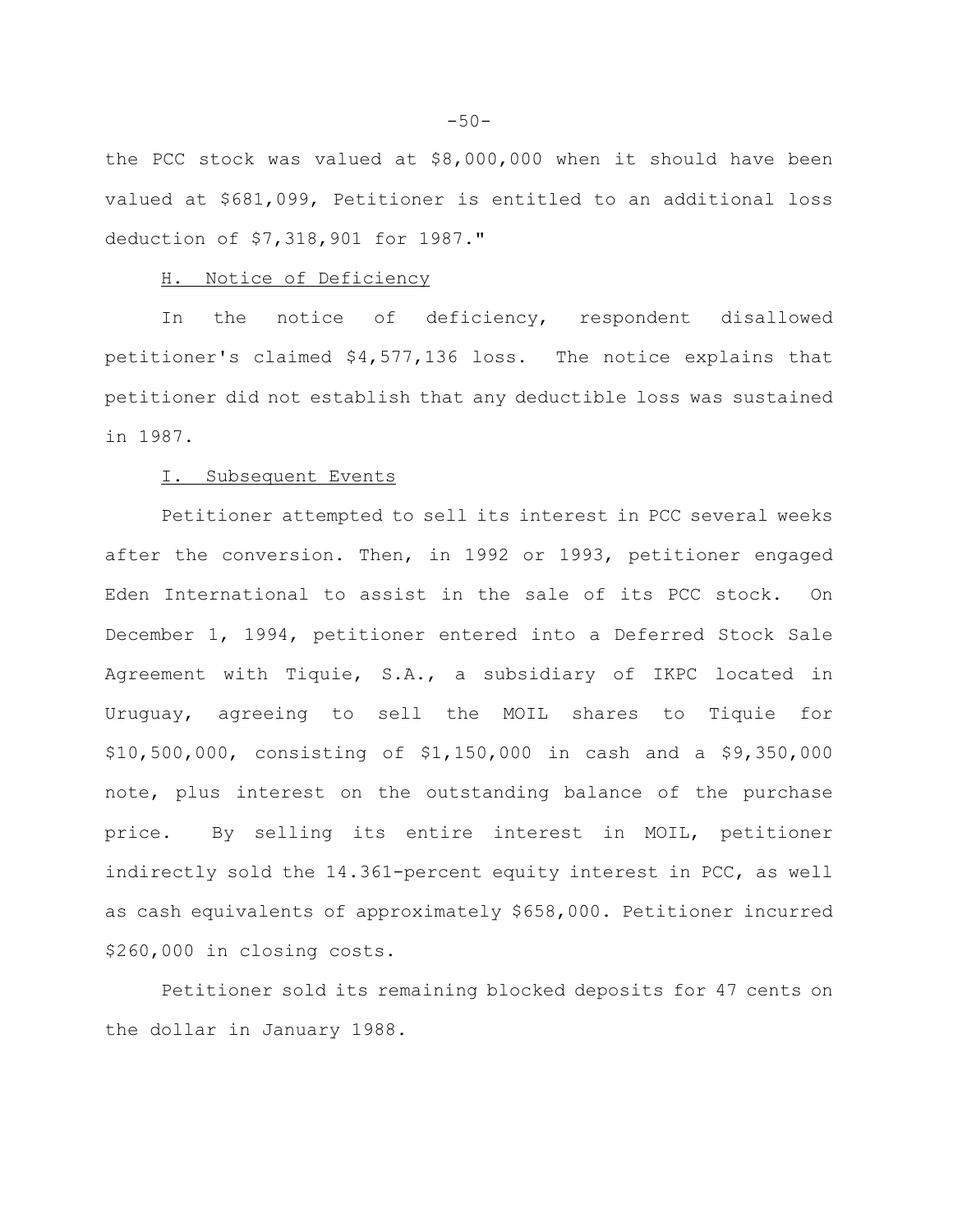#### Discussion

#### J. Respondent's Arguments

Respondent contends that petitioner did not realize a loss on the debt-equity conversion because it simply exchanged blocked deposits in which it had a \$12,577,136 basis for cruzados worth the same amount. Respondent relies upon Rev. Rul. 87-124, 1987-2 C.B. 205, and G.M. Trading Corp. v. Commissioner, 103 T.C. 59 (1994), supplemented by 106 T.C. 257 (1996), on appeal (5th Cir., Oct. 4, 1996), to support its position.

In Rev. Rul. 87-124, supra, a U.S. commercial bank holds dollar-denominated debt at the central bank of a foreign country. The foreign country has a program that allows the commercial bank to exchange the debt for local currency if it uses the local currency to invest in a company (the foreign company) organized and engaged in business in the foreign country. In situation 2, the commercial bank delivers the dollar-denominated debt to the central bank. The central bank credits the account of the foreign company and the foreign company in turn issues its capital stock to the commercial bank. (Respondent contends that the facts herein are similar except that petitioner paid the local currency, cruzados, to a third party, IFC, in exchange for the stock.) The ruling treats the commercial bank as if it received local currency from the central bank in exchange for the debt and then contributed the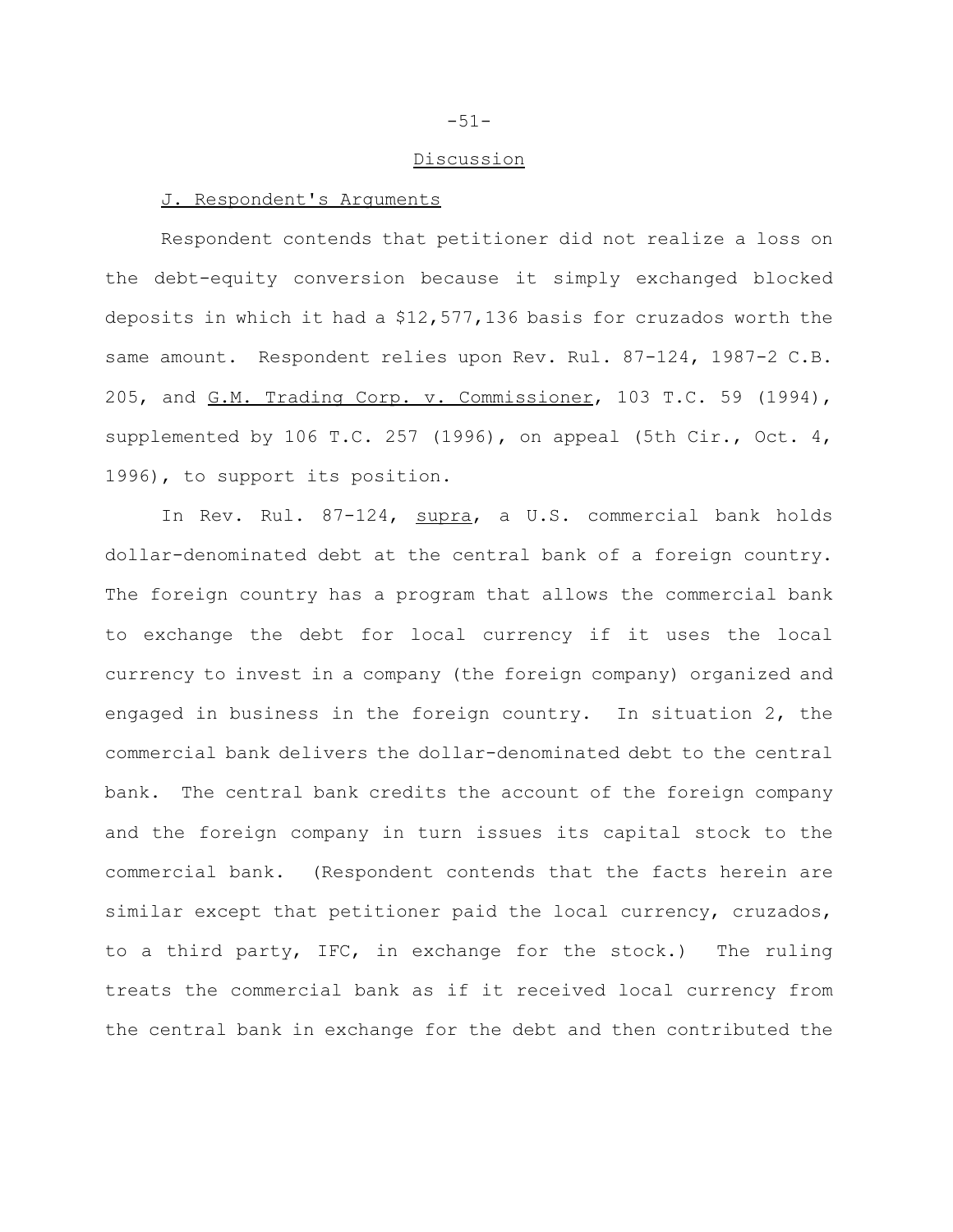local currency to the foreign company in exchange for its stock. The commercial bank also recognizes a loss on the exchange of the debt for the local currency to the extent of the excess of its adjusted basis in the debt over the fair market value of the local currency. The ruling assumes that the fair market value of the stock is equal to the fair market value of the foreign currency for which it was exchanged.

By applying the test enunciated in this ruling, respondent argues that petitioner did not realize a loss on its exchange of blocked deposits for cruzados because it received local currency (cruzados) equal in value to its basis in the blocked deposits. Moreover, respondent contends that petitioner recognizes no gain or loss on the exchange of the cruzados for the PCC stock because the ruling assumes that the value of the cruzados and the value of the stock are identical.

Respondent also contends that G.M. Trading Corp. v. Commissioner, supra, supports its position. G.M. Trading involved a U.S. taxpayer that participated in a Mexican debt-equity swap. In order to participate in the transaction, the taxpayer, a U.S. company, formed a Mexican subsidiary, Procesos. The U.S. company then purchased a previously issued \$1.2 million Mexican Government debt from an unrelated bank for \$634,000 (which reflected the market discount rate of approximately 50 percent of the debt's

-52-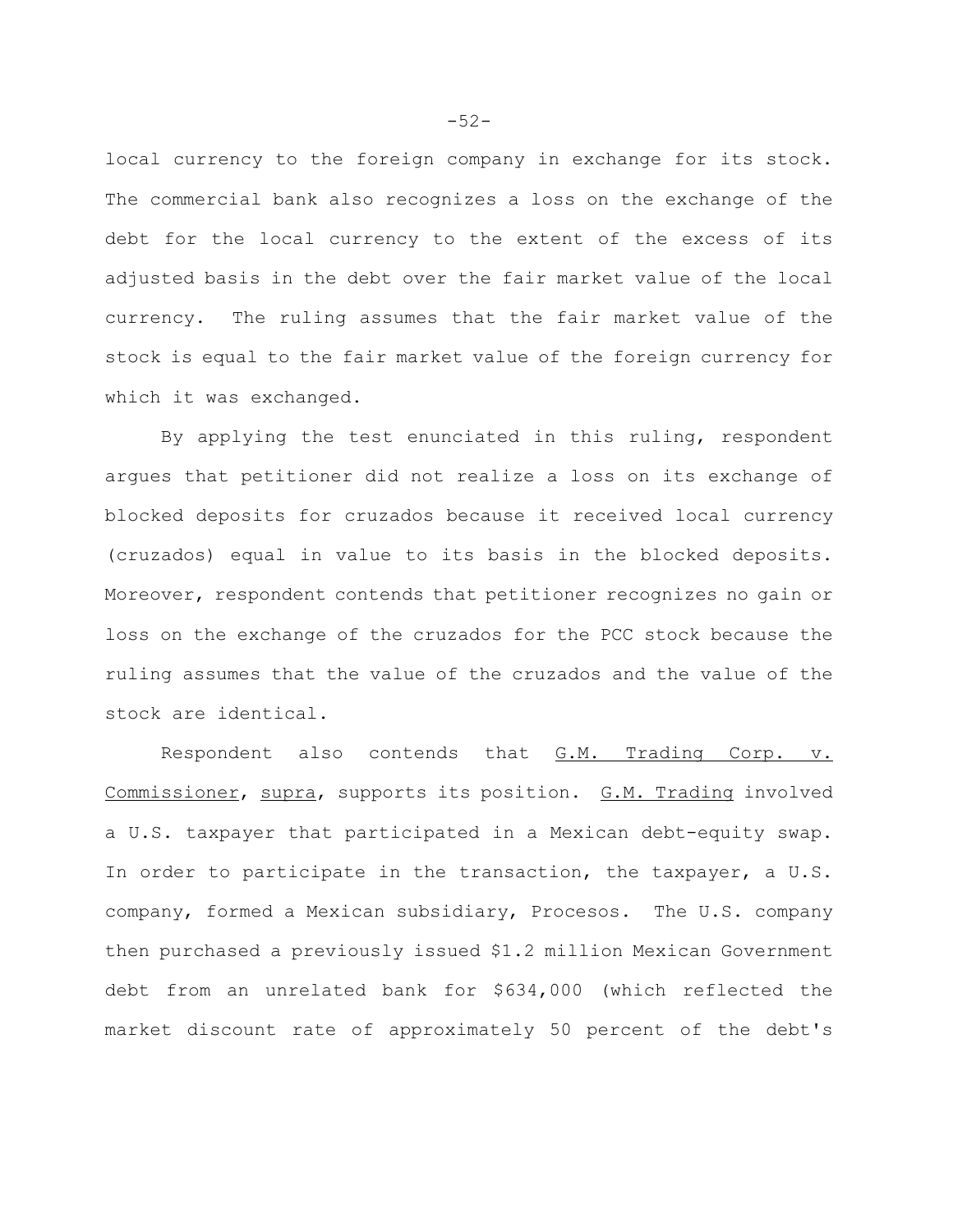principal face amount). 103 T.C. at 62, 65. The taxpayer exchanged the \$1.2 million debt for  $1,736,694,000$  pesos (Mex\$),  $32$ and the Mexican Government deposited the pesos in Procesos' restricted bank account. The pesos were to be used to build a lambskin processing plant. Procesos issued shares of its stock to the Mexican Government, which in turn transferred the shares to the taxpayer. The U.S. company surrendered the debt to the Mexican Government, which then canceled it.  $Id.$  at  $63-64.$  The Court rejected the taxpayer's view that the transaction was a tax-free contribution to the capital of the Mexican subsidiary. The Court declined to disregard the taxpayer's exchange of U.S. dollardenominated debt for Mexican pesos and held that the taxpayer realized a \$410,000 gain on the exchange, equal to the difference between the taxpayer's basis in the debt (\$634,000) and the fair market value of the pesos for which the debt was exchanged (Mex\$1,736,694,000 with a fair market value of \$1,044,000 on the date of the transaction). Id. at 68-71.

By analogy to G.M. Trading, respondent asserts that in the instant situation we should decline to disregard petitioner's

-53-

 $32$  The Mex\$1,736,694,000 had a \$1,044,000 fair market value at the official exchange rate. The \$1.2 million debt had a fair market value of \$1,044,000 because of a 13-percent discount rate of the debt's face value. G.M. Trading Corp. v. Commissioner, 103 T.C. 59, 63 (1994), supplemented by 106 T.C. 257 (1996), on appeal (5th Cir., Oct. 4, 1996).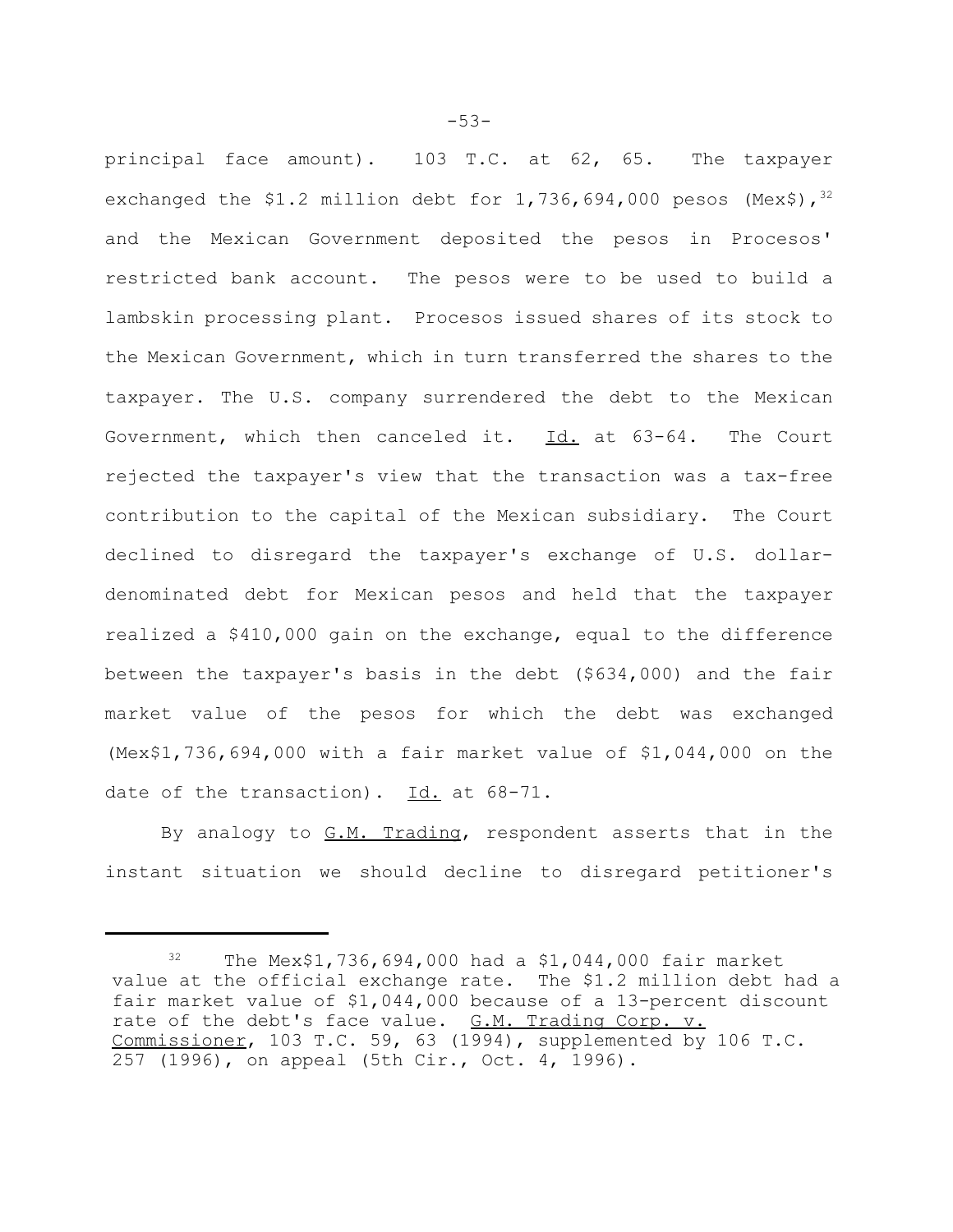exchange of blocked deposits for cruzados. Accordingly, respondent claims we should hold that petitioner's exchange of blocked assets for cruzados created no loss because the basis of the blocked assets and the fair market value of the cruzados were identical.

## K. Petitioner's Arguments

At trial and on brief, petitioner contends that the conversion produced a \$7,033,136 loss. Petitioner argues that it exchanged \$12,577,136 of blocked deposits, which had a secondary market value of \$7,923,596, for Brazilian stock worth \$5,544,000. Petitioner first argues that Rev. Rul. 87-124, supra, supports its position rather than that of respondent. Petitioner claims that because the value of the stock is presumed to equal the value of the local currency given in exchange, petitioner is justified in looking to the fair market value of the stock it received in determining the extent of its loss.

Petitioner also argues that we should not follow the analysis and reasoning of G.M. Trading because the facts therein are distinguishable: (1) Petitioner entered into the debt-equity conversion as a means of cutting its losses on a deteriorating investment, not as the first step in making a profitable new investment, as in G.M. Trading; (2) the cruzados petitioner received were used to acquire stock in a Brazilian company, while the pesos the taxpayer received in G.M. Trading were used to

-54-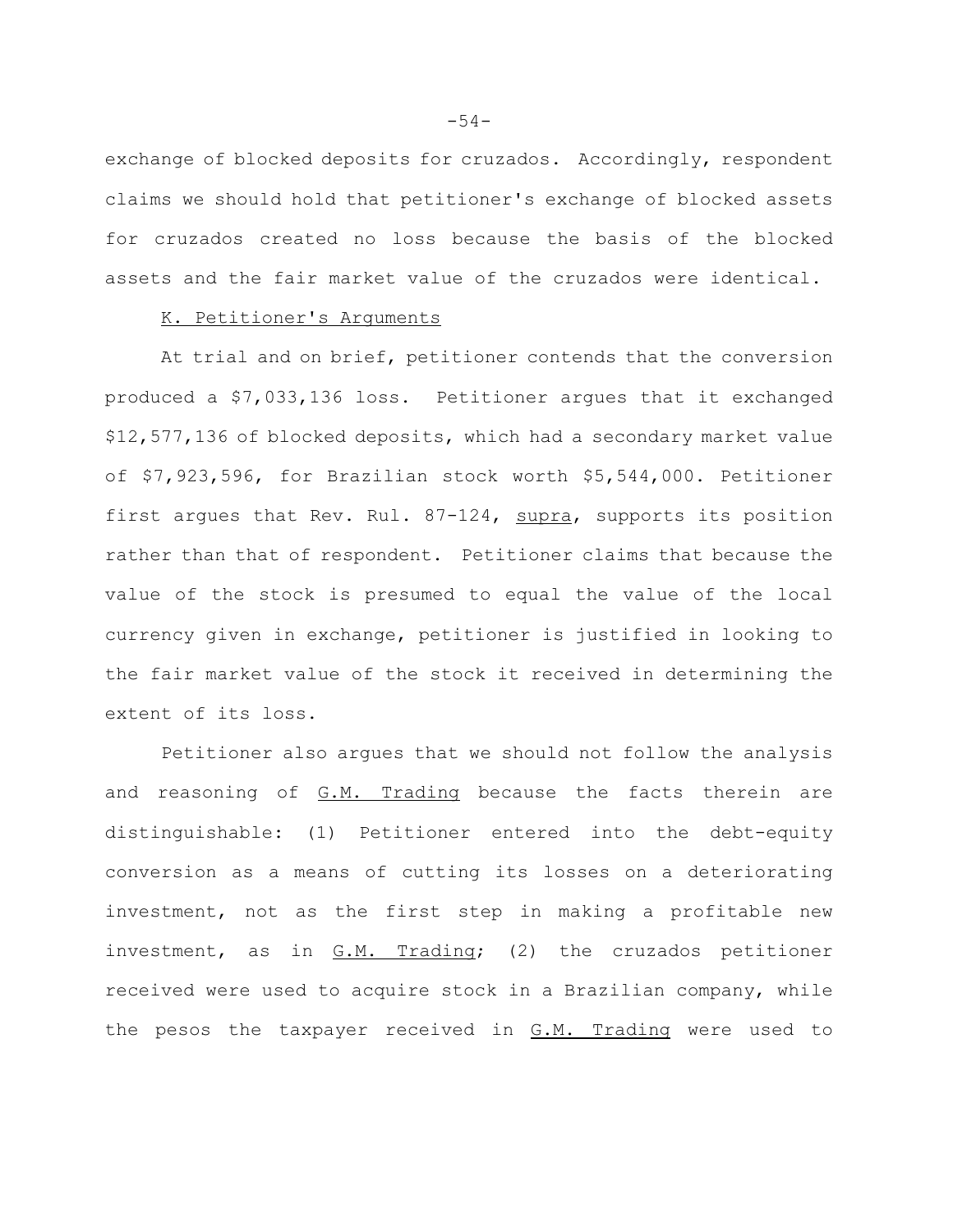acquire land and construct a plant; and (3) petitioner was committed to retain the PCC investment for 12 years, while no similar mandatory holding period existed in G.M. Trading.

Moreover, petitioner contends that unlike G.M. Trading, the step transaction doctrine applies herein; thus, the exchange of debt for cruzados and the cruzados conversion into stock should be ignored. Therefore, according to petitioner, the gain or loss should be measured by the difference between the basis in the debt and the fair market value of the stock received. In order to place a value on the stock, petitioner submitted the expert report of Nancy Czaplinski, who valued petitioner's interest in the PCC stock as of the transaction date at \$5,544,000. Petitioner also submitted the expert report and testimony of Steven J. Sherman, who valued the same interest at approximately  $$6.77$  million.<sup>33</sup>

Finally, petitioner claims that the value of its blocked deposits on the secondary market is directly relevant to the value of its equity interest in PCC. According to petitioner, the \$12,577,136 of blocked deposits had a \$7,923,596 value on the

-55-

Respondent's appraisal experts, Scott Hakala and William Cline, valued the interest at \$12 million and \$12.5 million, respectively.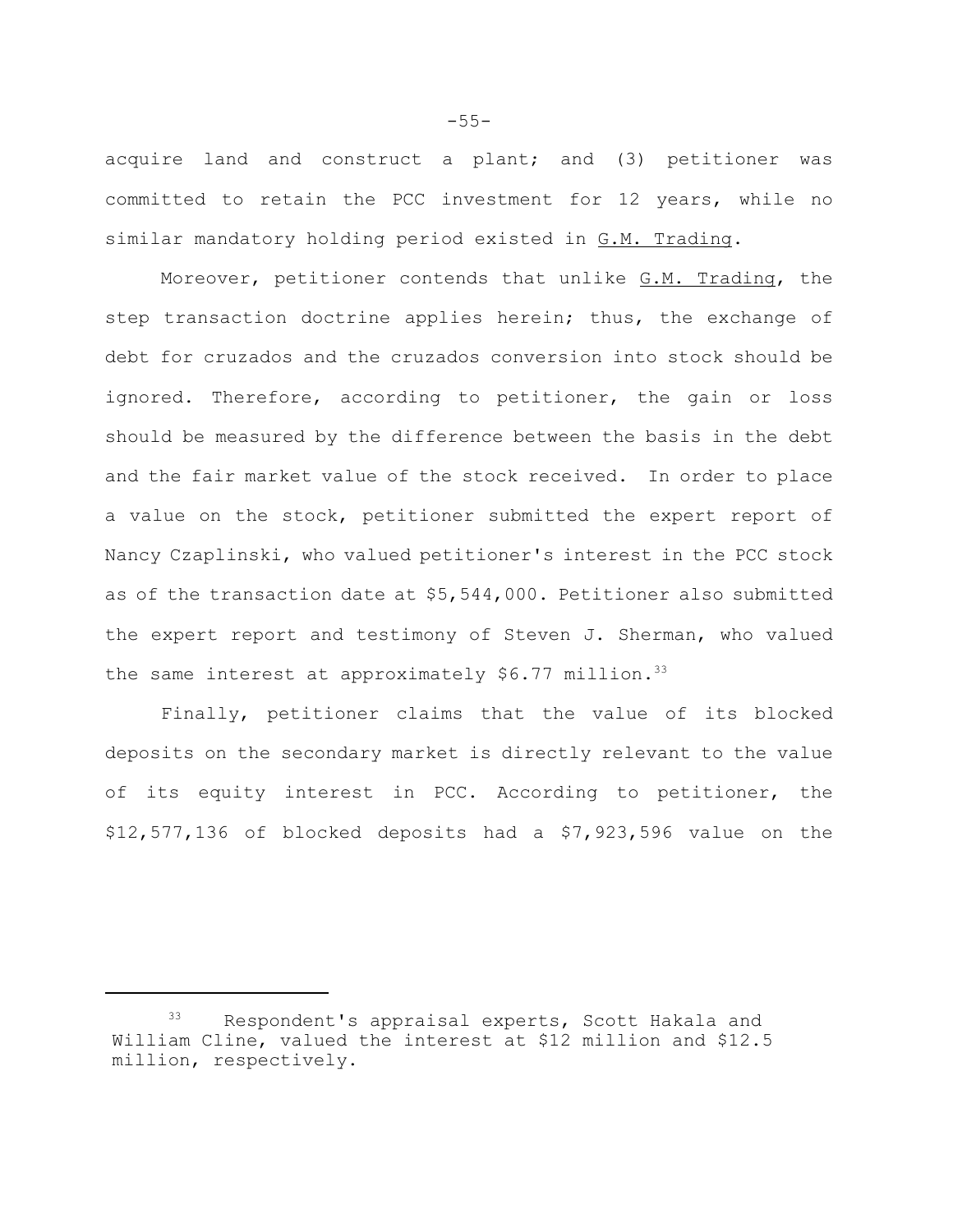secondary market, which represents a ceiling on the value of petitioner's PCC equity interest.34

#### L. Law and Analysis

The loss from a sale of property is the excess of the property's adjusted basis over the amount realized. Sec. 1001(a). An equal exchange results in neither gain nor loss. Because debt is considered property in the hands of the holder, an exchange of debt for other property is usually treated as a section 1001 taxable exchange. Cottage Sav. Association v. Commissioner, 499 U.S. 554, 559 (1991); G.M. Trading Corp. v. Commissioner, 103 T.C. at 67. Federal tax law principles require that foreign currency be considered property. FNMA v. Commissioner, 100 T.C. 541, 582 (1993); sec. 1.1001-1(a), Income Tax Regs.

The step-transaction doctrine is a rule of substance over form that treats a series of formally separate "steps" as a single transaction if they are in substance integrated, interdependent, and geared toward a specific result. Tandy Corp. v. Commissioner, 92 T.C 1165, 1171 (1989). The step-transaction doctrine is a manifestation of the more general tax law principle that formal distinctions cannot obscure the substance of a transaction. Id.

-56-

<sup>&</sup>lt;sup>34</sup> Respondent counters by arguing that the value of the blocked deposits on the secondary market is irrelevant because petitioner chose to partake in a debt-equity conversion rather than sell the debt on the secondary market.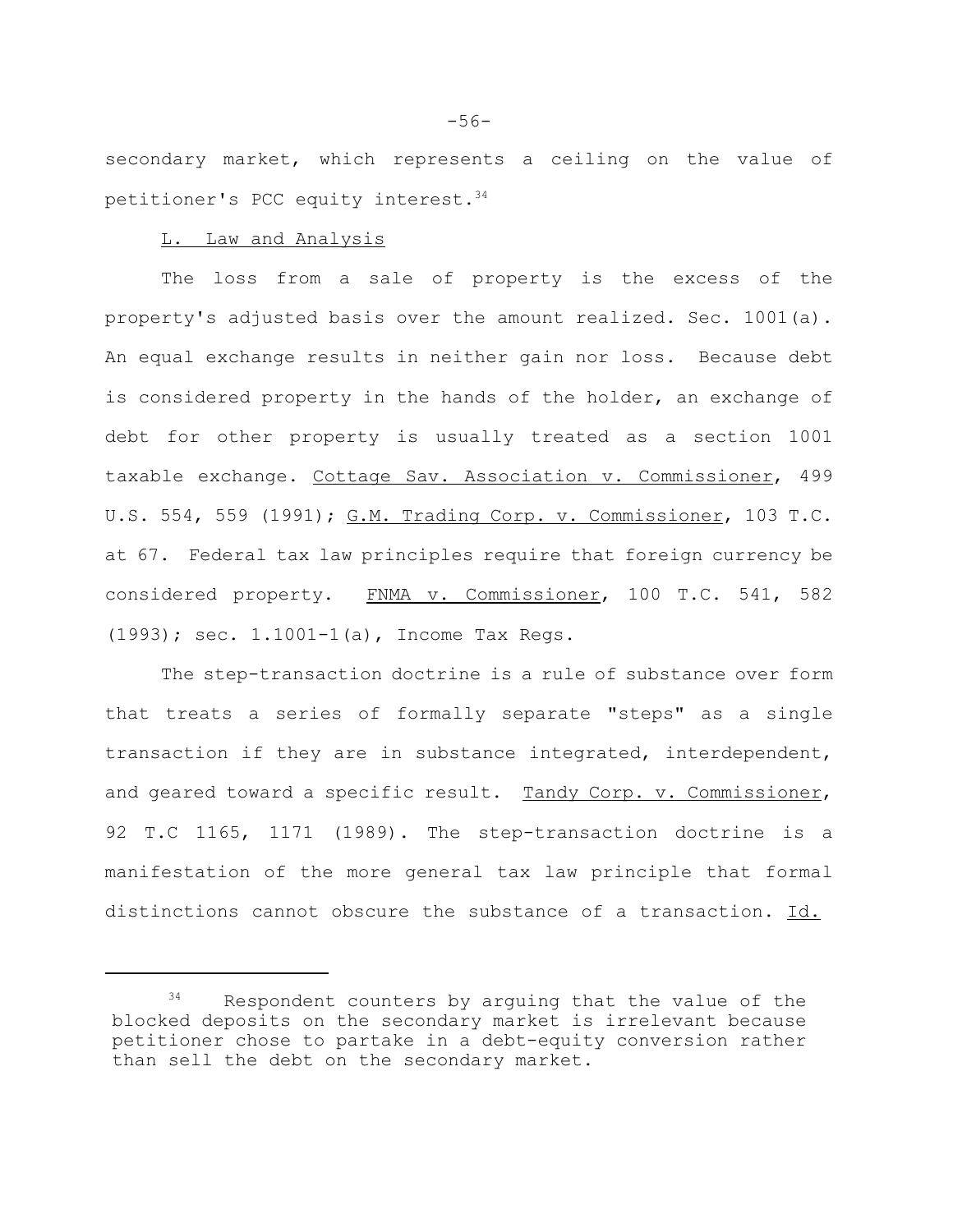Like petitioner herein, the taxpayer in G.M. Trading argued that its exchange of debt for foreign currency should be ignored under the step transaction doctrine. The Court in G.M. Trading rejected the taxpayer's argument in its Supplemental Opinion, as follows:

> a step in a series of transactions or in an overall transaction that has a discrete business purpose and a discrete economic significance, and that appropriately triggers an incident of Federal taxation, is not to be disregarded. Further, the simultaneous nature of a number of steps does not require all but the first and the last (or "the start and finish") to be ignored for Federal income tax purposes. \* \* \*

106 T.C. at 267.

We likewise refuse to apply the step transaction doctrine herein. We agree with respondent that the substance of petitioner's transaction was consistent with its form. The Central Bank converted the full-face value of petitioner's debt, plus accrued interest, into Cz\$295,200,000 at the official exchange rate without diminution or discount. MRC received the cruzados from the Central Bank (exchanged at the official exchange rate) and paid the cruzados to a third party (IFC) in exchange for its 14.361-percent equity interest in PCC. Contrary to petitioner's contention, the exchange of the debt for the cruzados and the conversion of the cruzados into stock did not constitute a transitory step but rather a substantive and significant element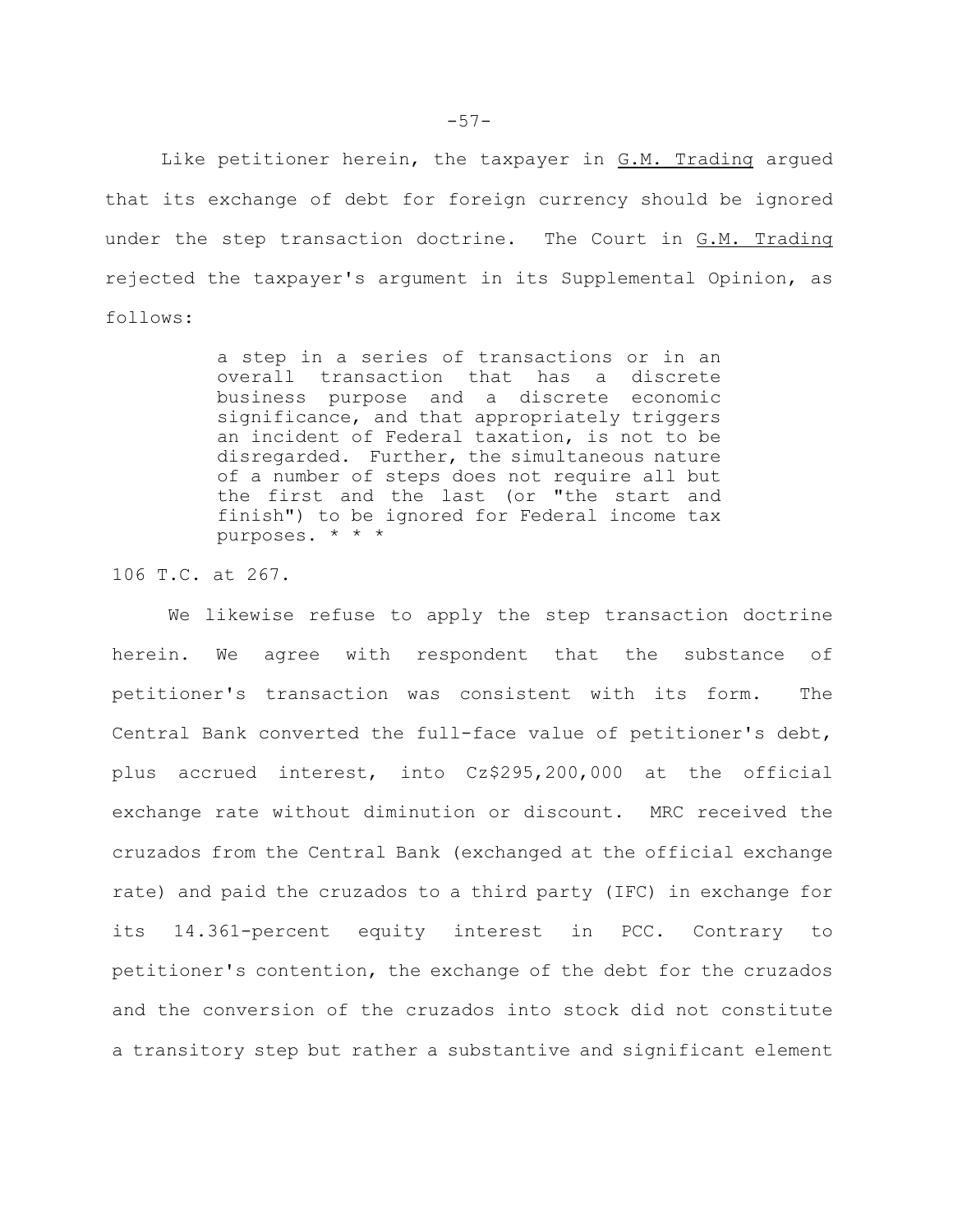of the conversion, having a discrete business purpose and economic significance: (1) Petitioner needed the cruzados to pay the agreed purchase price to IFC and pay its other transaction expenses; (2) the Central Bank was entitled to extinguish approximately \$12.5 million of Brazil's foreign debt; (3) the Central Bank did not need to use its limited supply of U.S. dollars at this time; (4) the Central Bank received petitioner's assurance that its equity investment would remain in Brazil for 12 years; and (5) IFC could use the cruzados without restriction.

Thus, taking into account the cruzados' independent economic significance, petitioner's exchange of blocked deposits for cruzados and the conversion of the cruzados into stock cannot be ignored under the step transaction doctrine. Accordingly, we follow the analysis in  $G.M.$  Trading<sup>35</sup> and hold that petitioner's loss, if any, is measured by the difference between its basis in the blocked deposits (\$12,577,136) and the value of the cruzados  $(512, 577, 136$  before any discount, see infra) on the date of the transaction. Because we hold that the step transaction doctrine is inapplicable herein, we need not determine the fair market value

<sup>&</sup>lt;sup>35</sup> While we agree with petitioner that the facts in G.M. Trading Corp. v. Commissioner, 103 T.C. 59 (1994), are not identical to those herein, the legal propositions stated in G.M. Trading are nonetheless applicable herein.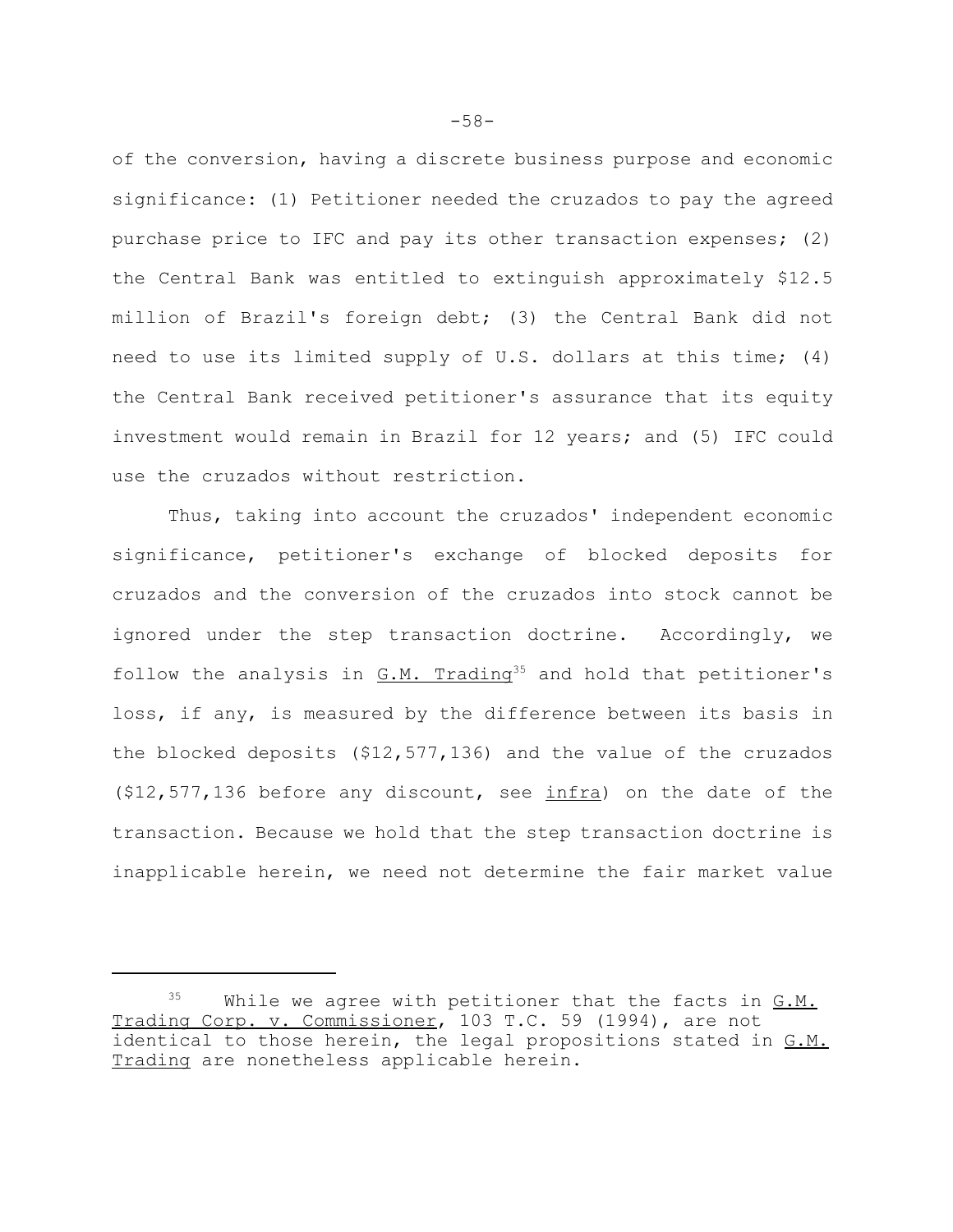of petitioner's  $14.361$ -percent equity interest in PCC,  $36$  including any possible marketability discount attributable to that interest. We reject petitioner's argument that Rev. Rul. 87-124, 1987-2 C.B. 205, supports its position.

At this point, we must address petitioner's argument that the \$12,577,136 of blocked deposits had a secondary market value of \$7,923,596. We agree with respondent that the value of the blocked deposits on the secondary market is irrelevant to this case. Petitioner did not engage in a transaction on the secondary

<sup>&</sup>lt;sup>36</sup> Assuming arguendo that the step transaction doctrine applies, we would hold that the PCC stock had a \$12.5 million fair market value on Apr. 14, 1987, based upon the following:

After considering for several months whether to invest in PCC, petitioner concluded that the 14.361-percent equity interest was worth \$12.5 million. Petitioner negotiated the purchase of the PCC stock with IFC (an unrelated party, which has a strong institutional incentive to charge a fair price) at arm's length, even though the Latin American debt crisis placed petitioner in a position with limited options. Petitioner was not under a compulsion to buy. In fact, two of petitioner's experts testified that if we find that IFC sold its stock in an arm'slength transaction and petitioner was not under a compulsion to buy, the price at which the transaction occurred would provide the best evidence of fair market value. The amount paid for property generally is probative evidence of its fair market value. See, e.g., United States v. Cartwright, 411 U.S. 546, 551 (1973).

Just 2 days after petitioner acquired the interest in PCC, Phil Williams, NBM's chief financial officer, concluded that the fair market value of the PCC stock was between \$12.4 and \$12.6 million. He reached this conclusion after analyzing and revising the study prepared by Norwest Corporate Finance. We consider petitioner's subsequent reductions in value for financial reporting purposes not relevant to the purchase-date fair market value of the PCC stock.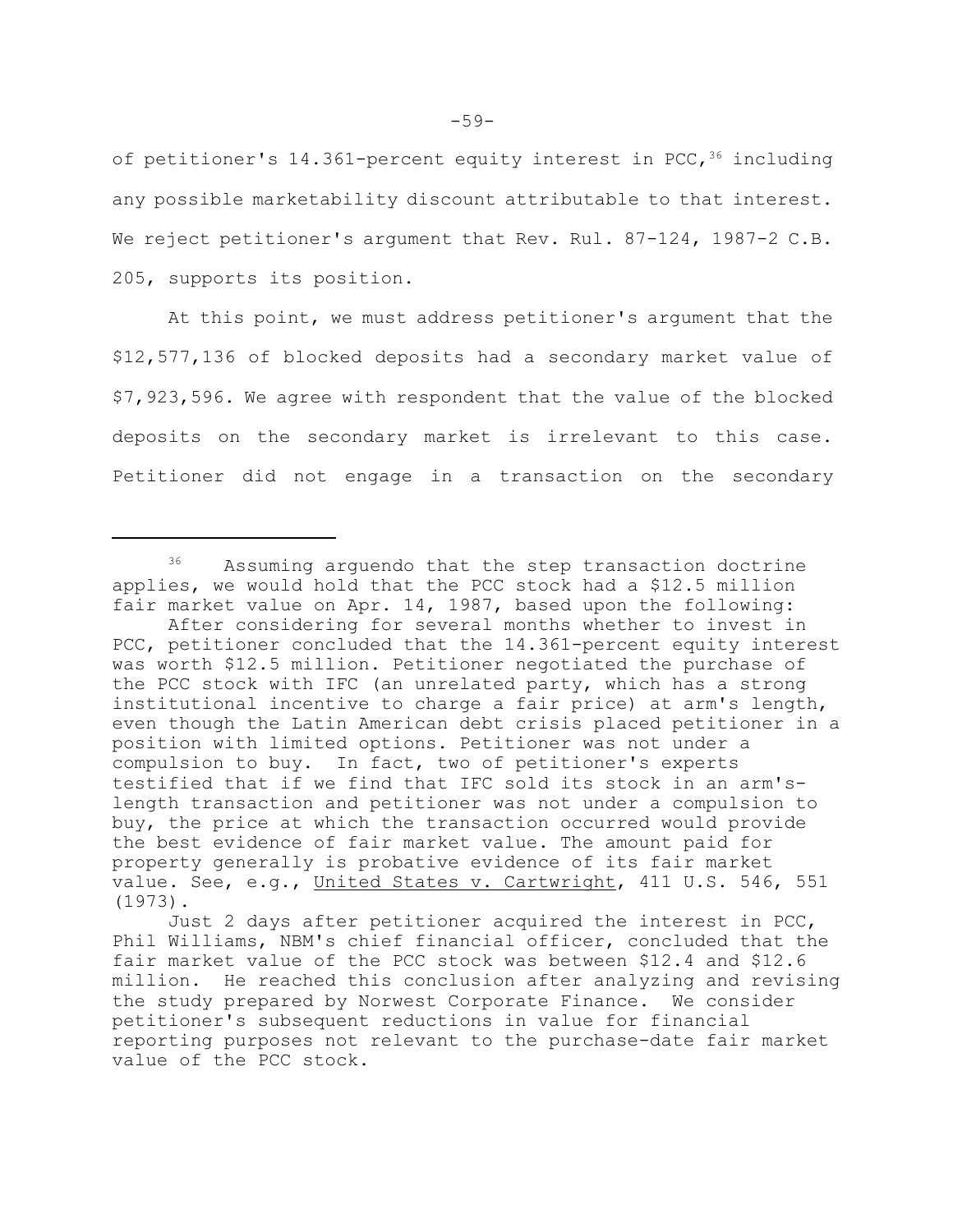market. It chose to participate in the government repurchase market where the Central Bank paid full face value for the debt. Our task is to decipher the events that did occur, rather than those that could have occurred. Mr. Narayana, petitioner's officer charged with overall responsibility for the debt-equity conversion, testified that petitioner considered the conversion more beneficial than a sale of the debt on the secondary market. Furthermore, as the Court's Supplemental Opinion in G.M. Trading acknowledges, a creditor is motivated to engage in a debt-equity conversion by the additional value the transaction creates, above and beyond the secondary market sale of the debt. If not for this added value, a creditor would have no reason to spend the time and resources necessary to complete the transaction. 106 T.C. at 260- 261.

It is clear that petitioner engaged in the debt-equity conversion because it concluded, after extensive investigation and analysis of the investment, that a 14.361-percent equity investment in PCC was worth more than the approximately \$8 million cash petitioner could have received from a secondary market sale. Contrary to petitioner's argument, the value of the blocked deposits on the secondary market is not relevant to the value of petitioner's PCC equity interest and does not represent a ceiling on that value. While we acknowledge that had petitioner sold the

 $-60-$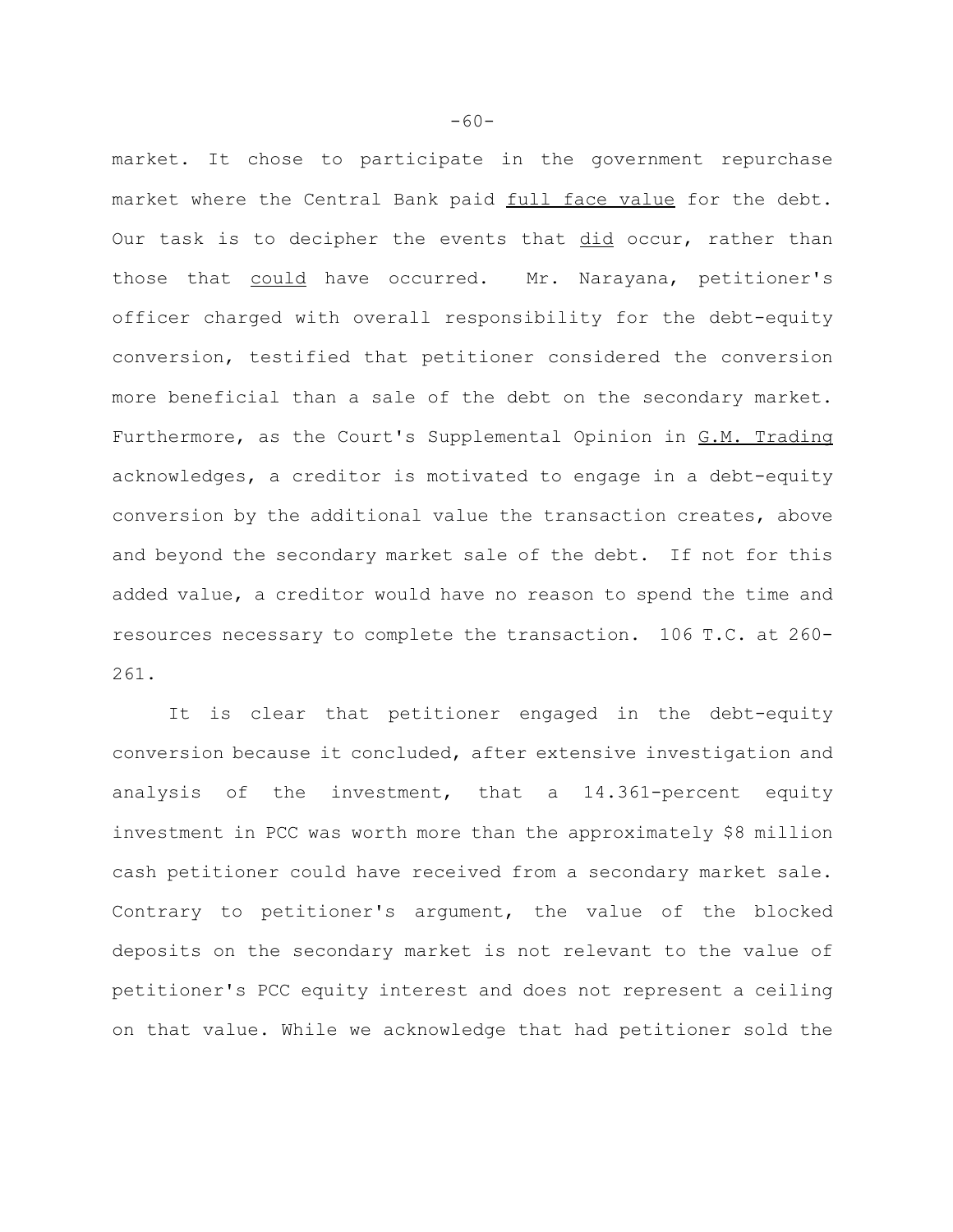blocked deposits on the secondary market, it probably would have been obligated to make new loans to Brazil, petitioner anticipated receiving a "better deal" through the debt-equity conversion.

Our analysis does not, however, end here. We must now determine whether any discount should be applied to the fair market value of the cruzados petitioner received on account of the restrictions in this case.

Two restrictions existed with regard to petitioner's debtequity conversion. The first required petitioner to invest the cruzados in a Brazilian company. This restriction has no greater significance than the restrictions placed upon the taxpayer's use of the pesos by the Mexican Government in G.M. Trading. The Court in G.M. Trading declined to discount the value of the pesos received in exchange for the debt on the grounds that the Mexican Government restricted their use to the construction of the processing plant. The Court held that this restriction was consistent with the parties' purpose and objective and was not substantially different from disbursements of loan proceeds by financial institutions. 106 T.C. at 262. In other words, the restriction only reflected the foreign currency's intended use. 103 T.C. at 70-71. In fact, the restriction served as an enhancement to the value of the pesos by opening business opportunities for the taxpayer in Mexico. 106 T.C. at 264.

-61-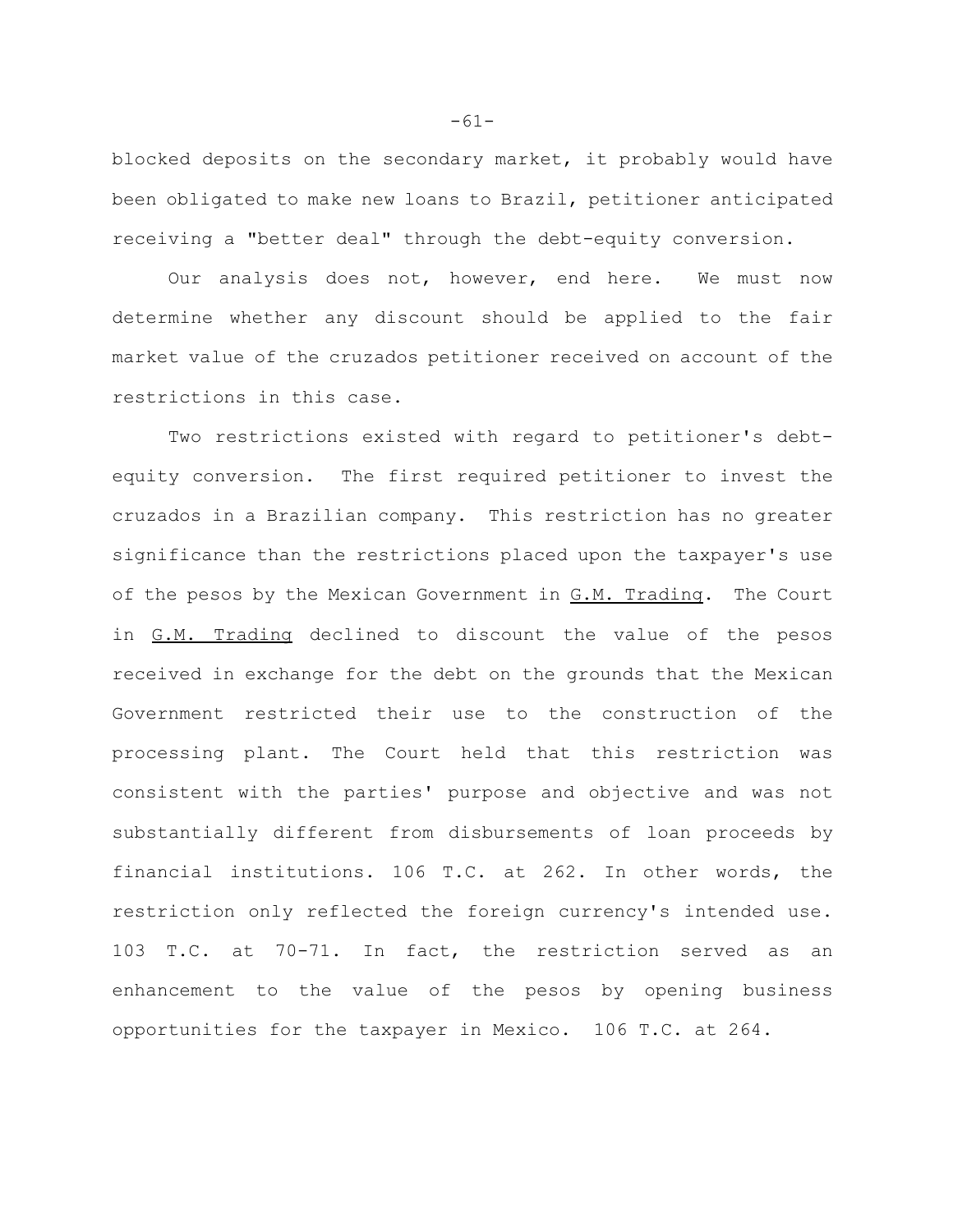We acknowledge that due to the Brazilian debt crisis, petitioner had limited options with regard to its blocked deposits. However, once petitioner decided to engage in a debtequity transaction, it was free to use its blocked deposits to invest in any Brazilian company. Moreover, the value of the cruzados here was enhanced because petitioner's investment was made at the official exchange rate, entitling it to the benefits of registered foreign capital. In sum, as in G.M. Trading, we hold that the restriction on use of the cruzados herein does not require a discount.

The second restriction involved the 12-year repatriation restriction. It is clear from the record before us that this restriction was a preexisting limitation, as articulated in Central Bank Circular 1.492 and the 1986 DFA. It was not a result of negotiations or bargaining by the parties. The restriction reduced the value of petitioner's property right by prohibiting petitioner from repatriating its capital for 12 years. Despite the manner in which petitioner arranged the transaction (with the creation of MOIL and MRC), we believe that the 12-year restriction warrants a discount on the fair market value of the cruzados petitioner received, reflecting the preexisting restriction. See, e.g., Landau v. Commissioner, 7 T.C. 12, 16 (1946) (the Court imposed a discount on the value of South African pounds,

 $-62-$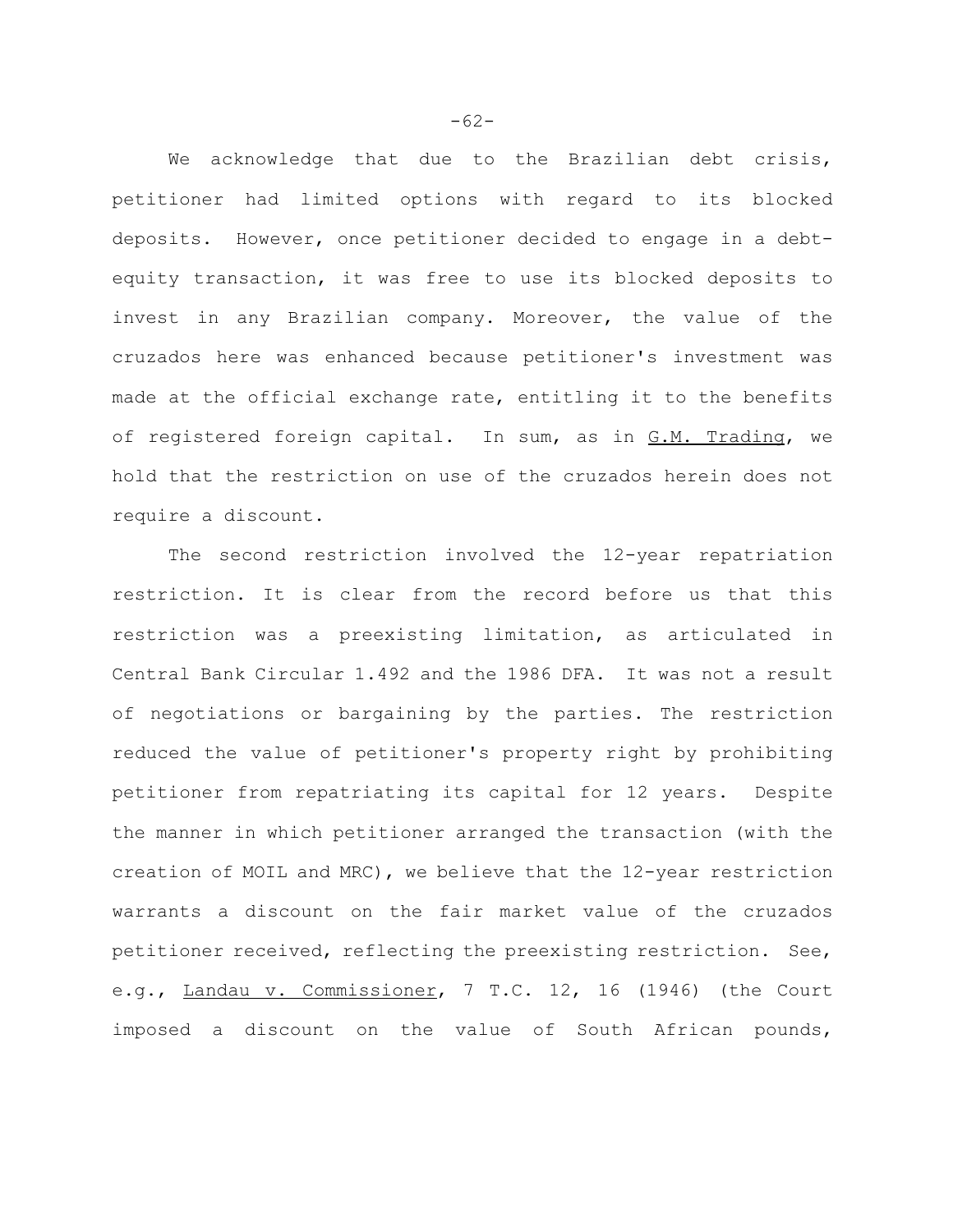reflecting preexisting restrictions imposed upon foreign exchange by South Africa). Accordingly, we will present the analyses of the parties' experts regarding the effect of the 12-year restriction.

Respondent argues that assuming arguendo petitioner realized a loss as a result of its debt-equity conversion, the loss did not exceed 10 percent of its investment (approximately \$1.25 million) on account of the 12-year restriction. This argument is based upon the report and testimony of respondent's expert, Dr. William R. Cline. Dr. Cline received a Ph.D. in economics from Yale University in 1969, is a senior fellow at the Institute for International Economics, and has approximately 25 years' experience in the area of international debt, particularly Latin American and Brazilian debt. Dr. Cline concluded that petitioner realized no loss on its debt-equity conversion. However, he recognized that petitioner may be entitled to a small discount on the fair market value of the cruzados it received, attributable to its agreement to maintain its equity investment in Brazil for 12 years, despite its creation of MOIL and MRC in order to minimize the effects of the 12-year restriction.

Dr. Cline determined a discount on account of the restriction by considering the spread between the interest rates on a 3-month U.S. Treasury bill and a 10-year U.S. Treasury bond between 1964

-63-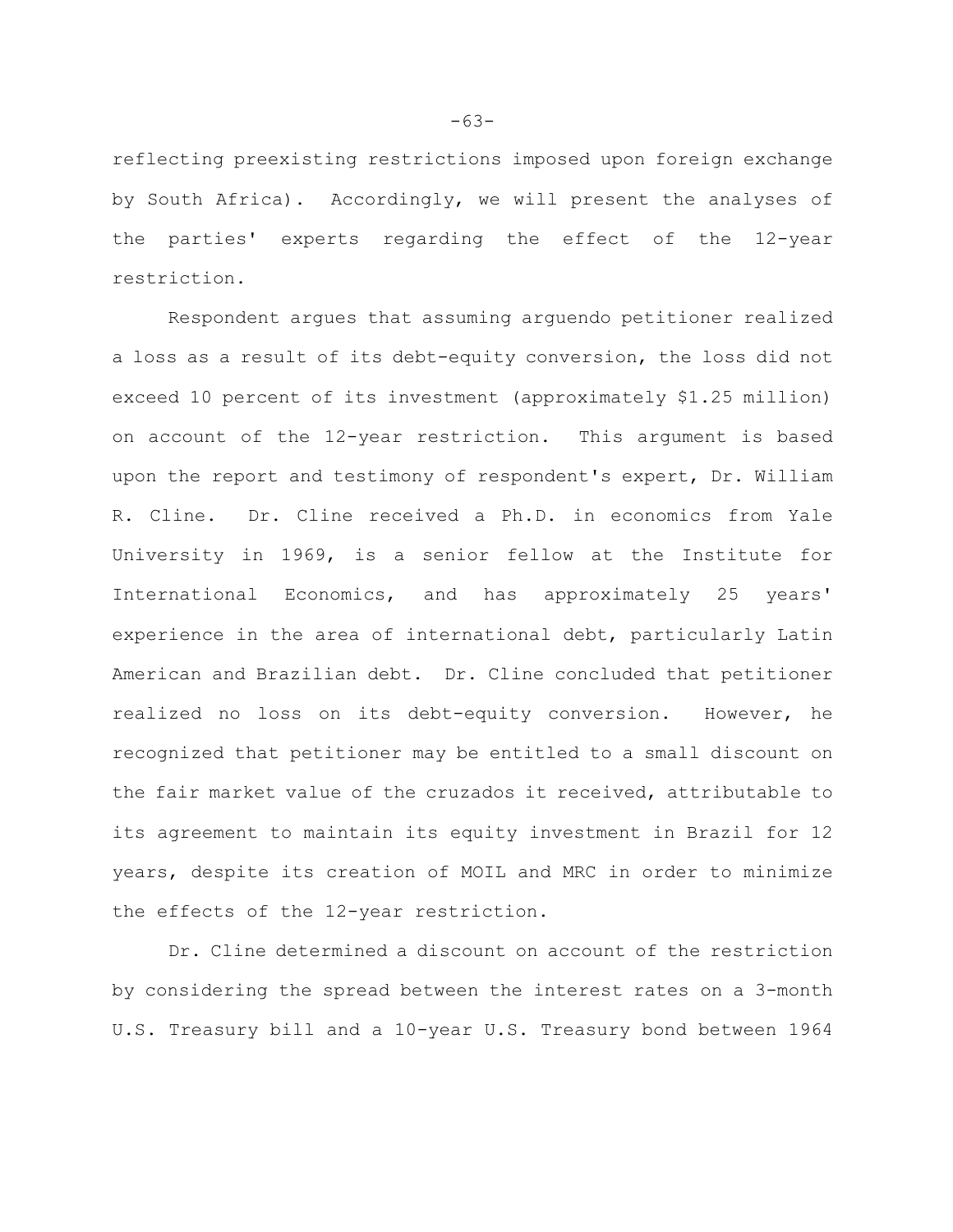and 1987. For this period, the average annual interest rate on 10-year U.S. Treasury bonds exceeded the rate on 3-month U.S. Treasury bills by 1.1 percent. This is the annual premium for short-term liquidity versus illiquidity over a 10-year period. Dr. Cline determined that the differential, if compounded over a 12-year period, amounts to a multiple of 1.14, and that the general market preference for liquidity means that the 12-year encumbrance is worth a 12.3-percent discount. He then decreased the 12.3-percent discount to 10 percent based on his belief that the spread between the bill and the bond represented not only a liquidity premium, but also a risk premium for interest rate fluctuations.

Petitioner introduced a rebuttal witness, Dr. Kenneth Froot, of the National Economic Research Associates, Inc. Dr. Froot received a Ph.D. in economics from the University of California at Berkeley in 1986. He has no direct experience with Brazil. Petitioner also introduced Nancy Czaplinski, a chartered financial analyst and an engagement director with American Appraisal Associates, Inc. Ms. Czaplinski has an M.B.A in finance from the University of Wisconsin at Milwaukee and is a C.P.A.

Dr. Froot first criticized Dr. Cline's use of U.S. Treasury bills and bonds because they are both highly liquid instruments. Ms. Czaplinski also criticized Dr. Cline's use of the interest

 $-64-$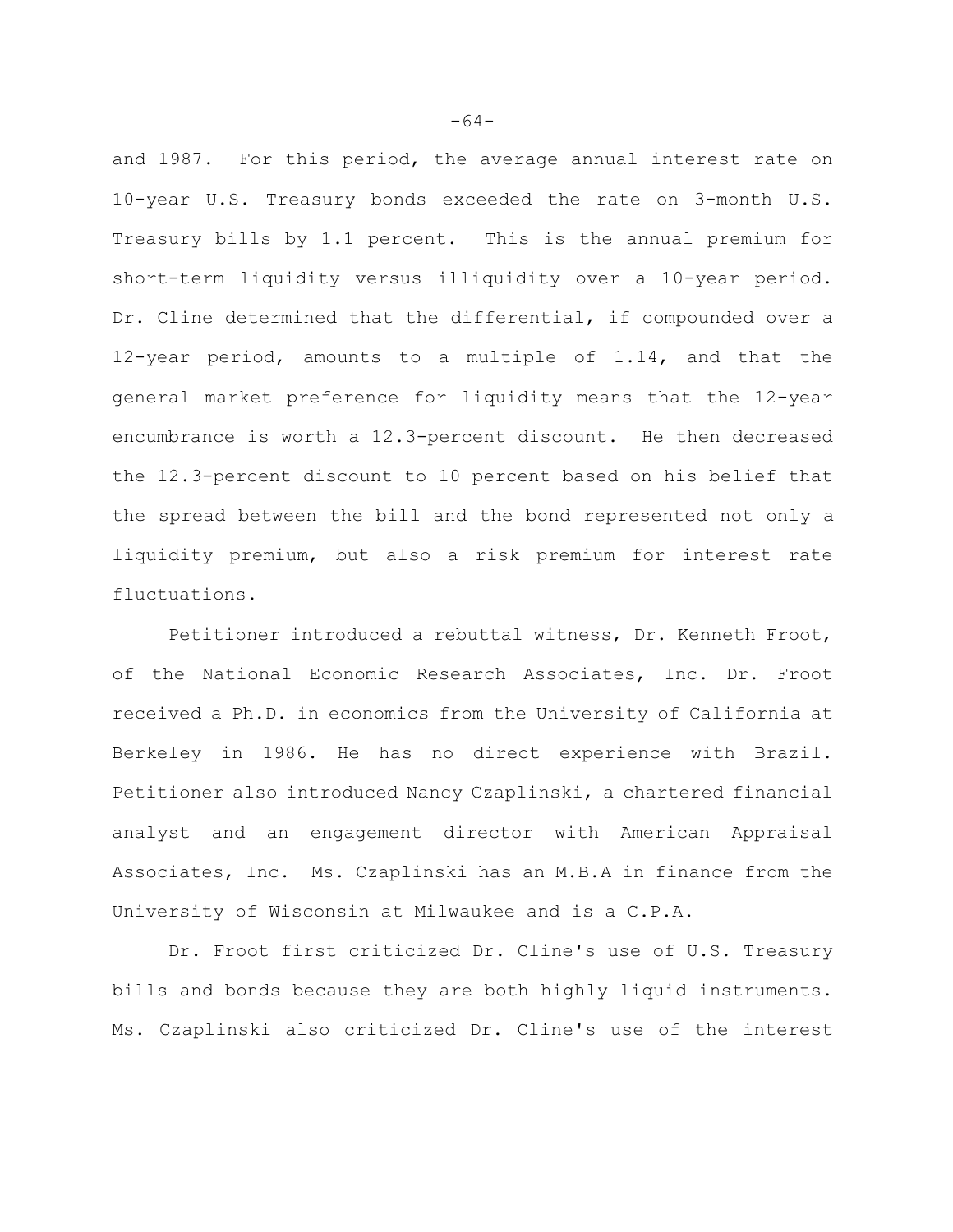rate spread between the bill and the bond between 1964 and 1987 because it was significantly less than the actual spread at the valuation date, the average spread for 1987, and the average spread for 1983 through 1987. After correcting the spread used in Dr. Cline's analysis, Ms. Czaplinski used Dr. Cline's formula to arrive at a 25-percent discount solely attributable to liquidity in the U.S. Treasury market on the valuation date.  $3^7$ 

Dr. Froot also insisted that Dr. Cline's 10-percent discount was too low. Froot concluded that a total 54.5-percent discount was more appropriate for the following reasons: (1) The "swap equity" was akin to restricted stock, which trades at 26- to 40 percent discounts; (2) a significant discount is applicable because the official and parallel exchange rates could be expected to merge over a period of time, so that petitioner would not have the benefit of a favorable cruzado-to-dollar exchange rate at the end of the 12-year waiting period;<sup>38</sup> and (3) a discount rate

In response to the criticism of both Dr. Froot and Ms. Czaplinski, Dr. Cline testified that even though the 10-year bond is highly liquid, the buyer faces the same waiting period before maturity as the seller, and his discount represents an inherent penalty for the waiting period.

At the time of the transaction, the official exchange rate was 23.616 cruzados to one U.S. dollar, while the parallel rate was 32.250 cruzados to one U.S. dollar.

Dr. Froot opined that if a convergence of the official and parallel Brazilian exchange rates occurred, petitioner would pay a 100 million cruzado "penalty" upon entering the debt-equity (continued...)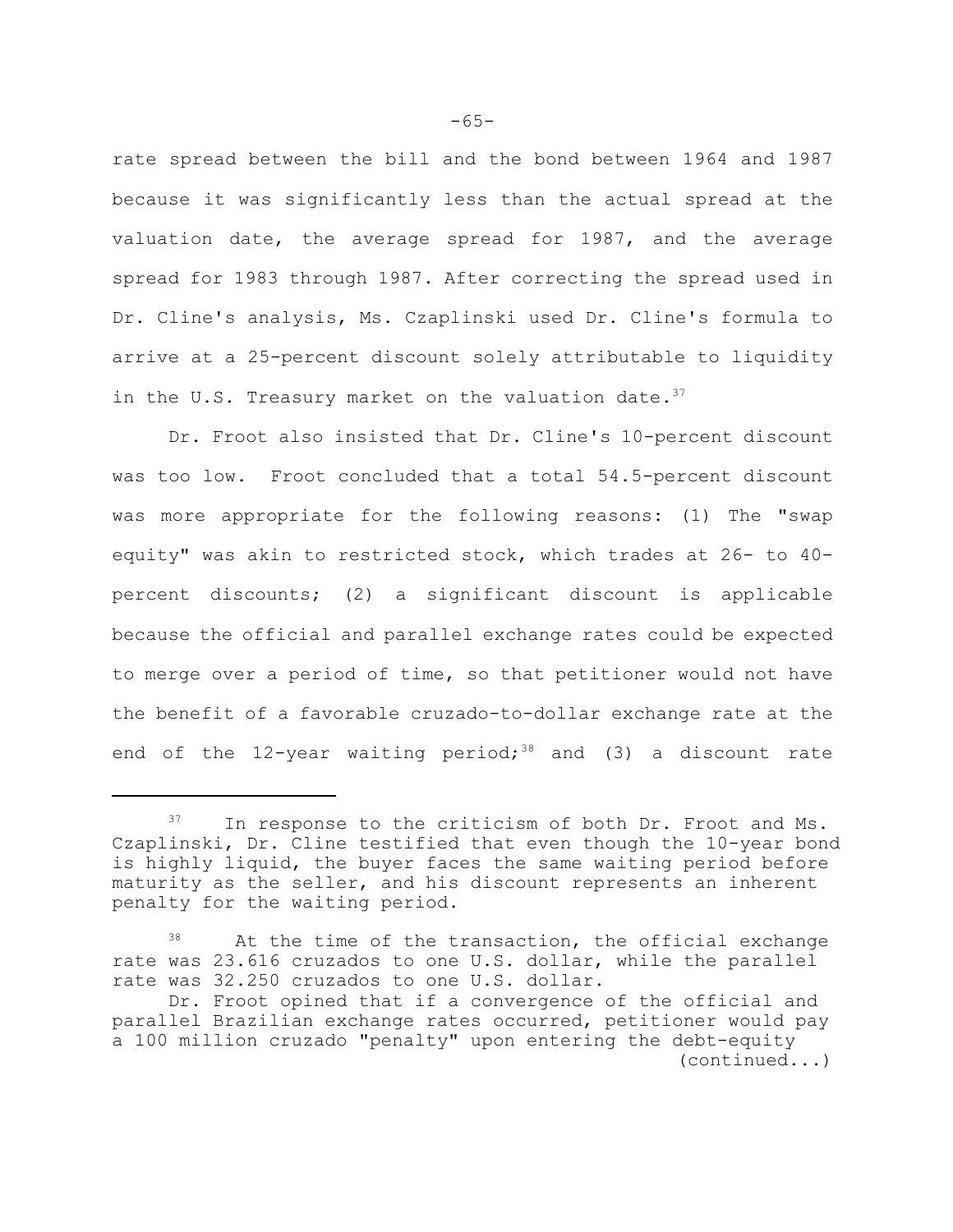adjustment was necessary for the risk associated with the official rate premium.

We believe that the 12-year waiting period was not a restriction on sale but rather a restriction on repatriation of dollars out of Brazil. Even if petitioner could not take the sale proceeds out of Brazil in dollars, it could sell MRC at any time to a buyer in Brazil paying cruzados. Petitioner could also sell MOIL for dollars outside Brazil. Petitioner's PCC equity investment was not equivalent to restricted stock.

By focusing on Dr. Froot's opinion that the fair market value of the cruzados should be determined by reference to the parallel market exchange rate, petitioner attempts to escape the tax consequences of its bargain.<sup>39</sup> While we agree with Dr. Froot

<sup>38(...</sup>continued)

conversion because it was "forced" to use the official exchange rate and would receive none of this "penalty" back if the official and parallel rates converged prior to the end of the 12 year period. Dr. Froot believed that the spread was likely to narrow.

In April 1987, Dr. Cline would have predicted that the spread between the official exchange and parallel rates was likely to continue for a considerable period of time because Brazil had imbedded indexation as a result of chronic inflation. Also, Mr. Narayana believed that a spread would persist for a long time in the absence of drastic action by the Brazilian Government. In fact, a spread still existed in 1995.

<sup>39</sup> See G.M. Trading Corp. v. Commissioner, 106 T.C. at 263-264 (where the taxpayer was unsuccessful in attempting to disavow the price that the Mexican Government had agreed to pay and the taxpayer had agreed to accept in exchange for the debt).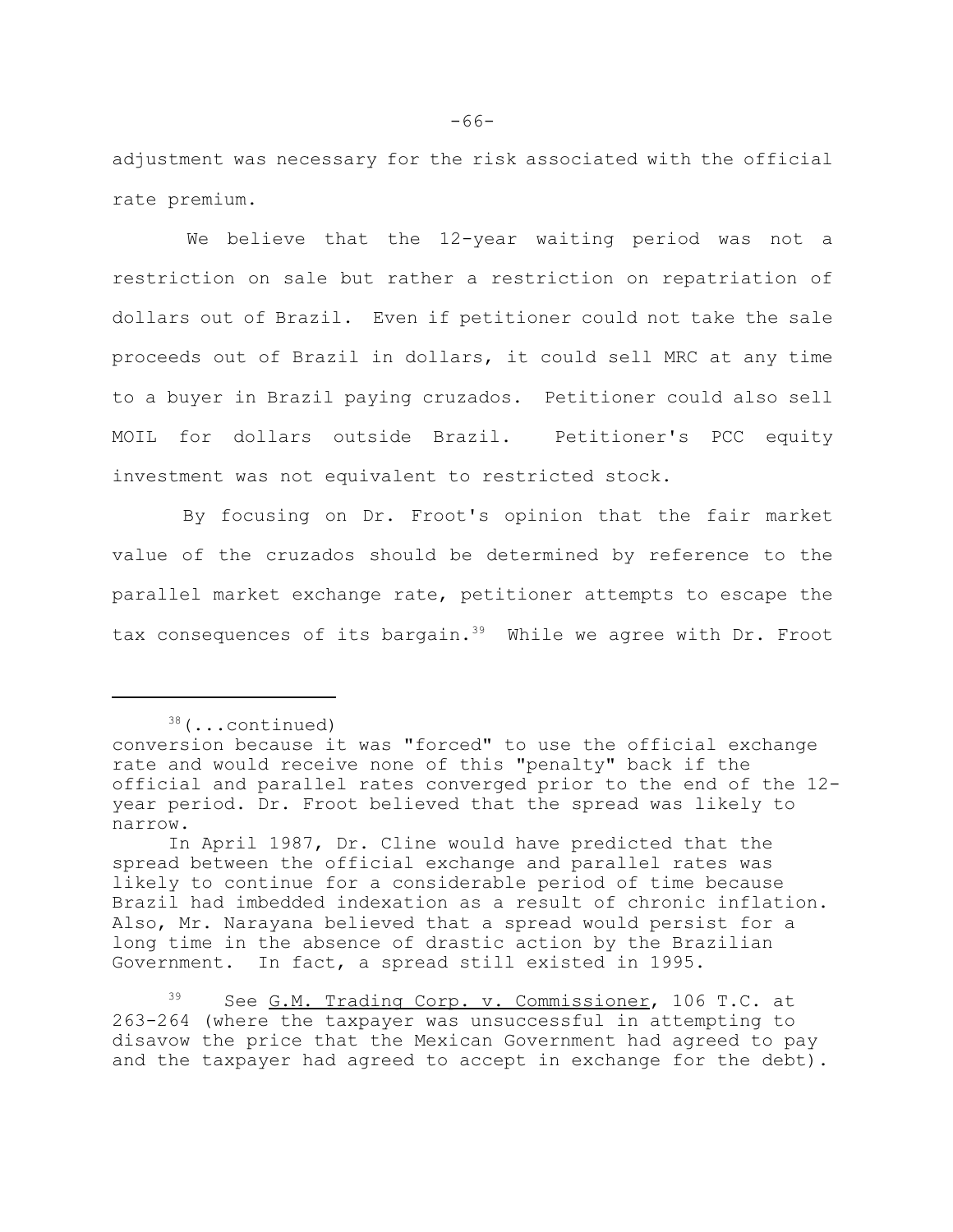that petitioner could have obtained more cruzados at the parallel market rate than at the official rate, the Central Bank required that the conversion take place at the official exchange rate. This was not a penalty; it was a requirement of engaging in the debt-equity conversion. As part of the conversion terms, petitioner agreed that blocked deposits would be converted into cruzados at the official exchange rate on April 14, 1987. Petitioner also agreed, as part of the Purchase Agreement, that it would pay IFC, in exchange for the PCC stock, the cruzados equivalent of \$12.5 million, without any deduction, setoff, or withholding whatsoever, obtained by converting Brazilian blocked deposits into cruzados at the official exchange rate. IFC acknowledged receipt of this cruzado payment and the fact that it was the equivalent of \$12.5 million at the official exchange rate on April 14, 1987. Thus, we reject Dr. Froot's recommendation of a discount on account of the official and parallel rate differentials as an after-the-fact attempt to revalue a transaction contrary to its agreed-upon terms.

Moreover, investments made in Brazil at the official exchange rate were entitled to the benefits of registered foreign capital status; investments made at the parallel rate were not. In this sense, the Cz\$295,200,000 that petitioner obtained by converting its blocked deposits could easily have the same, if not greater,

-67-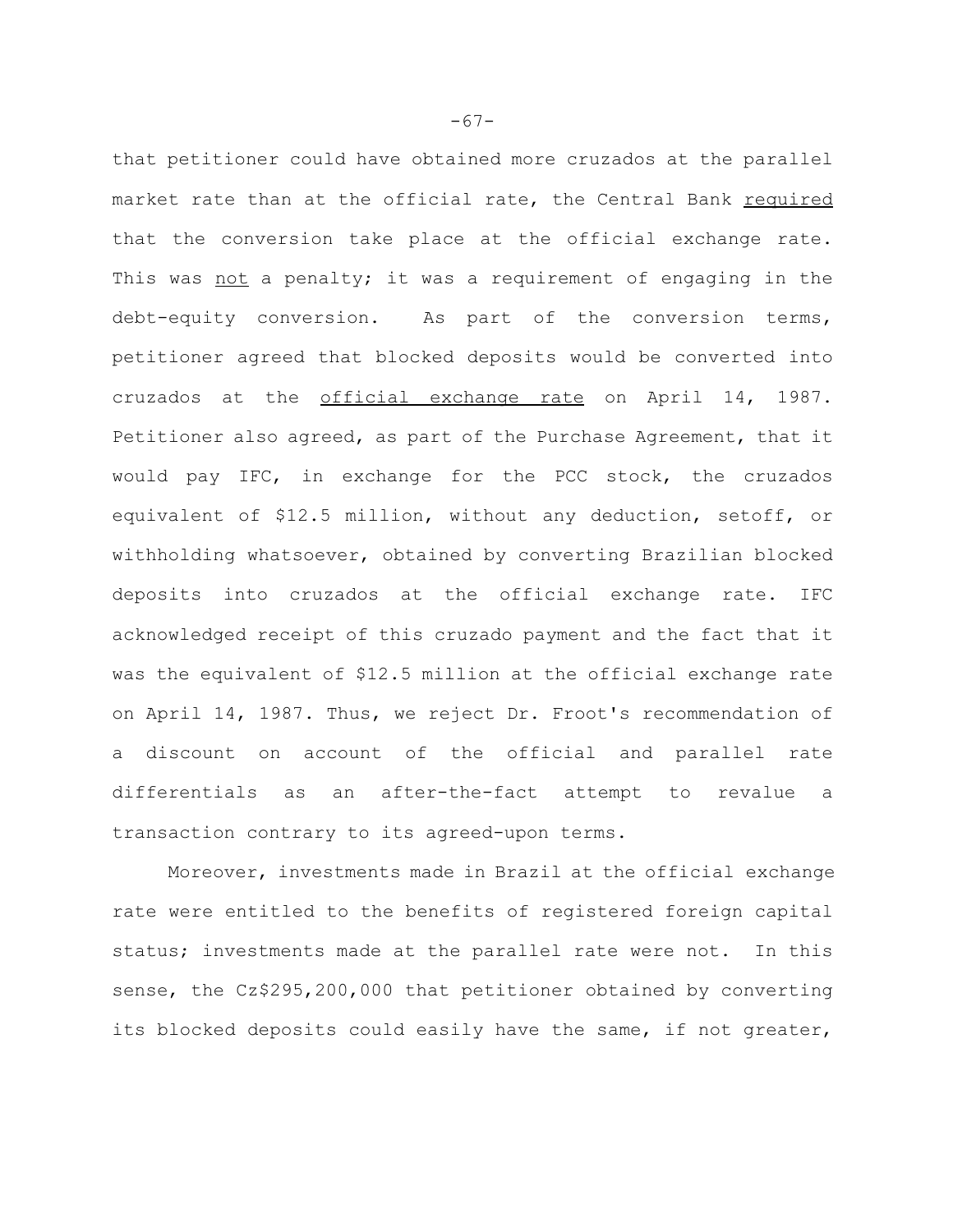value than an identical amount of cruzados obtained on the parallel market for fewer U.S. dollars.

Finally, we agree with Dr. Cline that no discount should be applied for the possible elimination of the official rate premium at the end of the 12-year waiting period. Foreign investors, such as petitioner, who received dividends from their registered investments would continue to receive the benefits of a favorable cruzado-to-dollar exchange rate during the years that the official rate premium was shrinking. Dr. Cline believed that a narrowing of the spread between the official and parallel market rates would likely be accompanied by an overall improvement in economic conditions, which would have a positive impact on the value of equity investments. In this regard, Dr. Cline testified that he would forgo a 25-percent exchange rate premium for a 100-percent increase in the value of his investment.

Determining an appropriate discount rate with mathematical precision is impossible. "Valuation is \* \* \* necessarily an approximation  $* * *$ . It is not necessary that the value arrived at  $* * *$  be a figure as to which there is specific testimony, if it is within the range of figures that may properly be deduced from the evidence." Anderson v. Commissioner, 250 F.2d 242, 249 (5th Cir. 1957), affg. in part and remanding in part T.C. Memo. 1956-178; see also Estate of Barudin v. Commissioner, T.C. Memo.

-68-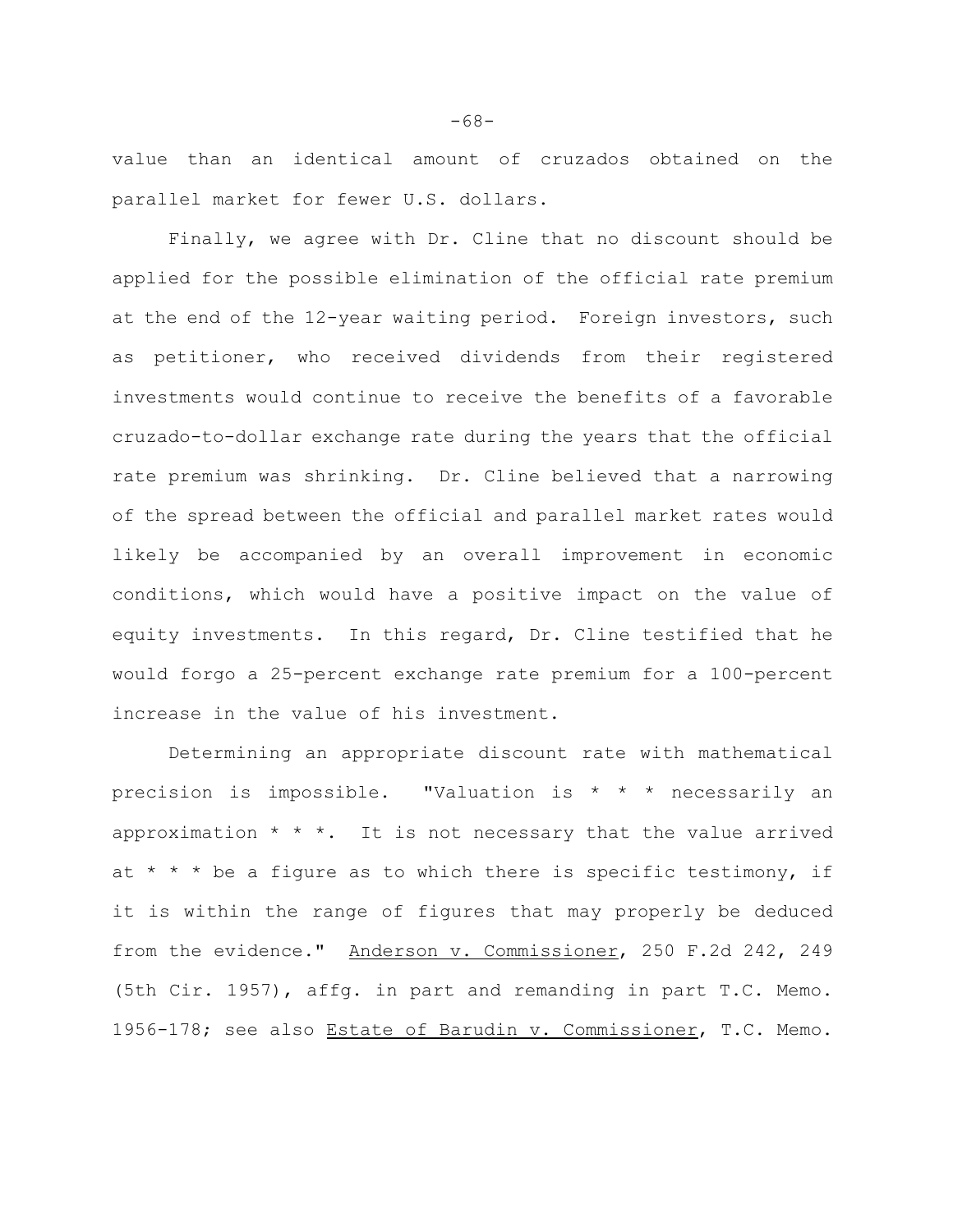1996-395. While we find Dr. Cline's analysis generally sound, based on all of the evidence before us, we believe, and accordingly hold, that the 12-year repatriation restriction warrants a 15-percent discount, rendering a \$1,886,570 loss for petitioner's 1987 tax year.

#### Issue III. Allocation of Purchase Price

The final issue concerns the value of a lease portfolio petitioner acquired from Financial Investment Associates, Inc. (FIA). In this regard, we must determine whether any portion of the \$141,456,620 petitioner paid in 1989 to acquire the assets of FIA should be attributed to goodwill, going-concern value, or other nonamortizable intangible assets. Petitioner contends that none of the \$141,456,620 it paid for FIA's assets should be allocated to goodwill, going-concern value, or other nonamortizable intangible assets. Respondent, on the other hand, contends that \$1,328,618 of the \$141,456,620 should be allocated to nonamortizable intangible assets.

## A. FIA

FIA, a medical equipment leasing company, was founded by Fred Rafanello in 1977. At FIA's incorporation, Mr. Rafanello was its sole owner, president, and chief executive officer (CEO). FIA's principal executive offices were located in Northfield, Illinois.

-69-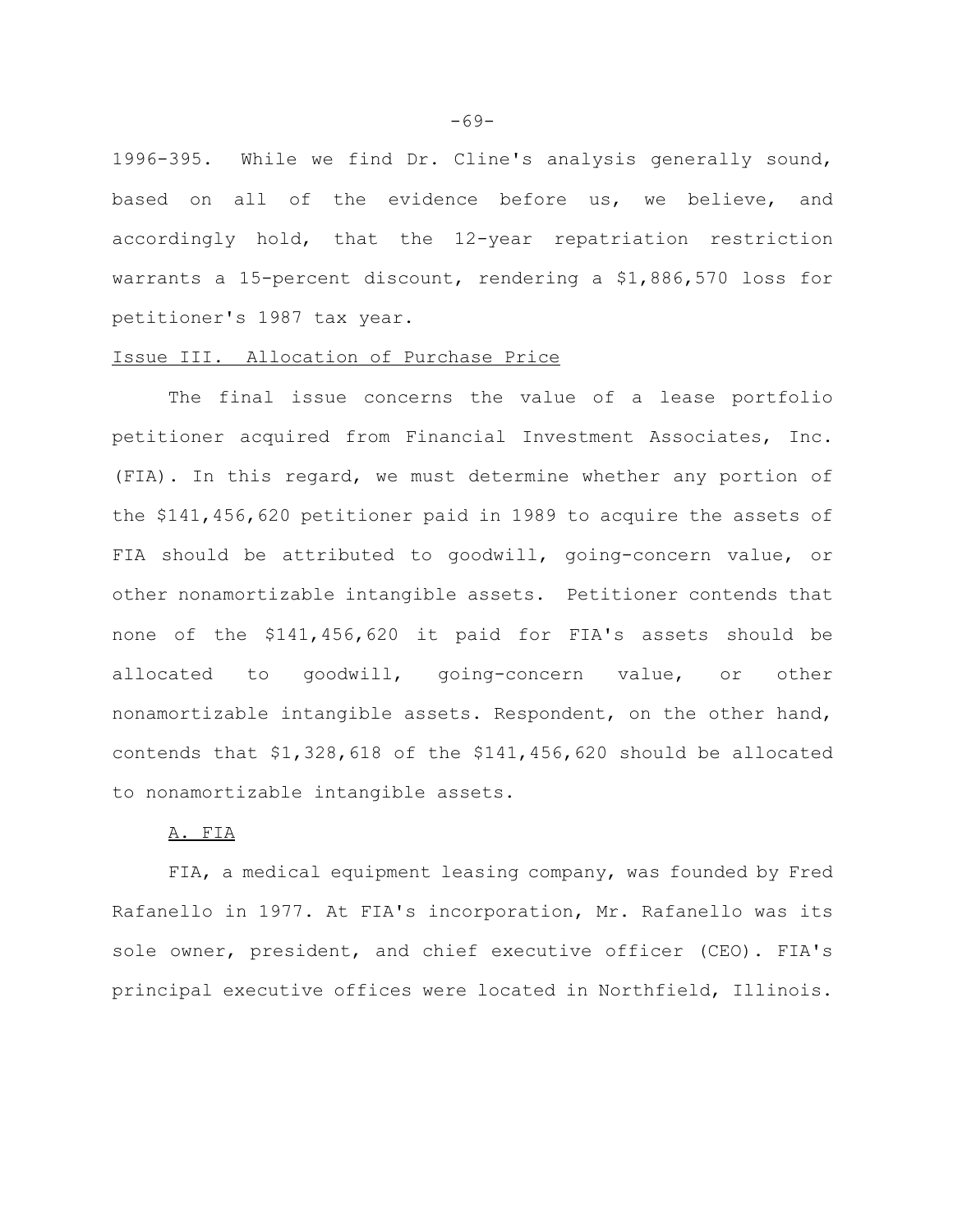FIA specialized in the leveraged purchase and leasing of high-tech diagnostic medical equipment to hospitals and clinics.

FIA's leases typically ran for 60 months, which was less than the estimated useful life of the leased equipment. FIA financed its equipment purchases using a combination of debt and equity. Debt (which generally represented approximately 90 percent of the cost of equipment) was typically in the form of a 60-month, nonrecourse loan from a money-center bank. Prior to FIA's acquisition by Commercial Federal Corp., discussed infra, FIA obtained equity financing from syndications, 40 assembled by investment bankers.

FIA customarily received an up-front fee or commission from the syndications, out of which the investment bankers received their fee. At the expiration of the lease term, the debt incurred to acquire the equipment being leased was retired, and the syndications' investors owned the equipment outright.

High-tech medical diagnostic equipment, particularly of the type leased by FIA, tends to have higher residual values than most other kinds of leased equipment. FIA projected the residual value of the equipment it leased to be in the range of 20 to 35 percent

<sup>&</sup>lt;sup>40</sup> FIA was a general partner in the syndications and received additional remuneration by sharing in the residual value of the leased equipment with the syndications' investors.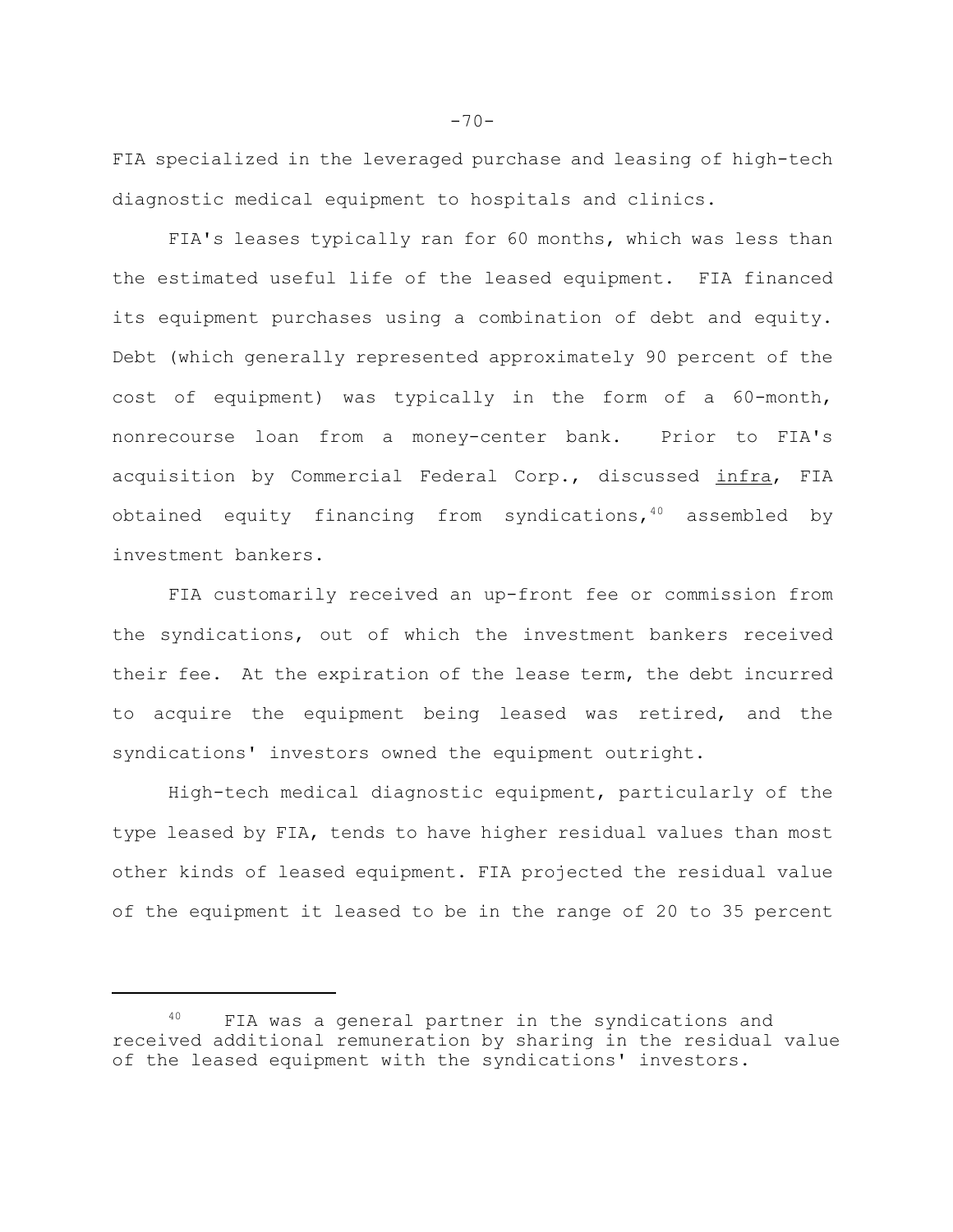of the equipment's cost. But, in fact, the equipment's residual values generally exceeded the amounts projected.<sup>41</sup>

FIA converted the equipment's residual value into cash at the end of the lease in a number of ways: Sale or renewal of the lease to the original lessee; sale or lease to another, generally smaller, hospital; or return of the equipment to the manufacturer as a trade-in. FIA's experience was that 85 to 90 percent of the equipment was purchased or released by the original lessee. In this regard, approximately 70 to 80 percent of the leases were renewed, which was more profitable for FIA than a sale of the equipment to the original lessee or a sale or lease to another hospital.

The amount of revenue that FIA could earn after the lease expiration depended largely on the residual value of the equipment. The residual value of the equipment was the source for over two-thirds of FIA's cash-flow before expenses and represented the principal source of FIA's profit. Thus, the equipment's residual value was the key to FIA's business.

## B. Federal's Acquisition of FIA

Commercial Federal Corp. (Federal), the holding company of Commercial Federal Savings & Loan Association (CFSLA), was one of

-71-

<sup>&</sup>lt;sup>41</sup> Through Dec. 31, 1987, FIA achieved gains of 29 percent over book residual values.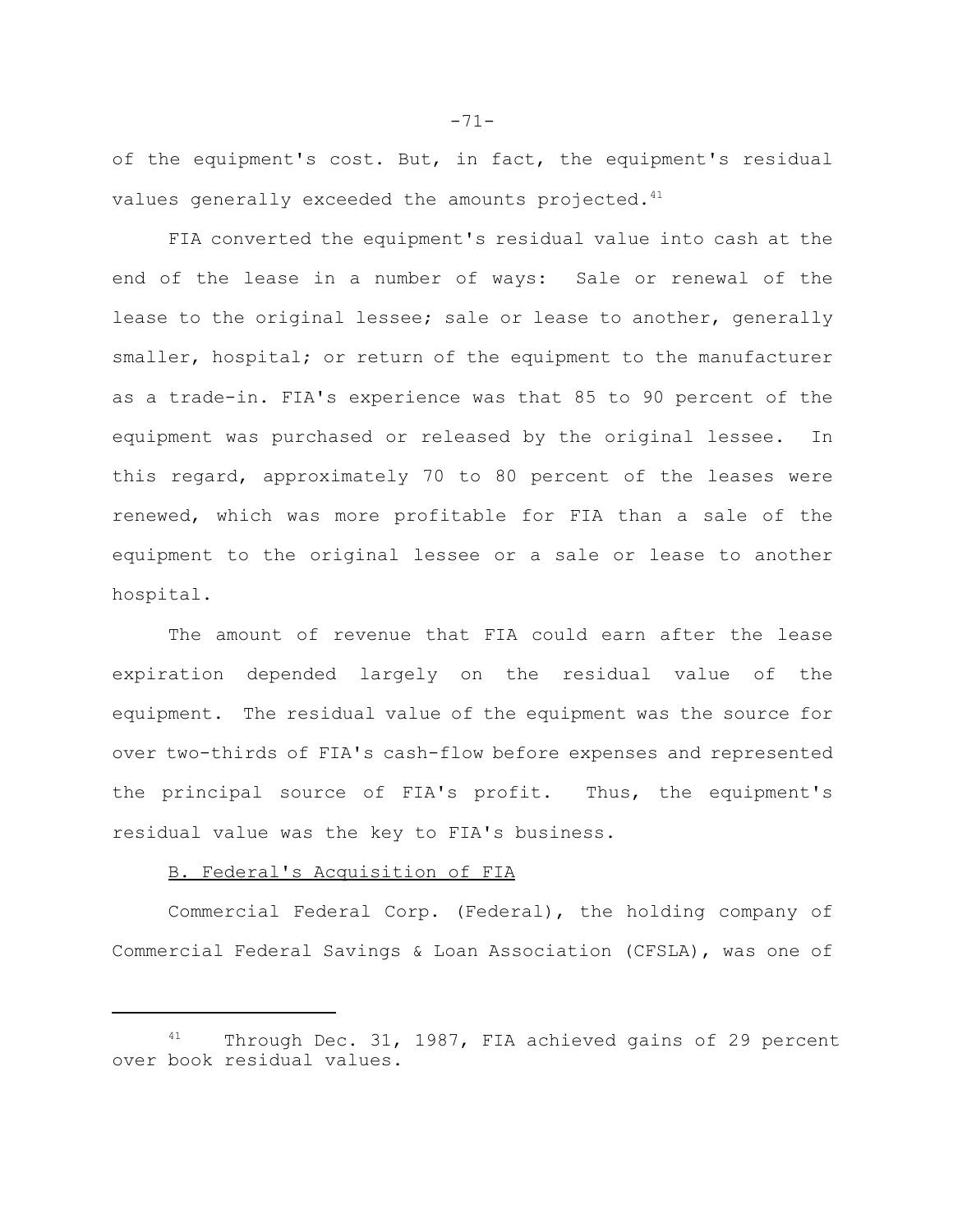the largest retail financial institutions in the Midwest. On November 7, 1986, Federal, through another of its subsidiaries, Commercial Federal Investment Associates, Inc. (Commercial), acquired all of FIA's outstanding stock from Mr. Rafanello. The purchase price, approximately \$5.3 million, included a 25-percent premium over FIA's book value.<sup>42</sup>

After the acquisition, FIA operated its business affairs with no significant changes. Mr. Rafanello remained FIA's president and CEO. At this time, FIA had 70 to 75 employees and financed \$50 million of new equipment leases per year.<sup>43</sup>

Federal became FIA's source of equity financing, making funds available in the form of short-term intercompany loans. FIA had a \$40 million line of credit with CFSLA, which it used to obtain funds for the purchase of equipment. Loans made under this credit line were secured by the equipment and the lease revenues.

FIA achieved higher residual values after its acquisition by Federal than prior to the acquisition.

## C. Petitioner's Acquisition of FIA

On December 29, 1988, Norwest Leasing, Inc. (NLI), one of petitioner's affiliates, made an exploratory proposal to purchase

<sup>42</sup> Mr. Rafanello testified that the 25-percent premium was paid for FIA's intangible assets.

<sup>43</sup> By 1988, FIA financed more than \$100 million of new equipment leases.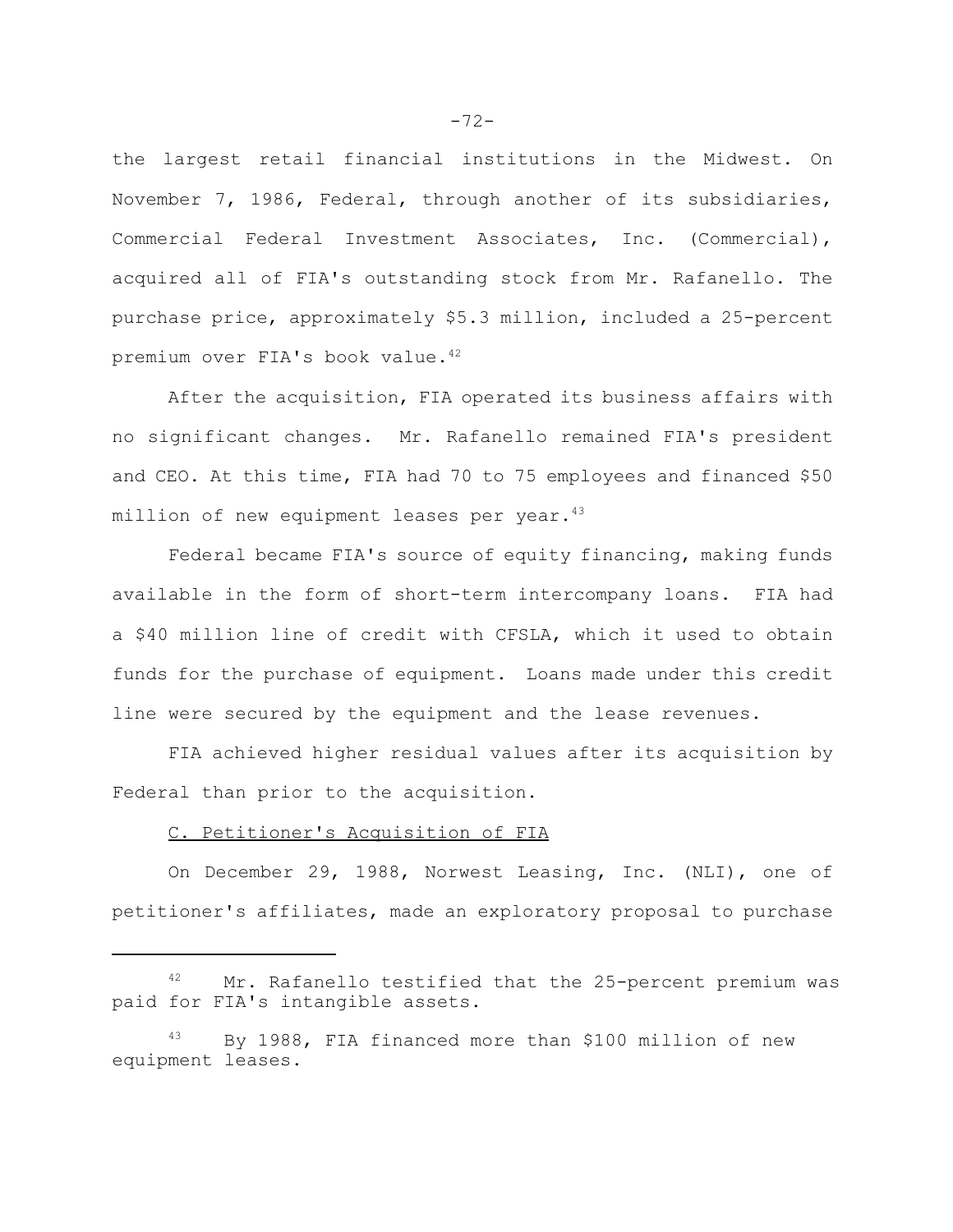FIA's assets. The proposal contemplated a purchase price premium of \$2 to \$5 million above FIA's net asset value<sup>44</sup> which, at the time, was approximately \$17.5 million. The proposal also stated that NLI would pay FIA's \$15 million intercompany debt to Federal.

By early February 1989, petitioner had decided it was willing to pay only a \$1 million premium above book value for FIA's assets. Petitioner thereafter negotiated an additional price reduction of \$400,000 due to fluctuations in the bond market (which increased the cost of funding the acquisition).

Finally, on March 31, 1989, Norwest Financial Resources (NFR), another of petitioner's affiliates, entered into a purchase agreement (the March Agreement) with FIA and Commercial in which it agreed to acquire substantially all of FIA's receivables and assets.45 NFR specifically agreed to acquire FIA's approximately

<sup>44</sup> The term "net asset value" refers to the book value or stockholders' equity of a company that appears on its balance sheet. Net asset value is a reference for determining how much a potential buyer might be willing to pay for assets on a goingconcern basis.

<sup>45</sup> The March Agreement defines "Receivables" and "Assets" as follows:

The term "Receivables" shall mean the operating leases and the underlying equipment or other property subject to such operating leases owned by the Company on the Closing Date; the leasing receivables (including leases, fair market value leases and direct finance leases), conditional sale contracts, secured loans and other commercial finance receivables of the Company on (continued...)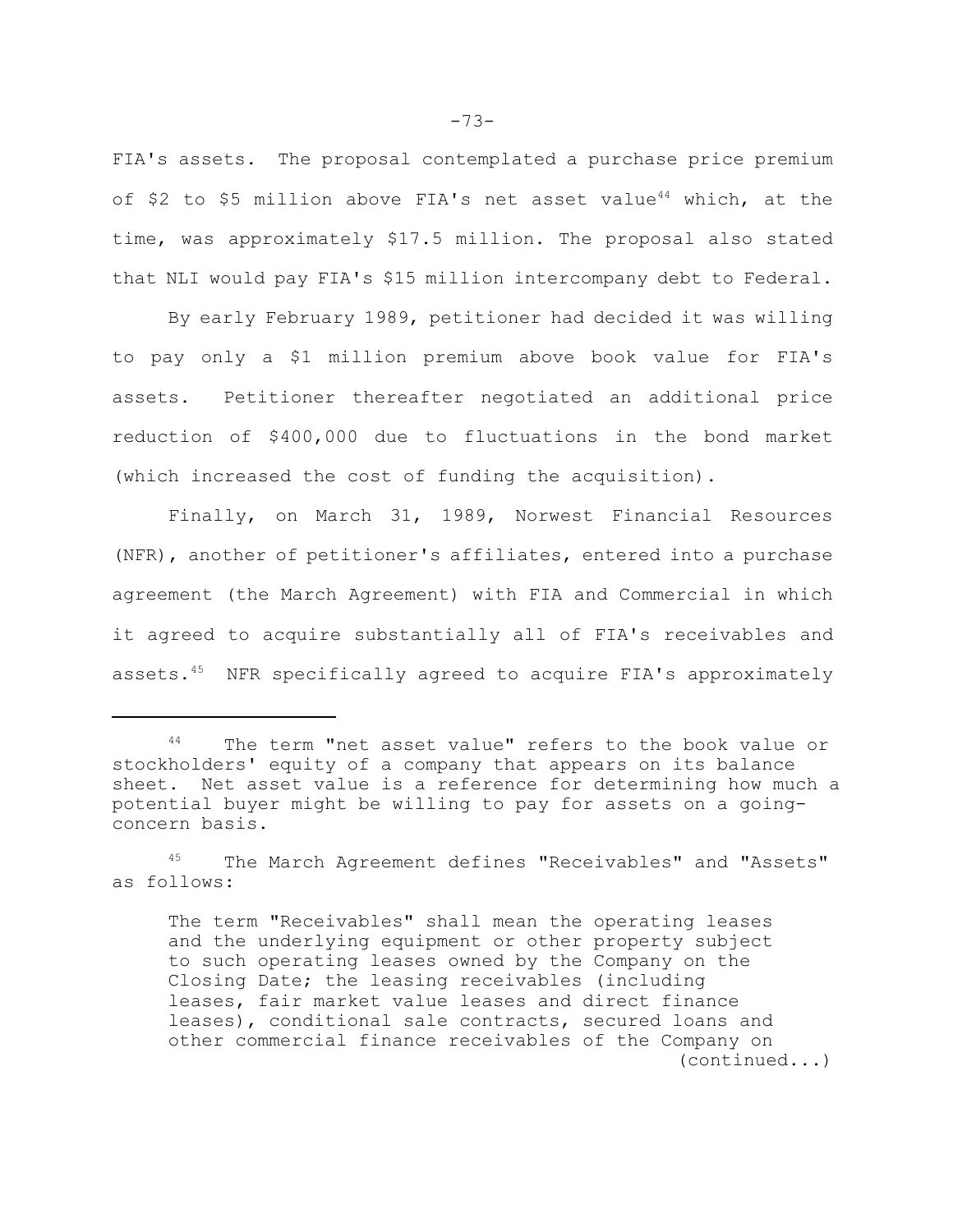\$100 million worth of equipment held under operating leases and leasing, and other commercial finance receivables, and to assume the nonrecourse indebtedness and other liabilities of approximately \$52 million to which such assets were subject. The acquired assets represented over 98 percent of FIA's total assets.

The term "Assets" shall mean the Receivables; equipment or other property held in inventory for future sale or lease; all furniture, fixtures, equipment and the Company's rights in leasehold improvements; leasing and lending transactions in process for prospective lessees or borrowers and the related files, applications and other documentation; the Company's general partnership interests in partnerships and co-ownership interests in participation or like arrangements, its rights to receive fees, distributions and other revenues therefrom in the future, and any rights it has under management or supplier agreements related thereto; and any other assets owned by the Company on the Closing Date, other than Excluded Assets.

The "Excluded Assets" that NFR did not acquire consisted solely of notes receivable and any other amounts due FIA from its affiliates and other related parties as of the closing date. As of Dec. 31, 1988, notes receivable were \$192,708, and amounts due FIA from its affiliates or other related parties were \$540,520.

 $45$  (...continued)

the Closing Date; and any instruments or collateral securing the same and any equipment or property leased or otherwise financed and files and other records owned or in the possession of the Company or any of its affiliates relating thereto. Such receivables shall include (but not be limited to) all lease agreements, conditional sale contracts, notes, evidences of indebtedness, personal guarantees, corporate guarantees, letters of credit and other documents representing or backing up such receivables. Receivables shall not, in any event, include Excluded Assets.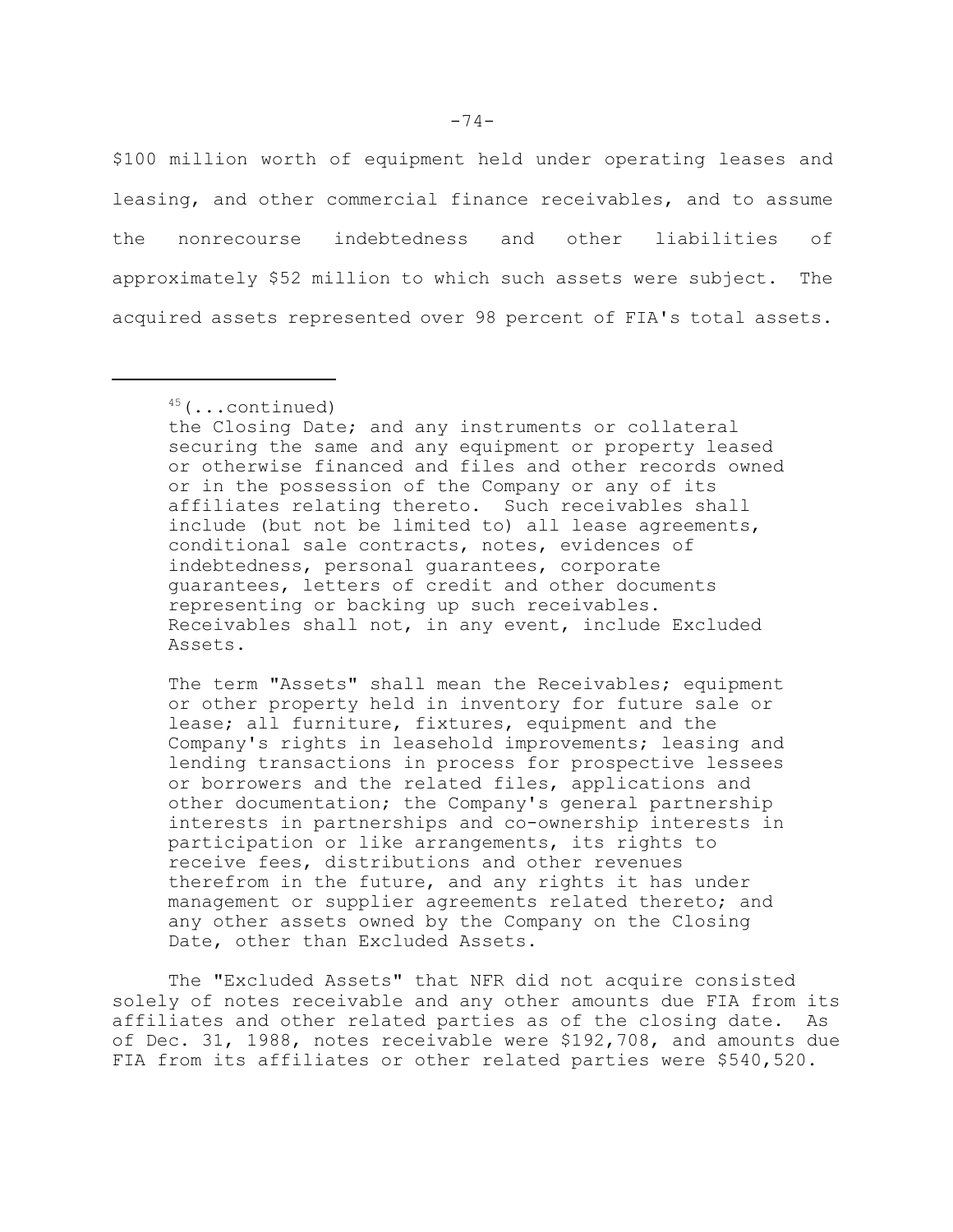The March Agreement included the following provision with regard to goodwill (the goodwill provision):

> It is understood that there is no good will [sic] or similar intangible assets included in the purchase and sale covered by this Agreement and that no part of the purchase price shall be attributed or allocated in any way to good will [sic].

In addition, the March Agreement allowed NFR to designate an affiliate (or affiliates) to complete the purchase. NFR designated NLI and Dial Bank (Dial), NFR's State banking subsidiary. Consequently, on June 12, 1989, NLI and Dial completed the purchase from FIA and Commercial in an arm's-length transaction.<sup>46</sup> NLI and Dial paid \$77,952,168 and \$63,504,452, respectively, for a total purchase price of \$141,456,620. The purchase price was calculated as follows:

|        | Stockholder's equity (based on historical balance sheet      |
|--------|--------------------------------------------------------------|
|        | values, before purchase accounting adjustments)              |
|        | Excluded assets                                              |
| $^{+}$ | FIA notes payable to Commercial or its affiliates            |
| $+$    | Income taxes (as shown on historical balance sheet)          |
| $^{+}$ | Other liabilities NFR did not specifically assume            |
| $^{+}$ | \$390,000 (\$100,000 for use of trade name and \$290,000 for |
|        | noncompete agreement)                                        |
|        |                                                              |

Total purchase price per purchase agreement

<sup>46</sup> While NFR actually entered into the March Agreement and designated NLI and Dial to complete the purchase, these entities were affiliates of petitioner, and for convenience we sometimes refer to petitioner as the purchaser of FIA's assets.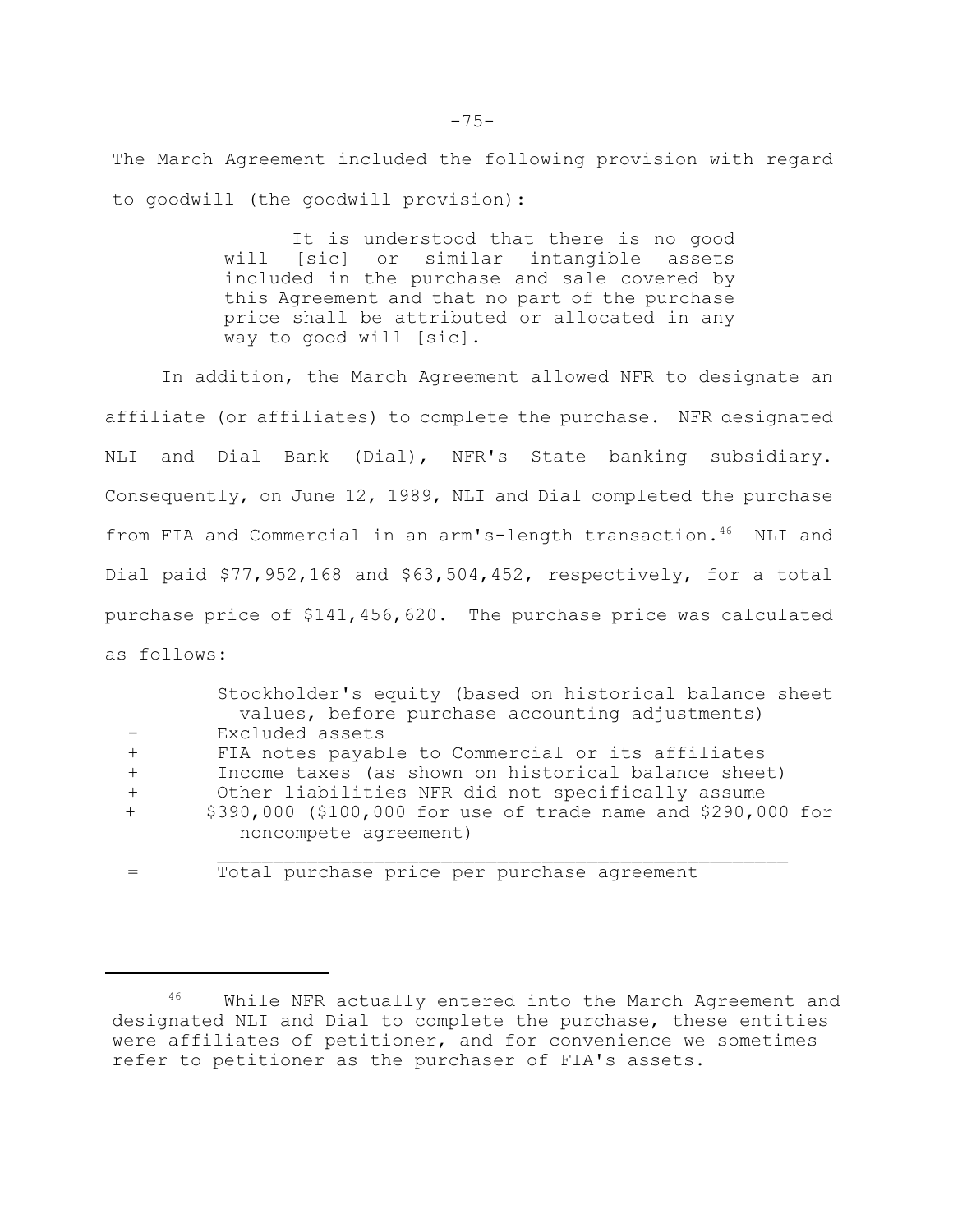Petitioner paid \$100,000 in consideration for the right of NFR (or its affiliates) to use the FIA name (or any similar name) for a period of 5 years, and \$290,000 for a covenant not to compete by FIA and Commercial, also for a period of 5 years. Pursuant to an agreement separate from the March Agreement, petitioner made a \$210,000 payment to Mr. Rafanello in consideration for his agreement not to compete for a period of 3 years. $47$ 

Moreover, petitioner was given the opportunity to employ some of FIA's marketing staff and equipment experts, many of whom had 15 or more years of experience in the medical equipment leasing industry. As of June 8, 1989, 23 of FIA's 65 employees became NLI employees. (Mr. Rafanello did not become an employee of NLI or any of its affiliates after the acquisition.)

Petitioner intended to fund the acquisition by issuing commercial paper. Funds so obtained were to be transferred by petitioner to NLI as intercompany debt and to Dial as a combination of debt and shareholder equity. Petitioner calculated that the lease revenues would provide a 15-percent rate of return on the amount petitioner provided to Dial as shareholders' equity, plus a profit from the cost of money it lent to NLI and Dial as intercompany debt. Petitioner expected the overall yield on the

 $-76-$ 

Any amortization deductions petitioner claimed with respect to the \$100,000, the \$290,000, and the \$210,000 are not in dispute.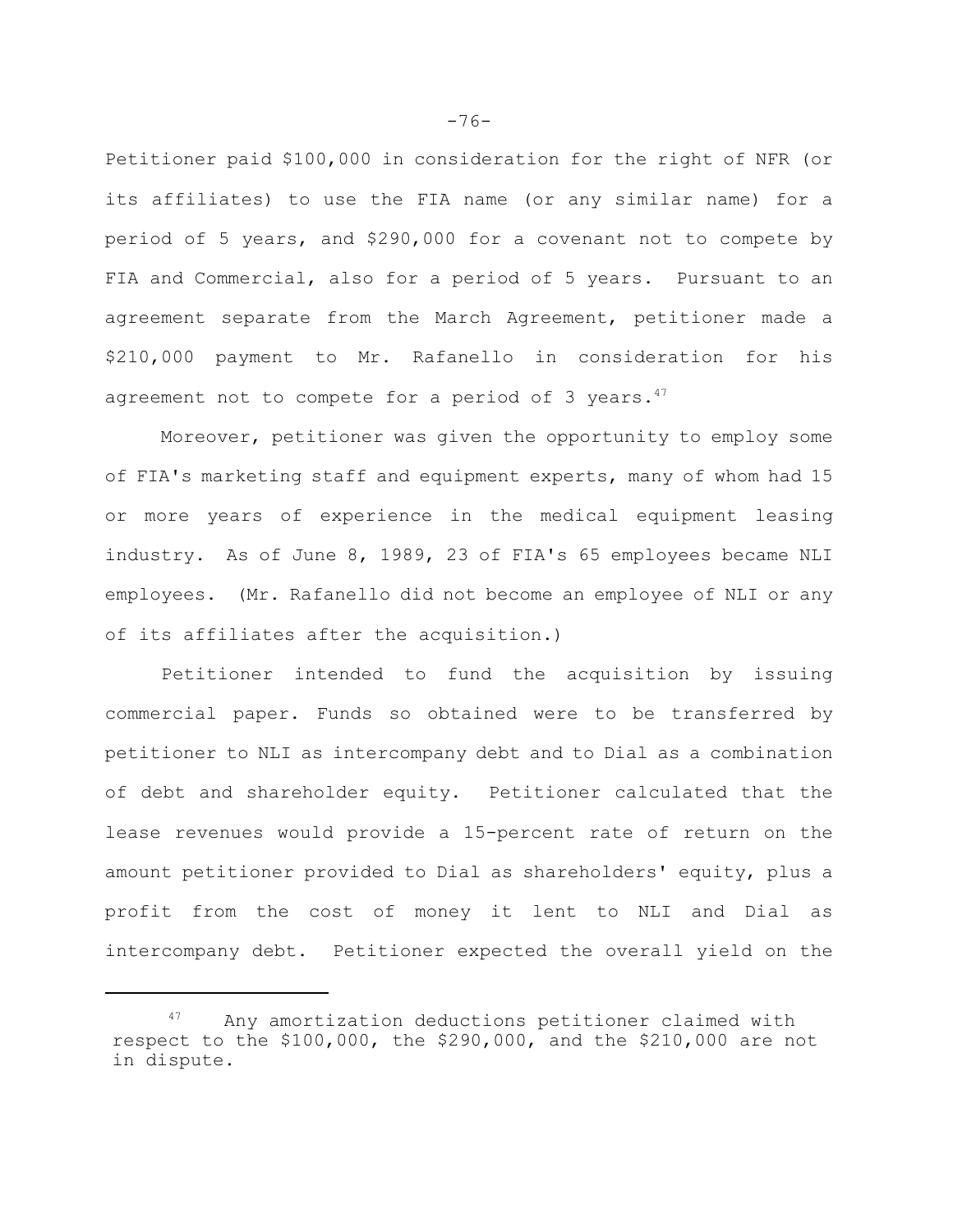FIA leases to be 11.49 percent annually. The purchase price set forth in the March Agreement was subject to reduction in the event that the yield on the leases, computed as of February 28, 1989, was less than 11.49 percent. The purchase price was to be reduced by the amount needed to produce an  $11.49$ -percent yield.<sup>48</sup> However, no purchase price adjustments were subsequently needed.

# D. Petitioner's 1989 Return

On its 1989 return, petitioner allocated \$131,513,038 of the \$141,456,620 it paid for FIA's assets to the lease portfolio. None of the purchase price was allocated to goodwill. The present dispute centers around the correctness of petitioner's allocation.

# E. Notice of Deficiency

Respondent determined that petitioner overstated the fair market value of (and thus its basis in) the lease portfolio by \$1,328,618, which respondent determined should be allocated to goodwill, going-concern value, or other nonamortizable intangible assets.

<sup>&</sup>lt;sup>48</sup> The required yield of 11.49 percent meant that lease rents, plus book residual values, less nonrecourse debt payments, when discounted to present value of 11.49 percent, had to equal \$39,788,569. If the discounted present value using 11.49 percent was less than \$39,788,569, the purchase price was to be reduced by the amount of the difference.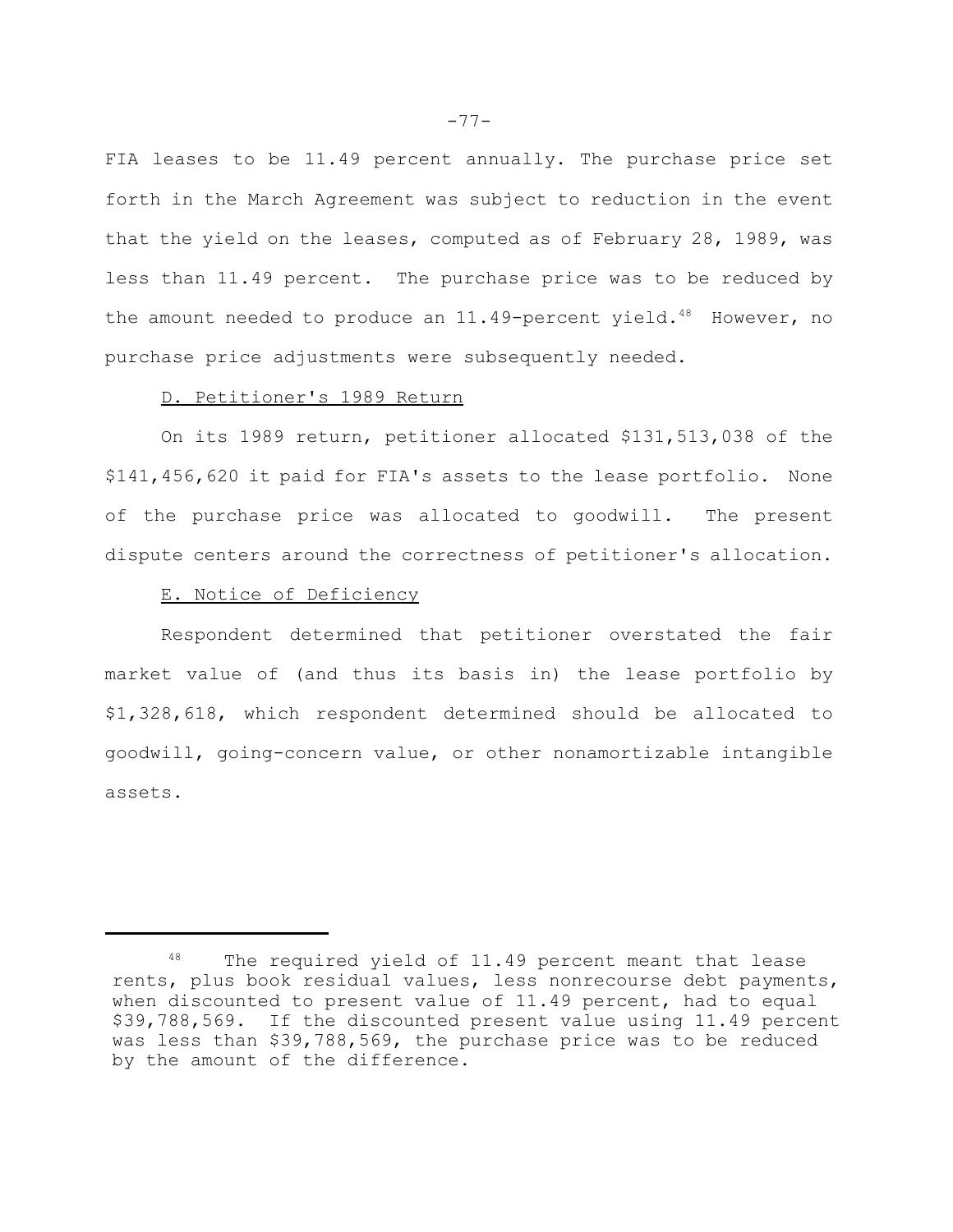#### Discussion

Preliminarily, we note that we are not bound by the representation made in the goodwill provision of the March Agreement, namely, that petitioner did not acquire any goodwill in its purchase of FIA's assets. It is well established that the substance of a transaction, rather than its form, governs the tax consequences. Garcia v. Commissioner, 80 T.C. 491, 498 (1983) (citing Commissioner v. Court Holding Co., 324 U.S. 331 (1945)); see also Gregory v. Helvering, 293 U.S. 465 (1935); Golsen v. Commissioner, 54 T.C. 742, 754 (1970), affd. 445 F.2d 985 (10th Cir. 1971).

# F. Residual Value

The parties agree that the residual value method under section 1060 is appropriate in this case. Under section 1060, consideration is allocated to four classes of assets in descending order of priority: Class I (e.g., cash and demand deposits); class II (e.g., certificates of deposit, Federal securities, readily marketable stock and securities, and foreign currency); class III (e.g., accounts receivable, equipment, buildings, land, and covenants not to compete); and class IV (goodwill and going-concern value). Sec. 1.1060-1T(a)(1), (b)(1), (d), Temporary Income Tax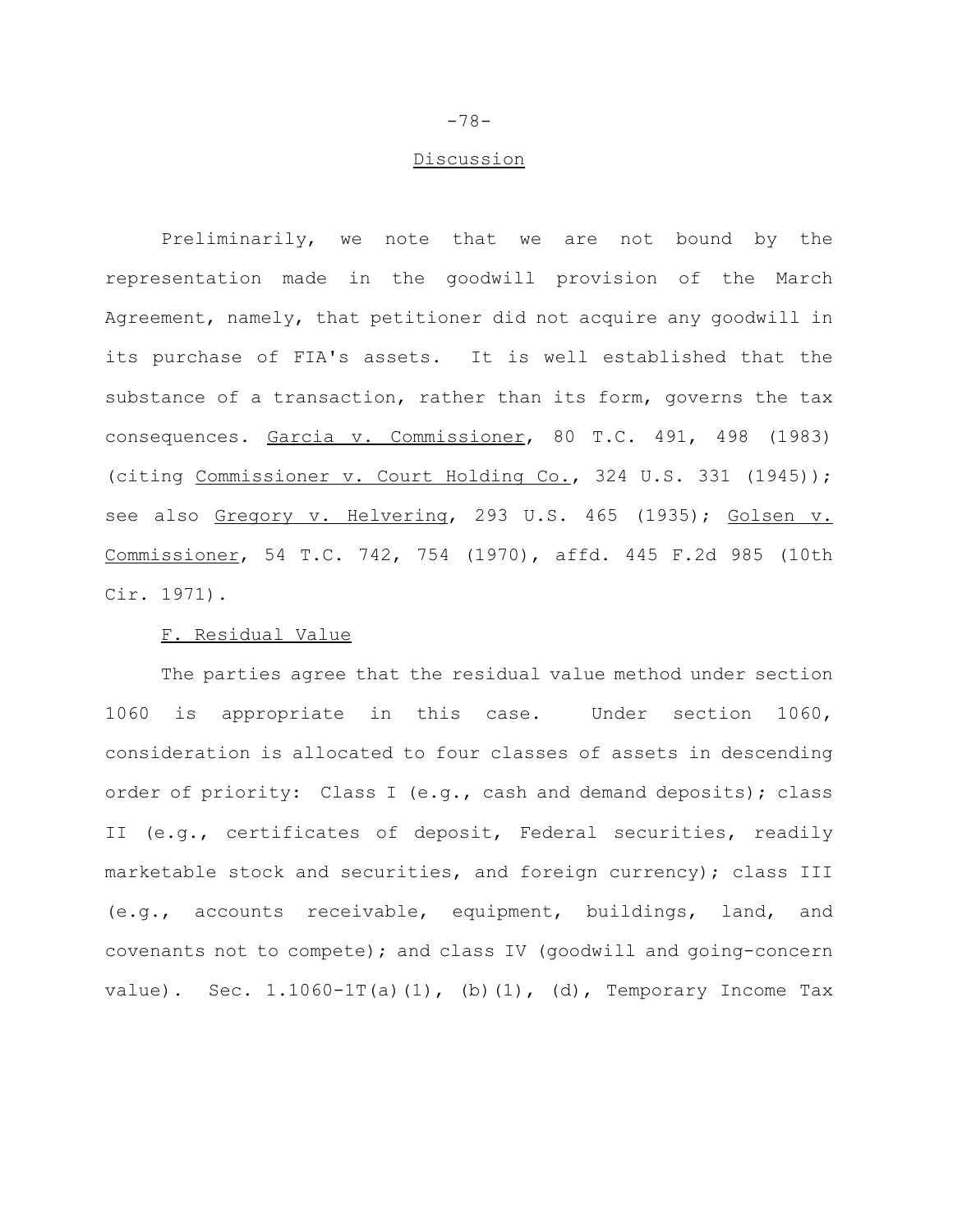Regs., 53 Fed. Reg. 27039-27040 (July 18, 1988).<sup>49</sup> After being reduced by the amount of class I assets, consideration is allocated among assets in class II in proportion to the fair market values of such assets on the purchase date, then among class III assets in proportion to the fair market values of such assets on that date. Sec. 1.1060-1T(d)(2), Temporary Income Tax Regs., supra. The amount of consideration so attributed to an asset in classes I through III may not exceed the fair market value of the asset on the purchase date. All remaining consideration, or residual consideration, must be allocated to class IV assets. See, e.g., East Ford, Inc. v. Commissioner, T.C. Memo. 1994-261.

Petitioner did not allocate any portion of the purchase price to class IV assets. If we determine that petitioner overvalued the FIA lease portfolio on its 1989 tax return, then the difference between the fair market of the lease portfolio and the purchase price must be allocated to class IV assets.

Petitioner claims it neither acquired a trade or business when it purchased FIA's assets, nor paid a premium for FIA's assets, nor acquired goodwill. Respondent, on the other hand, contends that

<sup>&</sup>lt;sup>49</sup> This temporary regulation was amended on Jan. 16, 1997. See 62 Fed. Reg. 2267 (Jan. 16, 1997). Because the amended regulation is effective for asset acquisitions completed on or after Feb. 14, 1997, it is inapplicable herein.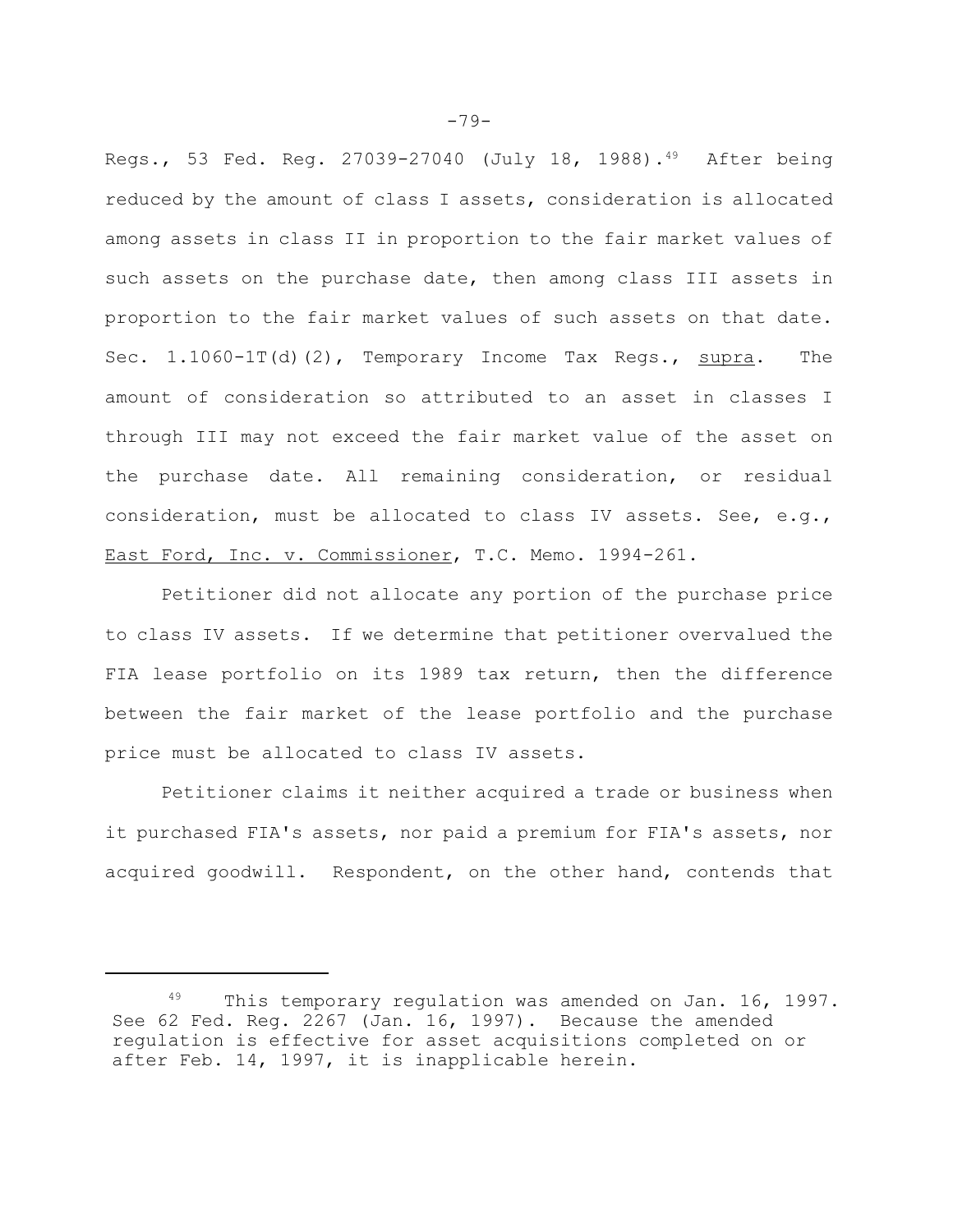petitioner acquired a trade or business,  $50$  paid a premium, and acquired goodwill. The parties presented expert witnesses to value the lease portfolio and thereby determine whether petitioner paid for any goodwill or going-concern value when it purchased FIA's assets.

### G. Expert Witnesses

As the trier of fact, we must weigh the evidence presented by the experts in light of their demonstrated qualifications in addition to all other credible evidence. Estate of Christ v. Commissioner, 480 F.2d 171, 174 (9th Cir. 1973), affg. 54 T.C. 493 (1970). However, we are not bound by the opinion of any expert witness when that opinion is contrary to our judgment. Estate of Kreis v. Commissioner, 227 F.2d 753, 755 (6th Cir. 1955), affg. T.C. Memo. 1954-139; Chiu v. Commissioner, 84 T.C. 722, 734 (1985). We may accept or reject expert testimony as we find appropriate in our best judgment. Helvering v. National Grocery Co., 304 U.S. 282, 294-295 (1938); Seagate Tech., Inc. & Consol. Subs. v. Commissioner, 102 T.C. 149, 186 (1994).

Petitioner claims that the value of the lease portfolio is \$134,383,364, while respondent contends that the value is

<sup>&</sup>lt;sup>50</sup> Respondent points to the fact that in its Application to the Board of Governors of the Federal Reserve System, petitioner sought approval "to acquire substantially all of the assets and assume substantially all of the liabilities (to unrelated parties) of a going concern". (Emphasis added.)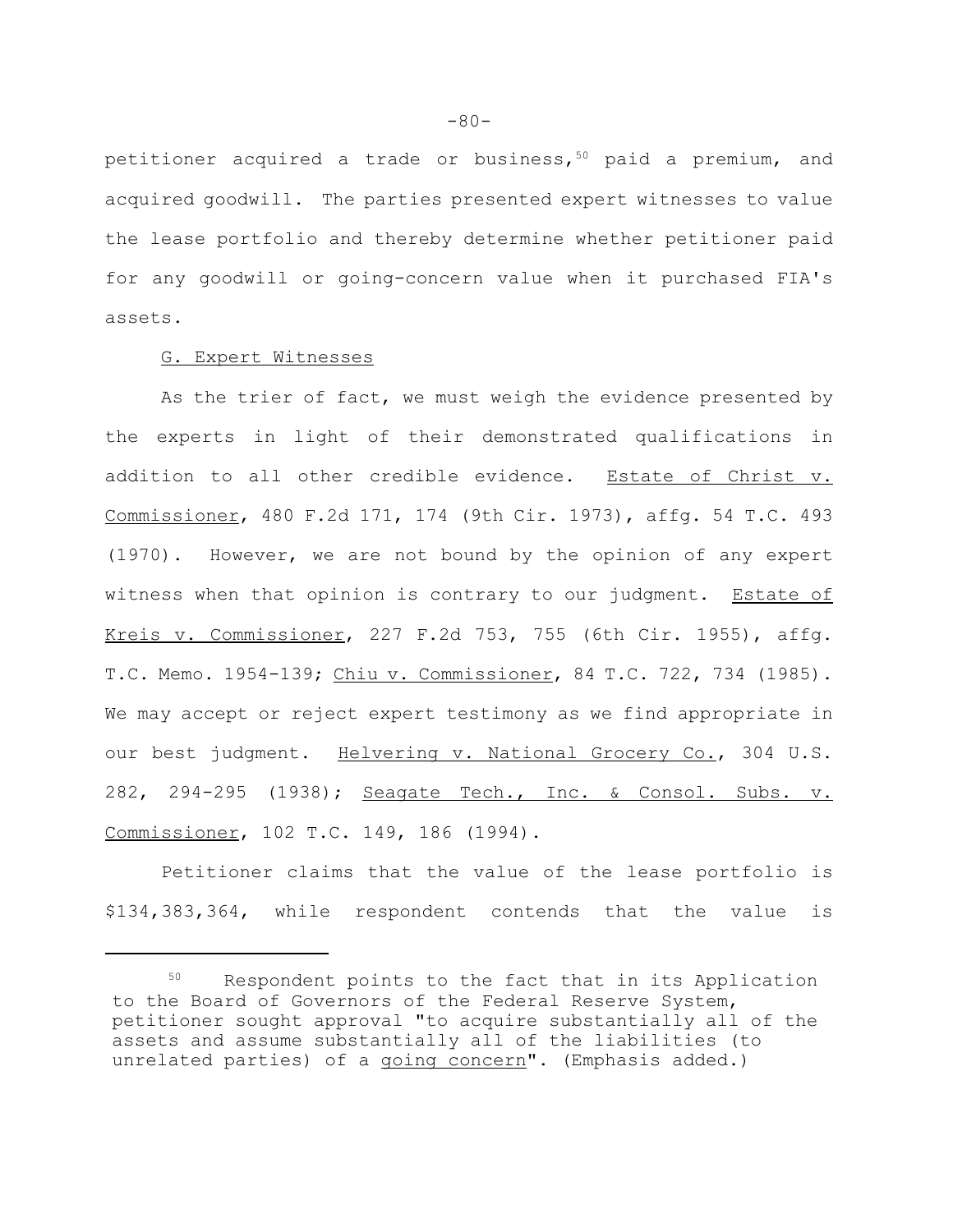\$130,184,420. The \$4,198,944 difference between the parties' valuations is explained by the different discount rates used by their experts (respondent's expert used a 15.6-percent discount rate, while petitioner's expert used an 11.5-percent discount rate).

### 1. Petitioner's Expert

Petitioner's expert, Peter S. Huck, of American Appraisal Associates, has an M.B.A. from Marquette University and is a senior member of the American Society of Appraisers. He wrote a direct report and testified regarding the fair market value of FIA's lease portfolio.<sup>51</sup> Using the discounted cash-flow method, he determined a \$134,383,364 value for the FIA lease portfolio on June 12, 1989, by taking the sum of scheduled lease payments and book residual values, less third-party debt service payments, and then discounted the final amount to present value using an  $11.5$ -percent rate.<sup>52</sup> To the result of that calculation, \$45,460,848, Mr. Huck added the principal balance of the debt associated with the leases, for a

-81-

<sup>51</sup> At trial, Mr. Huck acknowledged that the transaction herein involved a lease portfolio but "included a business- aspects of a business."

<sup>52</sup> In selecting an 11.5-percent discount rate, Mr. Huck relied upon the following: (1) The Annual Percentage Rate (APR) on FIA lease transactions for the first and second half of 1989; (2) the relationship between the leases' APR and 5-year Government bonds; (3) the 11.49-percent yield specified in the March Agreement; and (4) the rates used in other lease transactions in the marketplace at the time of the transaction.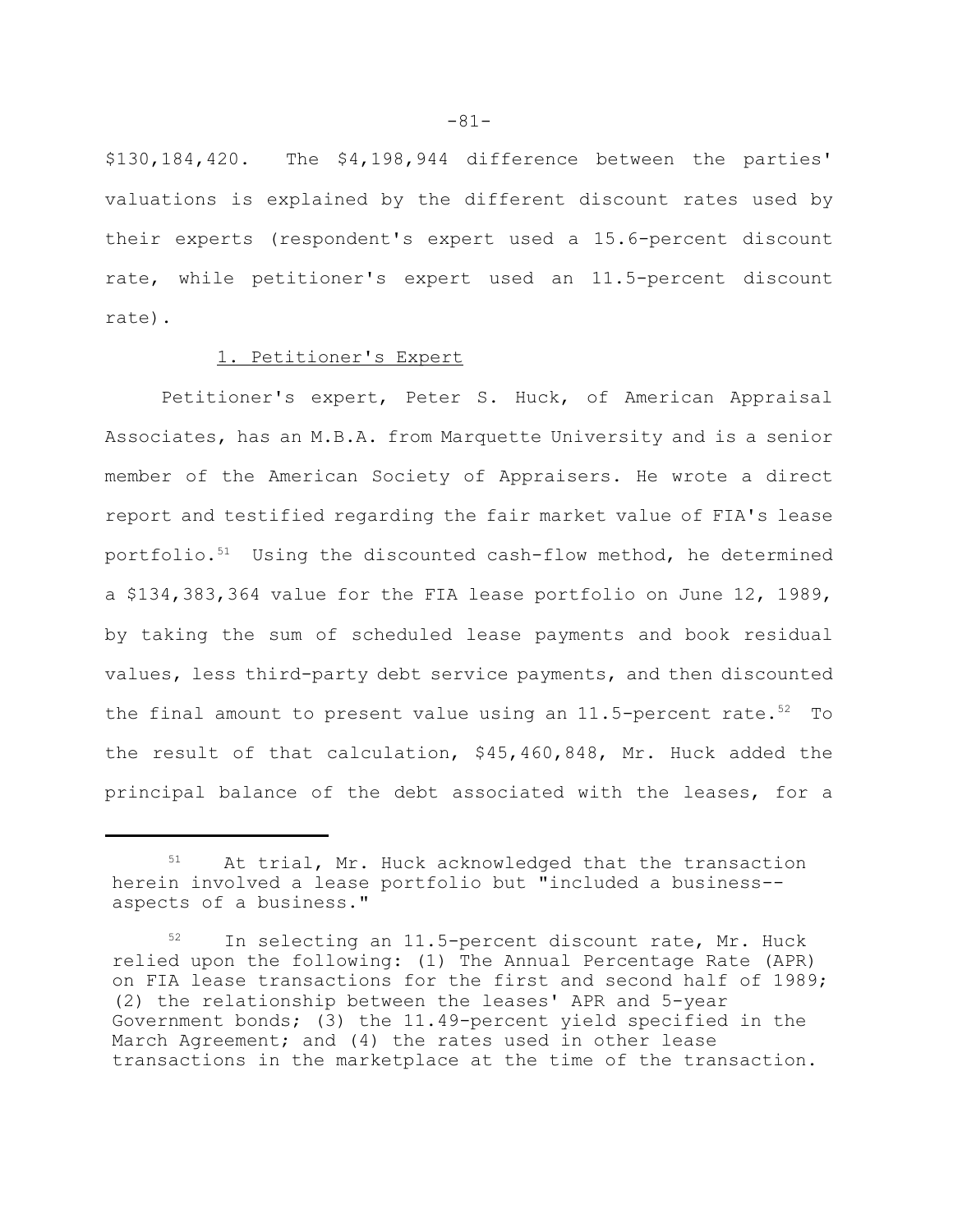total value of  $$134,383,364.^{53}$  Mr. Huck testified that the 11.5percent discount rate he determined was based on the "receivable yield amount" or "receivable yield". In his view, the 11.5-percent discount rate is consistent with the 11.49-percent yield on the leases discussed in the March Agreement.

Mr. Huck based his analysis on financing for the net receivables with both debt and equity. He concluded that, under the residual method, the purchase price (\$141,456,620) was less than the sum of the fair market value of the lease receivables and the other tangible assets acquired (\$144,343,582), and hence no portion of the purchase price should be allocated to goodwill or going-concern value.

# 2. Respondent's Expert

Respondent's expert, David N. Fuller, of Business Valuation Services, Inc., has an M.B.A. from Southern Methodist University. He is a chartered financial analyst and an accredited senior appraiser certified by the American Society of Appraisers. Mr. Fuller wrote a rebuttal report<sup>54</sup> and testified regarding the fair

 $-82-$ 

<sup>53</sup> Mr. Huck initially made a mathematical error of approximately \$700,000 (with regard to cash inflow) but subsequently corrected the error.

Mr. Fuller only prepared a rebuttal report because he believed the information petitioner provided contained insufficient and questionable data to determine a precise value for the lease portfolio. Based on the record, we believe the (continued...)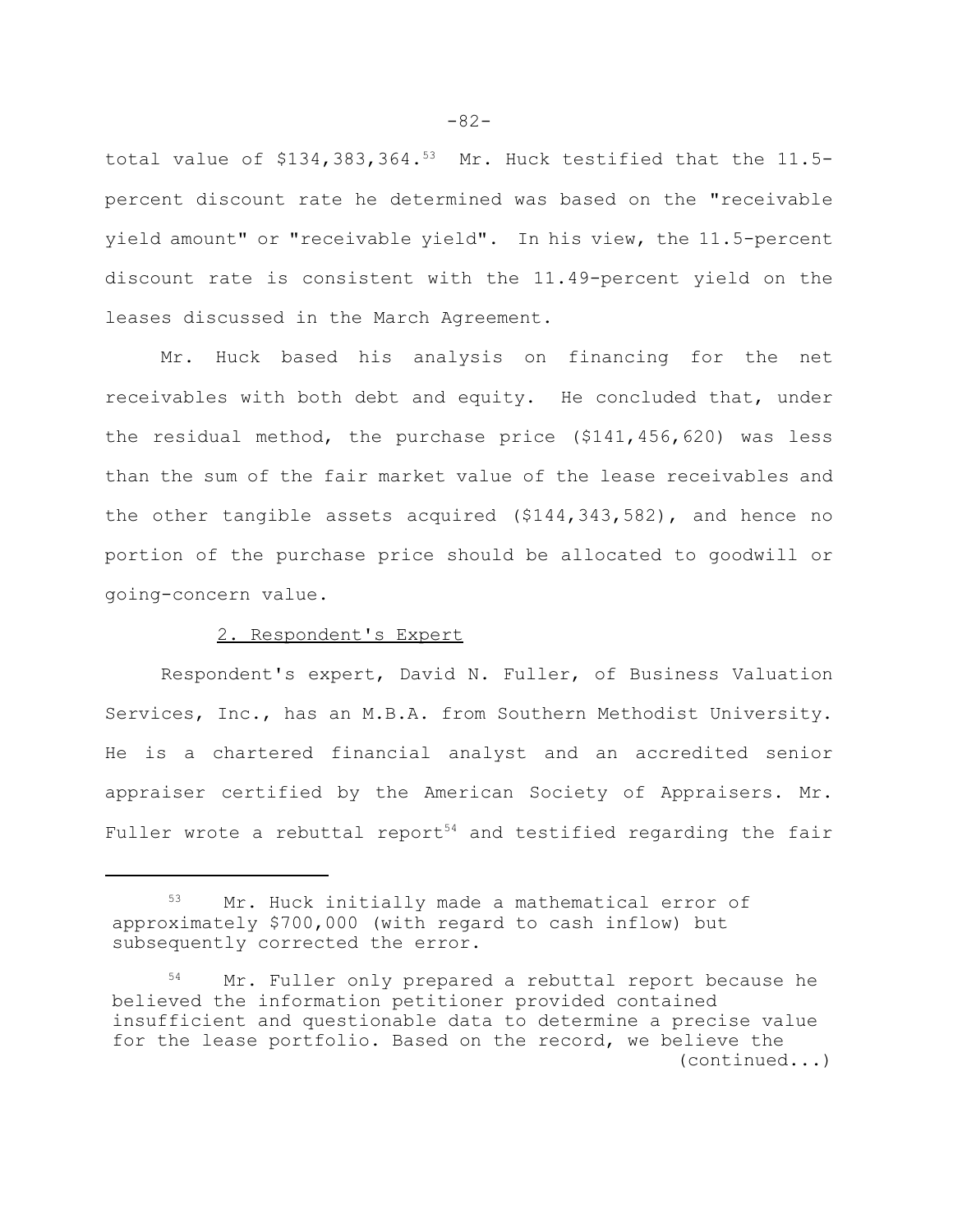market value of the FIA lease portfolio. He determined that the fair market value of FIA's lease portfolio, as of June 12, 1989, did not exceed  $$130,184,420^{55}$   $($4,198,944$  less than Mr. Huck's valuation). Consequently, Mr. Fuller attributed \$1,328,618 of the purchase price to goodwill. Mr. Fuller arrived at the value for the lease portfolio through his "sensitivity" analysis by applying a 15.6-percent rate to discount the same cash-flow Mr. Huck used (lease payments plus book residual values less nonrecourse debt service payments). The 15.6-percent rate represented the cost of equity capital, which Mr. Fuller computed using the capital asset pricing model. This analysis was based on the assumption that, with regard to a hypothetical buyer, the portion of the lease portfolio not financed by nonrecourse debt would be financed entirely by equity.

Mr. Fuller opined that his 15.6-percent rate compares favorably with the 15-percent rate of return on equity that FIA

<sup>54(...</sup>continued) information provided to both experts may have been, to a certain extent, unreliable.

<sup>55</sup> Mr. Fuller believed that the value of FIA's lease portfolio could be less than \$130,184,420 but was unable to refine this belief due to lack of data (as discussed supra note 54). His value of \$130,184,420 for the FIA lease portfolio, when added to the agreed value of \$9,943,582 for FIA's other assets acquired by petitioner (the noncompete agreement with FIA and Commercial, the license to use the FIA name, and the other assets) totals \$140,128,002, or \$1,328,618 less than the purchase price.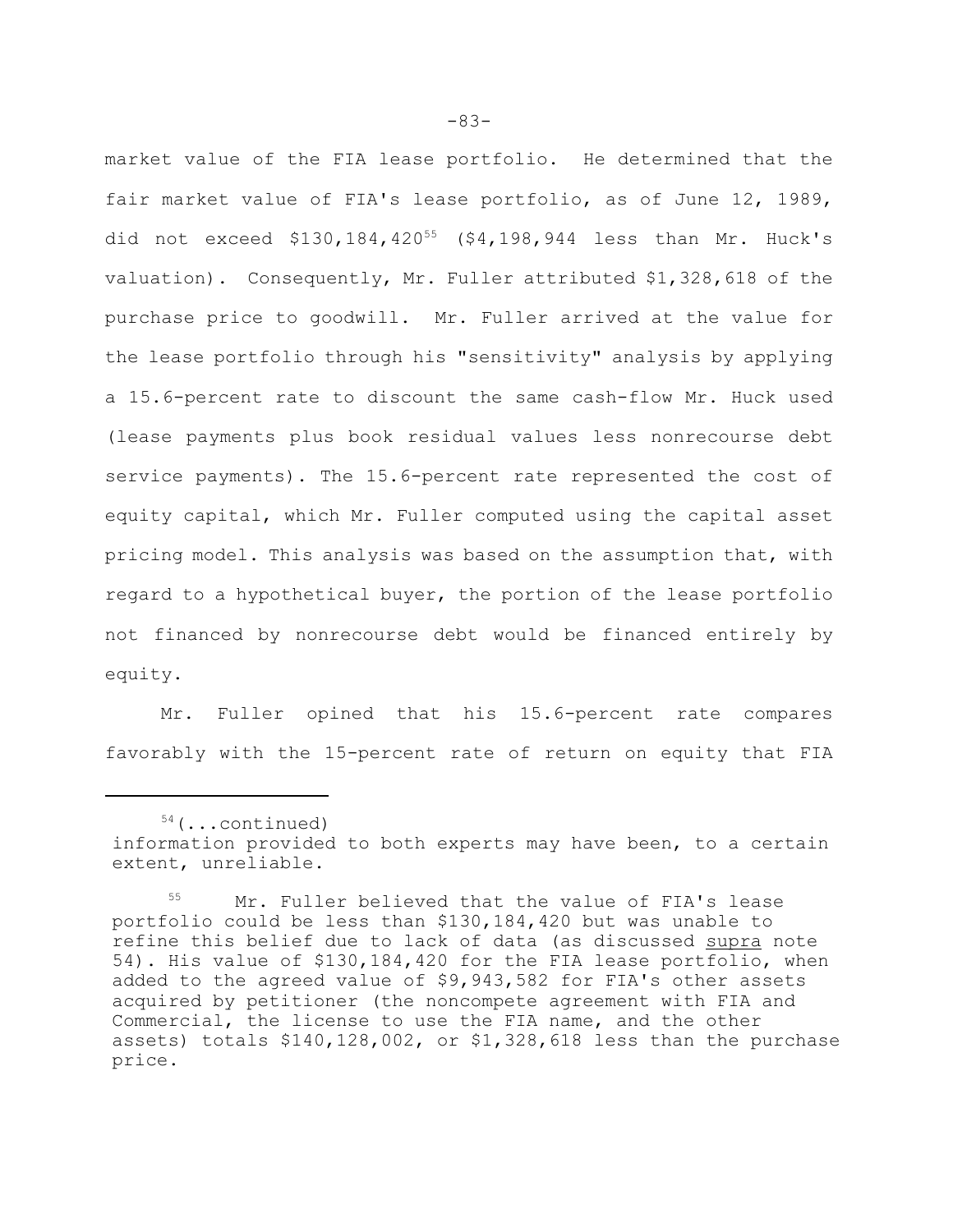generally exceeded (both before and after its acquisition by Federal) and the 15-percent rate of return on equity that petitioner projected its proposed acquisition of FIA would produce.

 In sum, Mr. Fuller testified that Mr. Huck overvalued FIA's lease portfolio by approximately \$4 to \$5 million, which results in approximately \$1.2 to \$2.2 million in intangible assets.

# 3. Critique of Experts

Not unexpectedly, each expert criticized his colleague's analysis. The following points highlight these disparate perspectives.

Mr. Fuller opined that Mr. Huck simply used the portfolio's expected yield (the rate at which petitioner expected the portfolio to earn income) as the appropriate discount rate. Use of the portfolio's expected yield, he insisted, assumes that no other assets are necessary to realize that yield and treats the portfolio as the equivalent of a fixed-income instrument. According to Mr. Fuller, Mr. Huck ignored the fact that petitioner purchased a going concern; the purchase included the FIA portfolio in addition to other FIA assets, and the right to hire FIA's expert personnel (who originated the equipment leases and turned the residual value into profits). The presence of these other business assets, in Mr. Fuller's opinion, was necessary to produce income at the yield rate. Mr. Fuller contended that the 11.49-percent yield required

-84-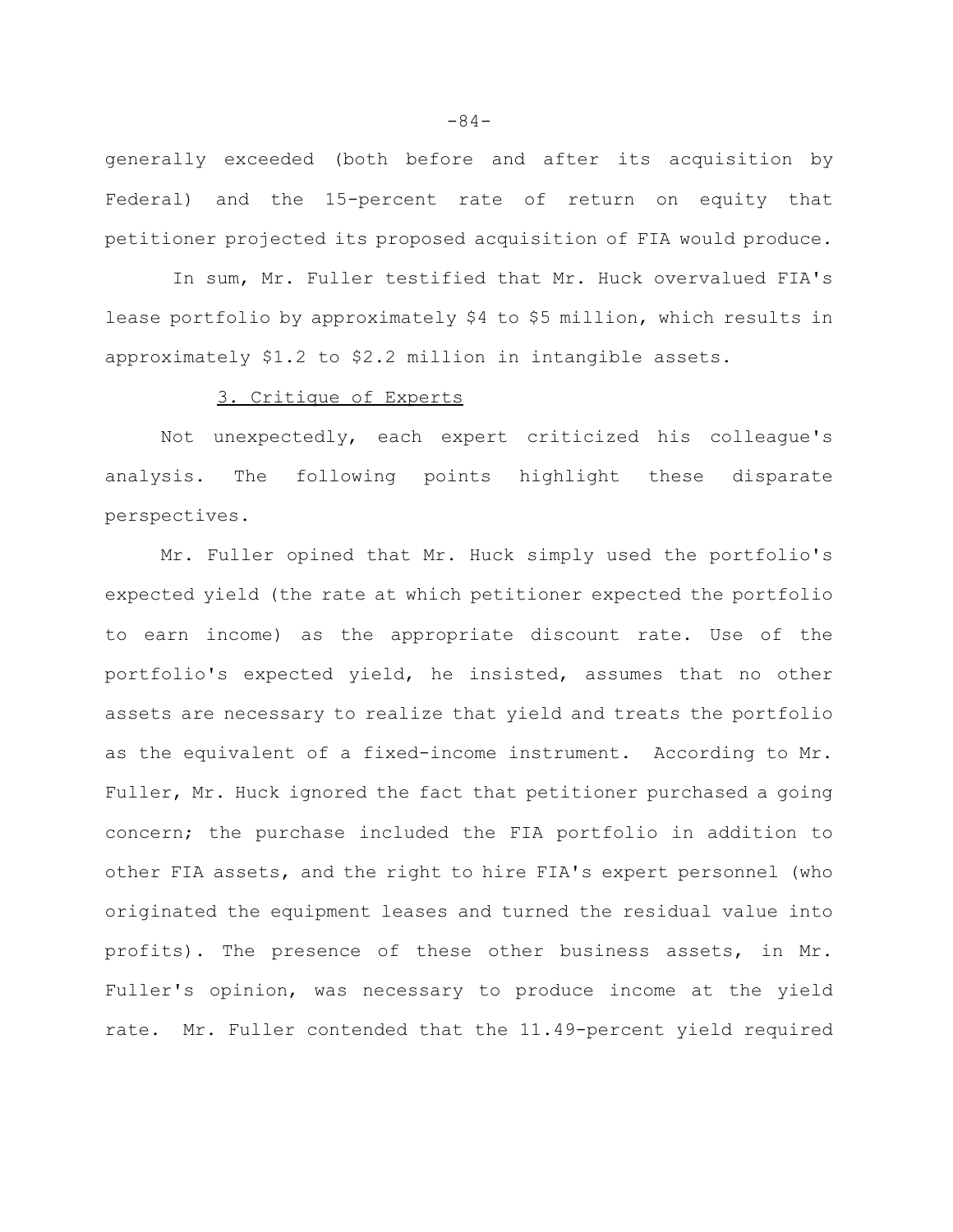by the March Agreement, while providing a mechanism for a downward adjustment to the purchase price, was not indicative of the appropriate discount rate.

Mr. Huck countered these arguments by reiterating that he did not simply rely on the expected yield rate but used several factors (enumerated supra note 52) to reach his conclusion. These factors, he believed, clearly indicate that an 11.5-percent discount rate represents the current market rate for comparable assets.

Mr. Fuller also believed that instead of using a cash inflow analysis, Mr. Huck should have used a cash-flow analysis (referring to the net cash-flow generated after considering all expenses and necessary adjustments). And, according to Mr. Fuller, Mr. Huck erred by not using the capital asset pricing model to determine the appropriate discount rate to be applied to cash-flow attributable to invested capital.<sup>56</sup> Finally, Mr. Fuller criticized Mr. Huck for failing to include capital charges in his analysis.<sup>57</sup>

<sup>56</sup> Mr. Huck testified that he did not use the capital asset pricing model because he considered it inappropriate herein.

<sup>57</sup> Mr. Fuller testified that the premise of a capital charge is that other assets besides the asset being valued (such as the lease portfolio herein) are necessary to produce the business cash-flow. Capital charges take into account the presence of these other assets by assigning a portion of the cash-flow to them, leaving only the cash-flow attributable to the asset being valued. Mr. Fuller did not take this approach in his report (which would have had the effect of reducing the value of (continued...)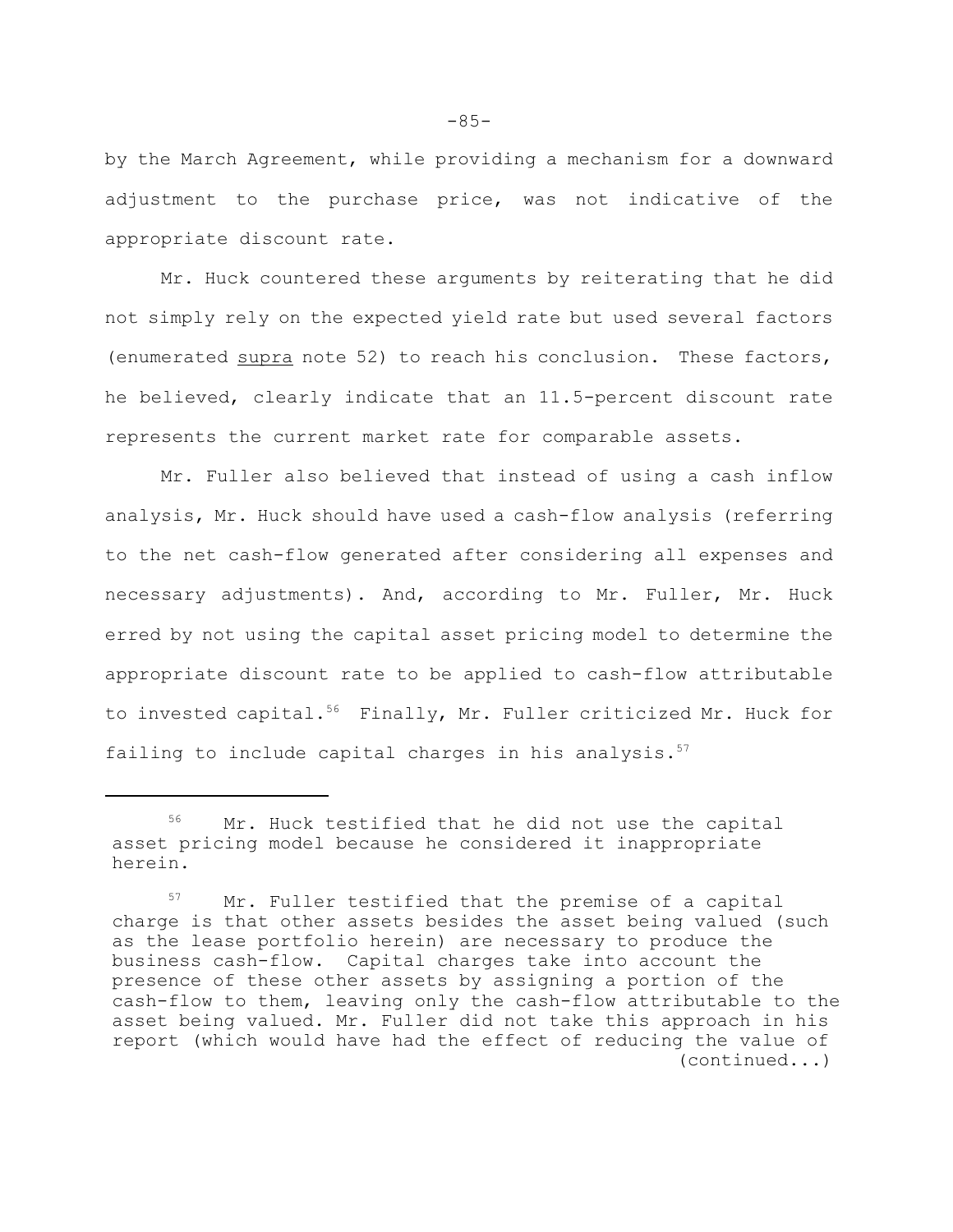Mr. Huck criticized Mr. Fuller's rebuttal report, claiming: (1) Rather than doing an independent valuation, Mr. Fuller merely used Mr. Huck's analysis and applied an incorrect discount rate (equity rate of return) to those numbers; (2) Mr. Fuller did not consider recourse debt in determining cash-flow, but rather assumed that any portion of the purchase price not funded with nonrecourse debt would be funded with equity; and (3) a typical buyer of the lease portfolio would finance its acquisition with a combination of nonrecourse debt, recourse debt, and equity. While Mr. Huck discounted "gross" cash-flows (net only of nonrecourse debt) based on the market rate for such assets (which reflected the required blended cost of capital), Mr. Fuller discounted the same cash-flows using an equity rate. These cash-flows did not consider recourse debt service, operating expenses, and taxes. Because Mr. Fuller did not apply his equity rate against equity cash-flows, Mr. Huck believes that Mr. Fuller's analysis is seriously flawed. Simply put, Mr. Huck claims that Mr. Fuller used an equity rate for purposes of discounting the lease portfolio's cash-flows, whereas those cash-flows included a return on debt. In Mr. Huck's view, Mr. Fuller should have based his discount rate on the market receivable yield which accounts for the expected debt leveraging.

<sup>57(...</sup>continued) the portfolio below \$130,184,420) because he did not believe he had sufficient information to do so.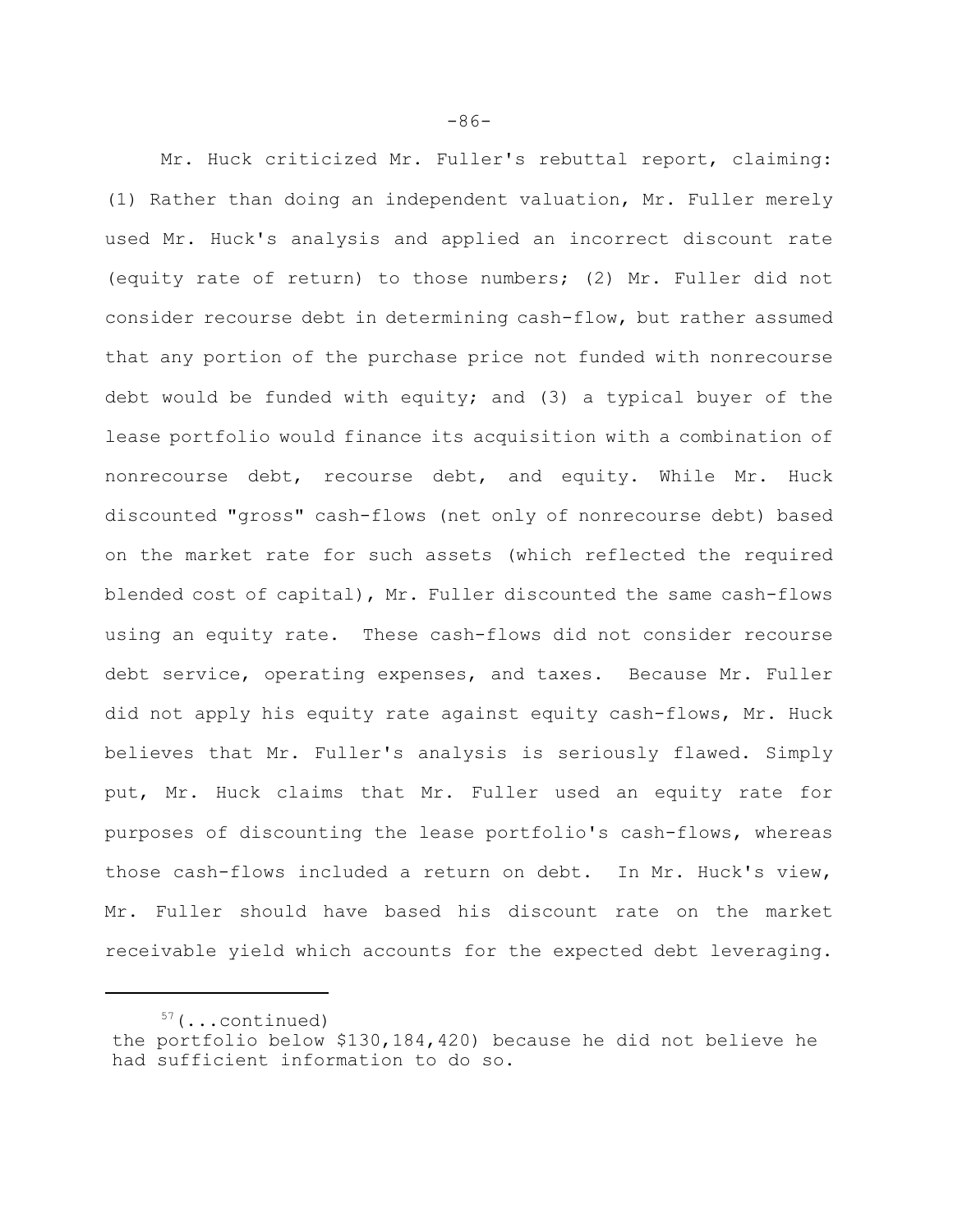Mr. Fuller acknowledged at trial that normally a purchaser would not finance the acquisition of a lease portfolio with 100 percent equity. He admitted that if a mixture of debt and equity were used, he would be forced to lower the 15.6-percent discount rate he had determined. However, Mr. Fuller believed that the net cash-flow from FIA's lease portfolio is, for the most part, an equity cash-flow to the holder of the net equity investment in the portfolio, which requires an equity rate of return to properly discount it to present value.

Finally, petitioner criticized Mr. Fuller's use of the 25 percent premium Commercial paid in 1986 as another basis for determining the value of FIA's intangible assets in 1989. Petitioner first complains that Mr. Fuller ignored industry practice, which is intended to reflect the negotiated value of intangible assets as an amount over and above net asset value. And second, petitioner maintains, circumstances were different in 1986 and 1989 because when Commercial purchased FIA in 1986, it acquired the services of Mr. Rafanello, FIA's most important employee, whereas petitioner did not acquire Mr. Rafanello's services in 1989.

# H. Conclusion

We have considered the qualifications and experience of the parties' experts, as well as the substance and reasoning of their reports. The difference in their respective valuations of FIA's

-87-